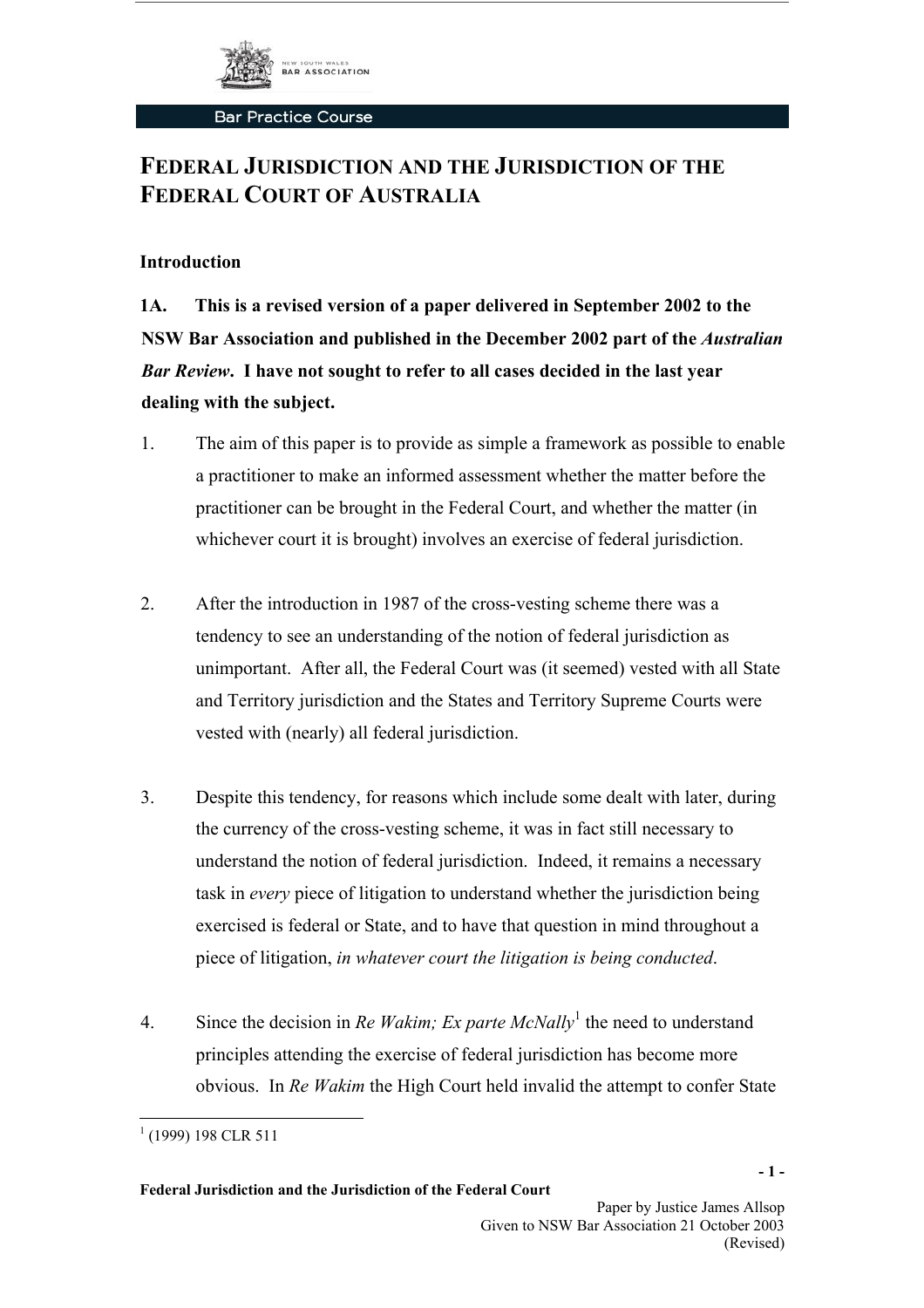jurisdiction on federal courts. Of course, State courts have been invested with federal jurisdiction from the very early years of the Federation by subs 39(2) of the *Judiciary Act 1903* (Cth), to which provision I will return.

- 5. Federal jurisdiction is not the same thing as the jurisdiction of the Federal Court. The difference in their meaning should be borne in mind.
- 6. At the end of the paper in appendix 1 there is a list (not exhaustive) of readily accessible and digestible reading materials that may assist in a more comprehensive understanding of the topic.

# **Constitutional Background**

- 7. The word "jurisdiction" is generic. At least in a curial context, it means "authority to adjudicate", which might depend on presence within territorial bounds or on specific subject matter<sup>2</sup>.
- 8. The expression "federal jurisdiction" (and its distinction from "State jurisdiction") is derived from the Constitution*.* Federal jurisdiction is the authority to adjudicate derived from the *Commonwealth* Constitution and *Commonwealth* laws; State jurisdiction is the authority to adjudicate derived from the *State* constitutions and *State* laws<sup>3</sup>.
- 9. Federal jurisdiction can arise by subject matter, identity of parties or the nature of relief. To understand how, one must start with the Constitution. Essentially, federal jurisdiction is co-extensive with the matters specified in ss 75 and 76 of the Constitution.

<span id="page-1-0"></span><sup>2</sup> *ASIC v Edensor Nominees Pty Ltd* (2001) 204 CLR 559 at [2]

<span id="page-1-1"></span><sup>3</sup> *Edensor* at [3]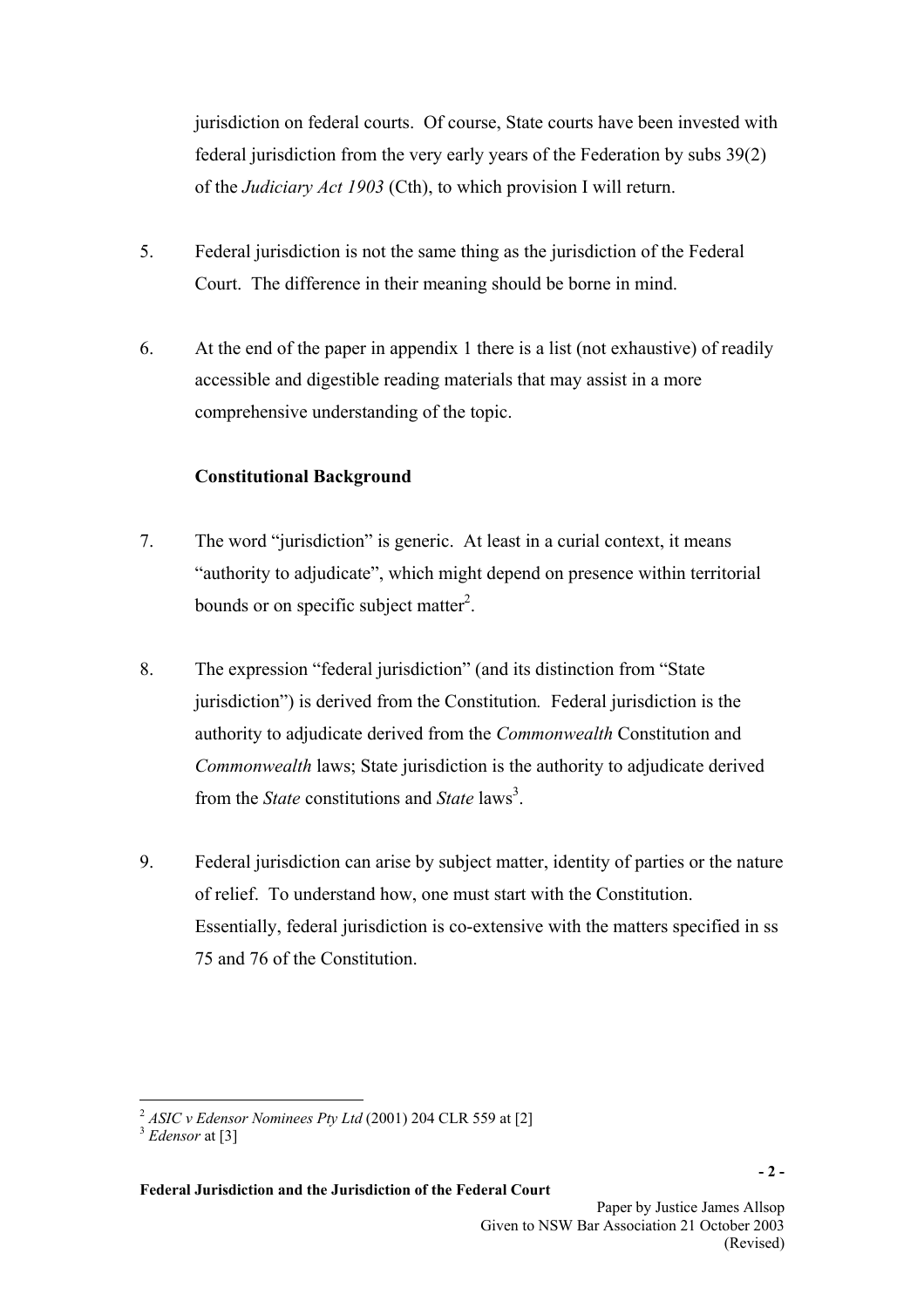- 10. The jurisdiction of the Federal Court is always federal jurisdiction; it must come from ss 75 and 76 of the Constitution in terms of content; and it is that which is defined by a law authorised by  $\frac{s}{77(i)}$  of the Constitution<sup>4</sup>.
- 11. The basic Constitutional elements that need to be understood to achieve a satisfactory working knowledge of federal jurisdiction and the jurisdiction of the Federal Court are few in number and tolerably straightforward. One first goes to ss 71, 75, 76 and 77 in Chapter III of the Constitution. These provisions are set out below, with the parts of them particularly relevant to the jurisdiction of the Federal Court emphasised.

### *s 71 Judicial power and Courts*

*The judicial power of the Commonwealth shall be vested in a Federal Supreme Court, to be called the High Court of Australia, and in <i>such other federal courts as the Parliament creates, and in such other courts as it invests with federal jurisdiction. The High Court shall consist of a Chief Justice, and so many other Justices, not less than two, as the Parliament prescribes.* 

- 12. One court and two groups of courts are referred to in s 71:
	- (a) the High Court;
	- (b) such other federal courts as the Commonwealth Parliament creates; and
	- (c) such other courts (not created by the Commonwealth Parliament) as the Commonwealth Parliament invests with federal jurisdiction.
- 13. To avoid complication, in this paper I will ignore the courts of the Territories. Strictly speaking, they are not "federal courts" governed by Chapter III. Questions of some complexity attend the position of Territory courts<sup>5</sup>. With the Territories put to one side, one can see the three categories of court in s 71 of the Constitution as:
	- (a) the High Court;
	- (b) federal courts; and
	- (c) State courts.

 $\overline{a}$ 

<span id="page-2-0"></span><sup>&</sup>lt;sup>4</sup> *Re Wakim*<br><sup>5</sup> Soo room

<span id="page-2-1"></span><sup>&</sup>lt;sup>5</sup> See, recently, *Re the Governor, Goulburn Correctional Centre; Ex parte Eastman* (1999) 200 CLR 322; and *Northern Territory v GPAO* (1999) 196 CLR 553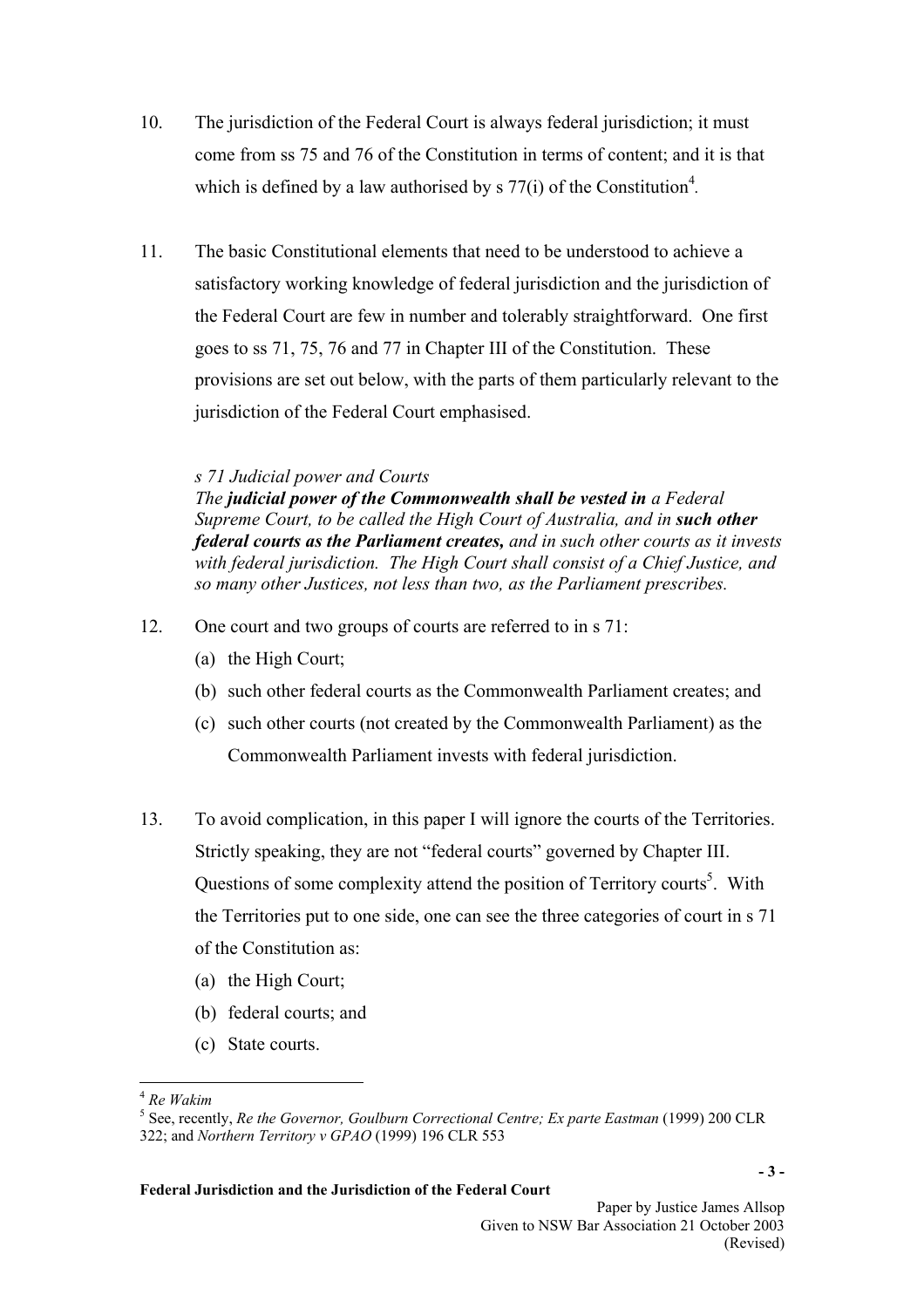14. One of the federal courts (the Family Court and the Federal Magistrates Court are others) *created* (s 71) by the Commonwealth Parliament is the Federal Court. It was created by the *Federal Court of Australia Act 1976* (Cth) (FCAA). Once the Federal Court was created, s 71 of the Constitution vested the judicial power of the Commonwealth in the Federal Court. Judicial power is one thing, authority to exercise it over a given subject matter (federal jurisdiction) is another. For that, one turns to s 77, and, through it, to ss 75 and 76 of the Constitution.

### *s 77 Power to define jurisdiction*

## *With respect to any of the matters mentioned in* **[ss 75 and 76]** *the Parliament may make laws:*

- (i) *defining the jurisdiction of any federal court other than the High Court;*
- (ii) *defining the extent to which the jurisdiction of any federal court shall be exclusive of that which belongs to or is invested in the courts of the States;*
- (iii) *investing any court of a State with federal jurisdiction.*
- 15. The Constitution thereby gave the Commonwealth Parliament legislative power:
	- (a) to define the jurisdiction of the Federal Court, once it was created, by reference to the subject matters dealt with by ss 75 and 76: s 77(i);
	- (b) to make that jurisdiction exclusive if it so desired: s 77(ii); and
	- (c) to invest any State court with federal jurisdiction: s77(iii).
- 16. One needs therefore to go to ss 75 and 76 to see what the universe of the subject matter of possible jurisdiction for a federal court or a State court is.

### *s 75 Original jurisdiction of High Court In all matters:*

- (i) *arising under any treaty;*
- (ii) *affecting consuls or other representatives of other countries;*
- (iii) *in which the Commonwealth, or a person suing or being sued on behalf of the Commonwealth, is a party;*
- (iv) *between States, or between residents of different States, or between a State and a resident of another State;*

#### **Federal Jurisdiction and the Jurisdiction of the Federal Court**

**- 4 -**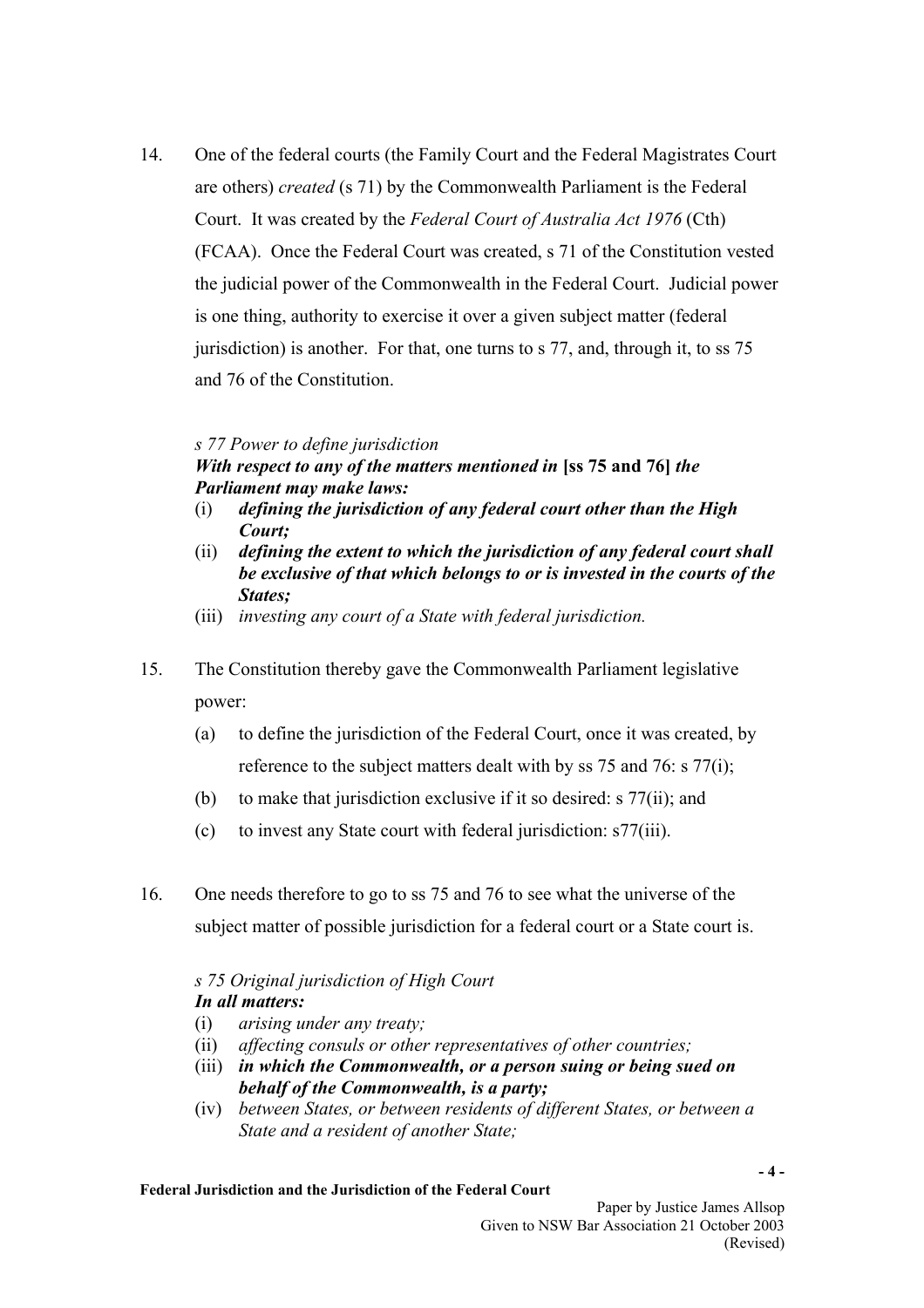# (v) *in which a writ of mandamus or prohibition or an injunction is sought against an officer of the Commonwealth;*

*the High Court shall have original jurisdiction.* 

## *s 76 Additional original jurisdiction*

# *The Parliament may make laws conferring original jurisdiction on the High Court in any matter:*

- (i) *arising under this Constitution, or involving its interpretation;*
- (ii) *arising under any laws made by the Parliament;*
- (iii) *of Admiralty and maritime jurisdiction;*
- (iv) *relating to the same subject-matter claimed under the laws of different States.*
- 16. I will first deal with the Federal Court.

## **The Evolving Jurisdiction of the Federal Court**  *1976 to 1997*

17. A natural and appropriate starting point for explaining what Commonwealth legislation has been passed under the authority of s 77(i) to define the jurisdiction of the Federal Court might be thought to be the FCAA itself – not so. With few exceptions (s 32, being the principally relevant exception, with which I deal later), the FCAA is *not* the source of jurisdiction of the Federal Court. Subsection 19(1) of the FCAA provides that:

> *The Court has such original jurisdiction as is vested in it by laws made by the Parliament.*

 Thus, subs 19(1) requires one to find another Commonwealth statute if one wishes to find a subject matter over which the Federal Court is to wield the judicial power of the Commonwealth vested by s 71.

18. Section 22 of the FCAA is in the following terms:

*The Court shall, in every matter before the Court, grant, either absolutely or on such terms and conditions as the Court thinks just, all remedies to which any of the parties appears to be entitled in respect of a legal or equitable claim properly brought forward by him or her in the matter, so that, as far as possible, all matters in controversy between the parties may be completely and finally determined and all multiplicity of proceedings concerning any of those matters avoided.*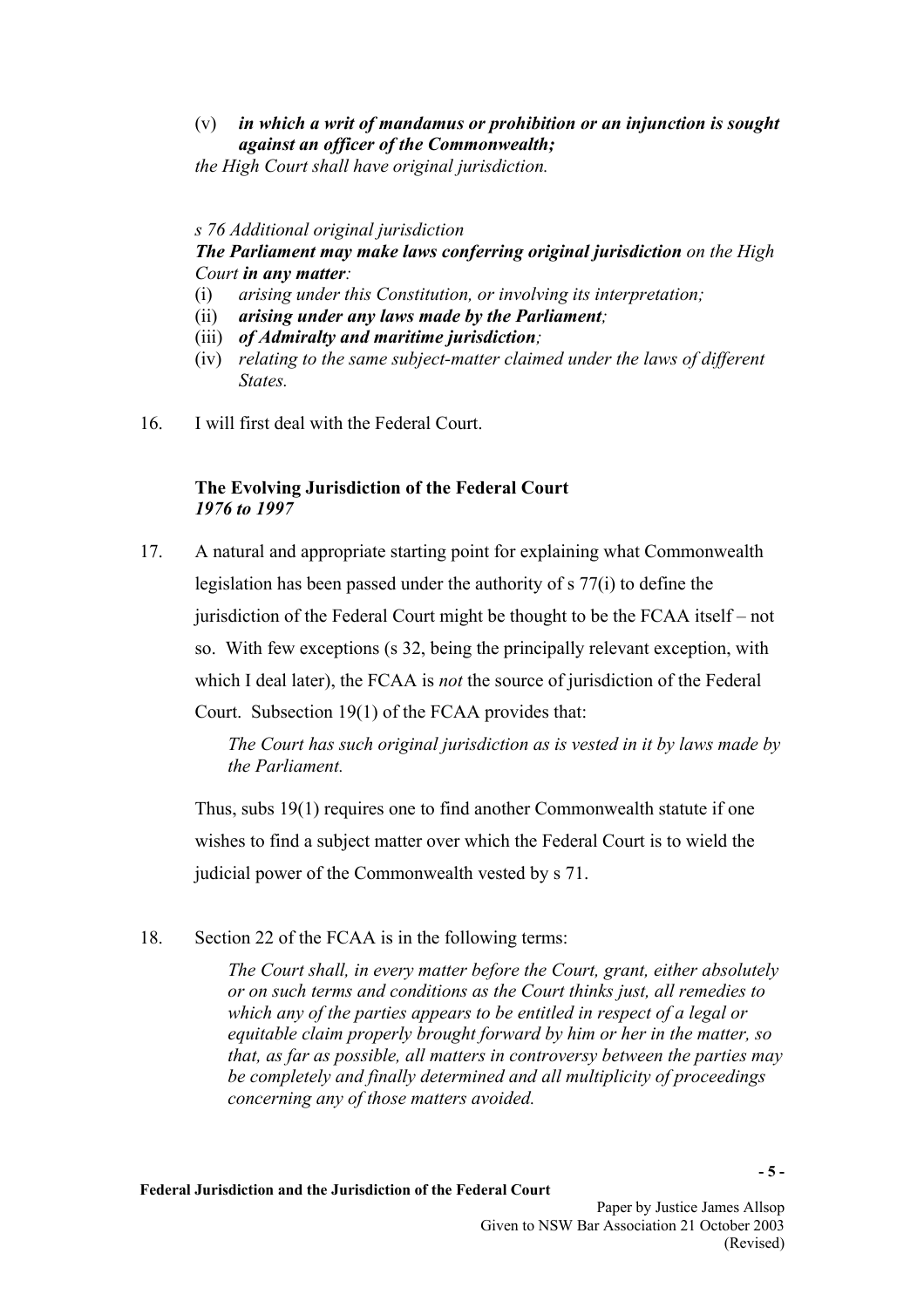- 19. Section 22 confers power on the Federal Court, not jurisdiction.<sup>6</sup>
- 20. The approach taken by the Parliament for the first 21 years of the life of the Federal Court, until 1997, was to define the jurisdiction of the Federal Court, Act by Act, by reference to individual named subject matters. From its earliest days, the Federal Court's jurisdiction was defined by such well known provisions as s 82 and subs 86(1) of the *Trade Practices Act 1974* (Cth) (TPA) which are now in the following terms:

# *s 82*

- (1) *A person who suffers loss or damage by conduct of another person that was done in contravention of a provision of Part IV, IVA, IVB or V or section 51AC may recover the amount of the loss or damage by action against that other person or against any person involved in the contravention.*
- (2) *An action under subsection (1) may be commenced at any time within 6 years after the day on which the cause of action that relates to the conduct accrued.*

# *s 86(1)*

*Jurisdiction is conferred on the Federal Court in any matter arising under this Act in respect of which a civil proceeding has, whether before or after the commencement of this section, been instituted under this Part.* 

- 21. The Court's jurisdiction during these years was based on specific provisions vesting jurisdiction: the TPA; administrative law – the *Administrative Decisions (Judicial Review) Act 1977* (Cth) (AD(JR) Act), and the *Administrative Appeals Tribunal Act 1975* (Cth); intellectual property legislation; industrial legislation; bankruptcy legislation; and taxation legislation.
- 22. In 1977, shortly after its creation, the Federal Court's jurisdiction was defined by 13 Commonwealth statutes; in 1992, by about 100. The annual report of the Court, in any given year, lists the legislation which gives the Court jurisdiction.

<span id="page-5-0"></span> $\overline{a}$ <sup>6</sup> *Philip Morris Inc v Adam P Brown Male Fashions Pty Ltd* (1981) 148 CLR 457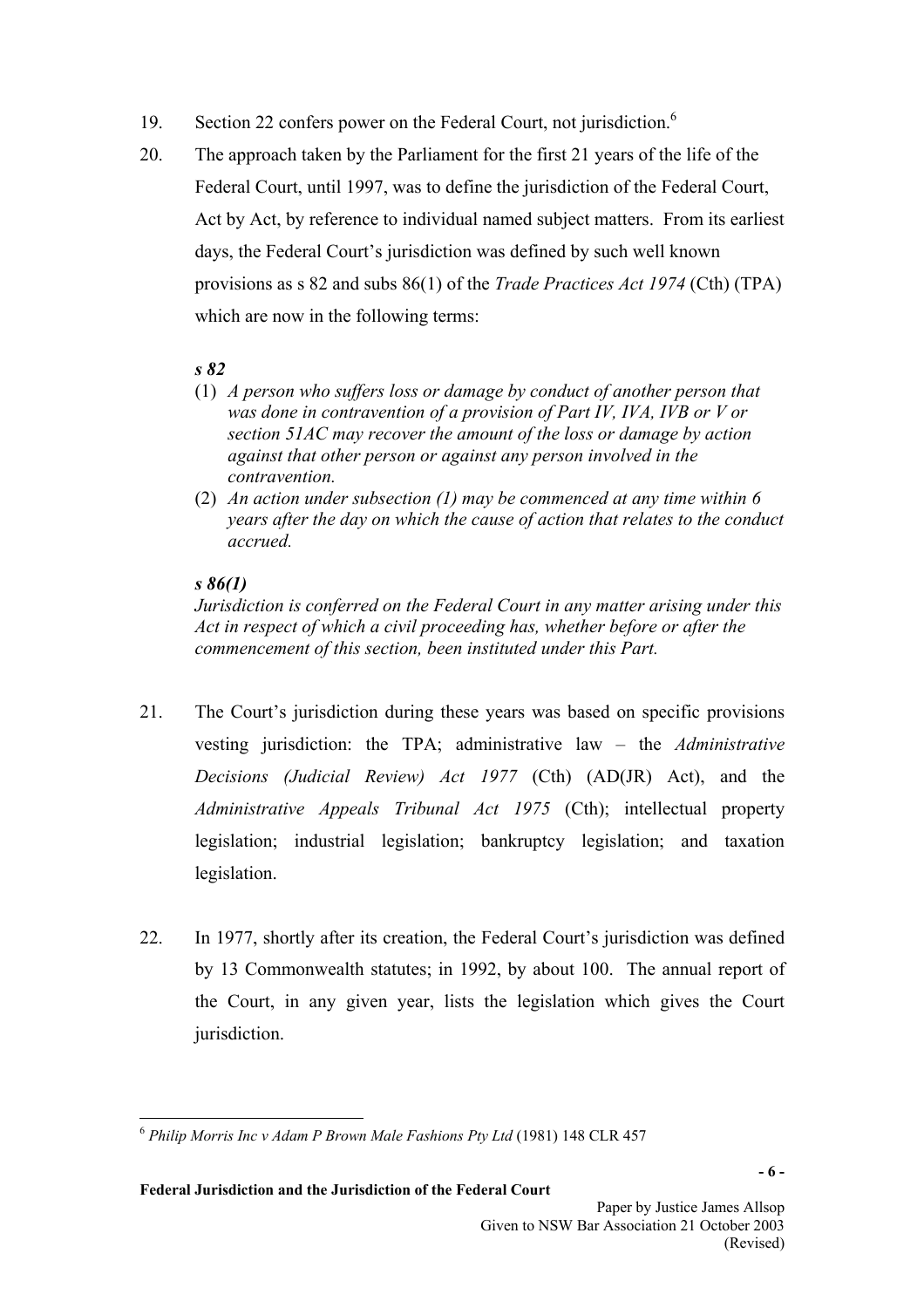23. Over time, the Parliament began to use other foundations of power within ss 75 and 76 of the Constitution to define the jurisdiction of the Federal Court. In 1983, an important change was made to the *Judiciary Act 1903* (Cth) which affected the practice of administrative law. Subsection 39B(1) of the *Judiciary Act* was passed which provided as follows:

> *Subject to subsections (1B) and (1C), the original jurisdiction of the Federal Court of Australia includes jurisdiction with respect to any matter in which a writ of mandamus or prohibition or an injunction is sought against an officer or officers of the Commonwealth.*

- **24.** This employed ss 75(v) and 77(i) of the Constitution. Subsection 39B(1) mirrors the Constitutional relief available in the High Court under s 75(v) of the Constitution. The width of the notion of the administrative law concept of "jurisdiction" enunciated by the High Court in cases such as *Attorney-General (NSW) v Quin*[7](#page-6-0) , *Craig v State of South Australia*[8](#page-6-1) and *Minister for Immigration and Multicultural Affairs v Yusuf*[9](#page-6-2) governing the granting of such relief, to a significant degree, overarches and encompasses much of the approach of the AD(JR) Act. But that is a paper in itself. **Indeed, Alan Robertson SC has illuminated that topic in an article entitled "The administrative law jurisdictions of the Federal Court – Is the AD(JR) Act still important?" (2003) 24** *Aust Bar Rev* **89. The article repays careful reading.**
- 25. In 1988, acting on the recommendation of the Australian Law Reform Commission, the Parliament enacted the *Admiralty Act 1988* (Cth) which conferred on the Federal Court comprehensive admiralty jurisdiction using ss 76(iii) and 77(i) of the Constitution. See generally in this regard the *Owners of the Ship "Shin Kobe Maru" v Empire Shipping Co Inc.*[10](#page-6-3) and at first instance<sup>11</sup> where Gummow J explained s  $76(iii)$  in its historical context.

*1997 subs 39B(1A)* 

 $\overline{a}$ 

**Federal Jurisdiction and the Jurisdiction of the Federal Court** 

**- 7 -** 

<span id="page-6-0"></span> $(1990)$  170 CLR 1

<span id="page-6-1"></span><sup>8</sup> (1995) 184 CLR 163

<span id="page-6-2"></span> $^{9}$  (2001) 180 ALR 1

<span id="page-6-3"></span><sup>&</sup>lt;sup>10</sup> (1994) 181 CLR 404

<span id="page-6-4"></span> $11\,32$  FCR 78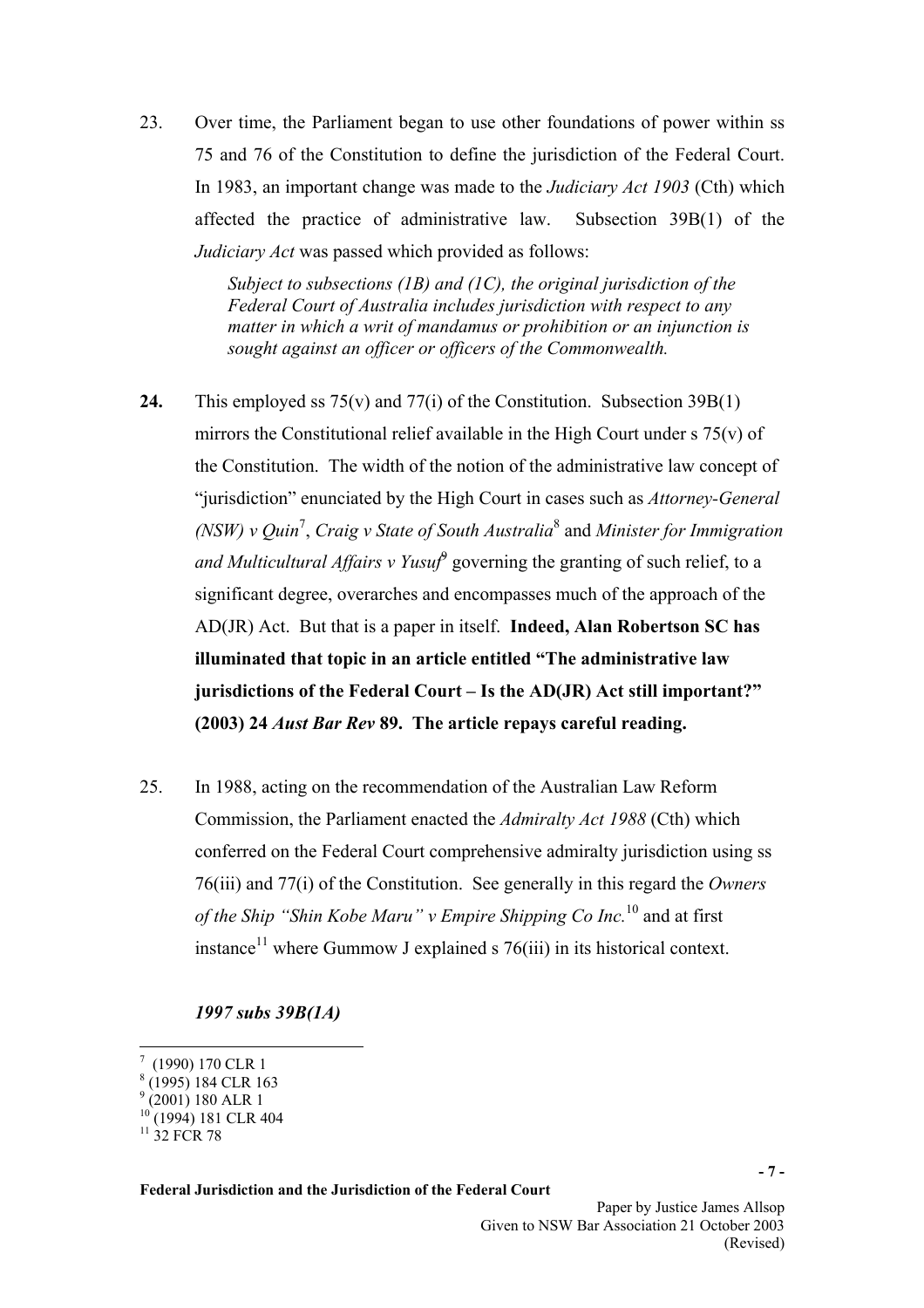26. Most importantly, in 1997, the Commonwealth Parliament took a significant step towards transforming the Court from being a court of specific federal jurisdiction into a court of more general federal jurisdiction. Initially, this was general federal civil and criminal jurisdiction, though this latter aspect was probably an error and was quickly corrected. The step in question was the passing of subs 39B(1A), especially par 39B(1A)(c), of the *Judiciary Act*. Using ss  $75(iii)$  (in part),  $76(i)$  and (ii) and  $77(i)$  of the Constitution, the Parliament (after amendment removing criminal jurisdiction) provided as follows in subs 39B(1A):

> *The original jurisdiction of the Federal Court of Australia also includes jurisdiction in any matter:*

- *(a) in which the Commonwealth is seeking an injunction or a declaration; or*
- *(b) arising under the Constitution, or involving its interpretation; or*
- *(c) arising under any laws made by the Parliament, other than a matter in respect of which a criminal prosecution is instituted or any other criminal matter.*
- 27. Paragraph 39B(1A)(a) draws on s 75(iii) only to the extent that the Commonwealth *seeks* relief. "Commonwealth" includes Commonwealth instrumentalities such as ASIC and the Civil Aviation Authority<sup>12</sup>. The test of what is the Commonwealth for par  $39B(1A)(a)$  and s 75 (iii) is not the same enquiry as involved in the determination of the question as to whether an authority is entitled to Crown immunity<sup>13</sup>. Also, the term "injunction" should be viewed as not limited to traditional equitable relief; it incorporates the developing remedy of injunctive relief in public law<sup>14</sup>.
- 28. Paragraph 39B(1A)(b) makes clear by specific conferral what has always been taken to be the case – that the Federal Court was conferred with jurisdiction to

 $\overline{a}$ 

<span id="page-7-0"></span><sup>&</sup>lt;sup>12</sup> *Edensor* at [39]; *Austral Pacific Group Ltd (in liq) v Airservices Australia (2000) 203 CLR 136* at [10] and [48]

<span id="page-7-1"></span><sup>13</sup> See generally Zines in Opeskin and Wheeler *The Australian Federal Judicial System* at 272-275; *State Bank of New South Wales v Commonwealth Savings Bank* (1986) 161 CLR 639; *Edensor;* and

<span id="page-7-2"></span><sup>&</sup>lt;sup>14</sup> *Edensor* at [45]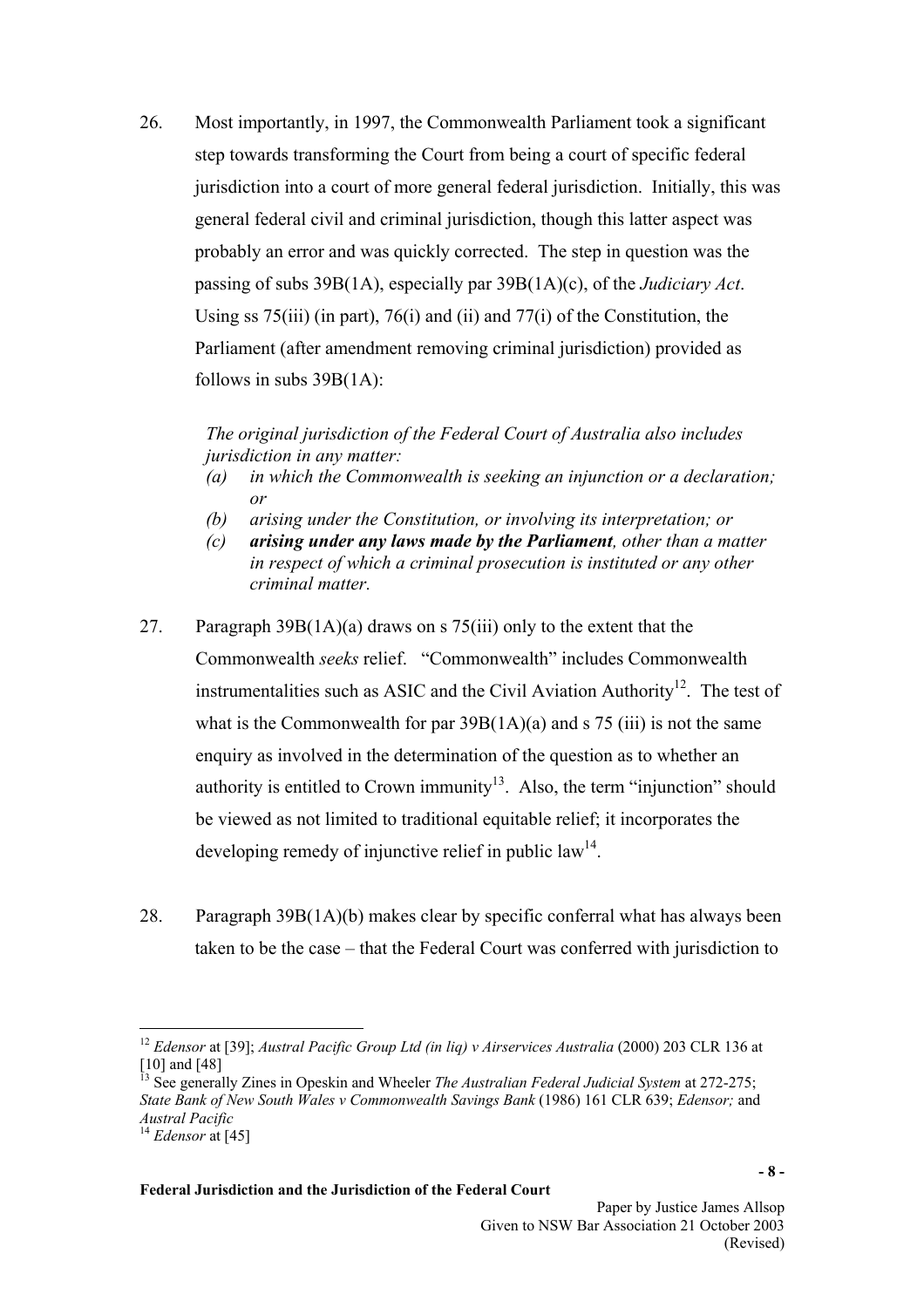determine the constitutional validity of an Act conferring jurisdiction upon  $it^{15}$ . Section 32 of the FCAA could also be called in play<sup>16</sup>. In any event, par 39B(1A)(b) now deals with the matter.

- **28A. This jurisdiction would extend to a claim that a State Act is invalid or indeed whether an amendment to a State Constitution was made in accordance with that Constitution as required by s 106 of the Commonwealth Constitution. As to a wider possible view that all matters arising under State Constitutions or involving their interpretation are within federal jurisdiction on the basis that State Constitutions are in a sense incorporated by reference into s 106, see also Zines** *The High Court and the Constitution*  $(4^{th} Ed)$  pp 341, 382-91, and cf *Boath v Wyvill* (1989) **85 ALR 621, 634.**
- 29. The effect of par 39B(1A)(c) is difficult to overstate. Leaving aside criminal matters, the Federal Court is vested with jurisdiction:
	- in any **matter**;
	- **arising under** any laws of the Commonwealth Parliament.
- 30. Paragraph 39B(1A)(c) operates according to its terms as a general conferral of jurisdiction<sup>17</sup>. The effect of par  $39B(1A)(c)$  on pre-existing provisions conferring jurisdiction will be worked out on a case by case basis, but one starts from the proposition that par  $39B(1A)(c)$  is a general conferral of jurisdiction. In *Hooper v Kirella Pty Ltd*<sup>18</sup> the Full Court considered the relationship between par  $39B(1A)(c)$  and s 86 of the TPA. Section 86 was a positive conferral not a proscription and thus par 39B(1A)(c) extended to matters beyond "proceedings" dealt with by s 86. Section 86 thus became otiose. Questions of statutory construction may arise between an earlier (or

 $\overline{a}$ 

<span id="page-8-0"></span><sup>15</sup> See *Re Tooth & Co Ltd (No 2)* (1978) 34 FLR 112, 119-120, 130, 139-140; and *Grace Bros Pty Ltd v Magistrates, Local Courts of New South Wales* (1988) 84 ALR 492, 496  $16$  In this regard see [83] below

<span id="page-8-2"></span><span id="page-8-1"></span><sup>17</sup> *Transport Workers' Union of Australia v Lee* (1998) 84 FCR 60 at 67; *National Union of Workers v Davids Distribution Pty Ltd* (1999) 165 ALR 595 at 601

<span id="page-8-3"></span><sup>18 (1999) 167</sup> ALR 358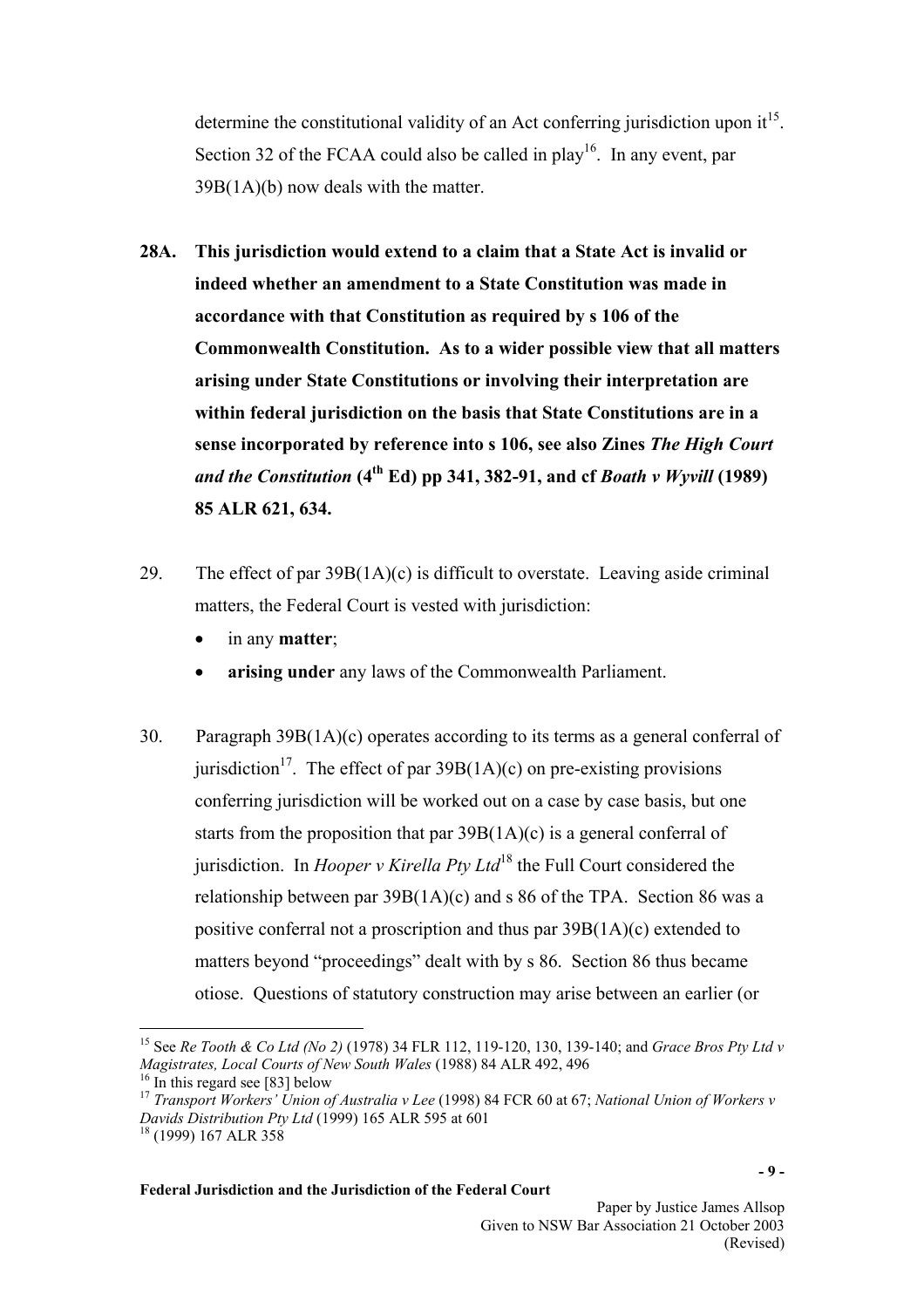later) Act and par  $39B(1A)(c)$ . There may be difficult questions where there is already some conferral, but it can be seen as deliberately circumscribed or there may be a proscription<sup>19</sup>.

### *"matter"*

- 31. First, it is essential to appreciate the meaning of the word "matter". This is a word used in both ss 75 and 76: s 75 "[i]n all matters", s 76 "... in any matter". Parliament repeated the use of the word in the *Judiciary Act:* ss 30, 32, 38, subss 38(a) and 38(e), subs 39(2), subss 39B(1), (1A), (1B), (1C), (1D) and (1E)*.* It is a word basal to an understanding of federal jurisdiction. The word has a wide meaning and is of particular relevance to understanding the width of federal jurisdiction as exercised by any relevant court and to understanding what is referred to as the accrued jurisdiction of any federal court, including the Federal Court.
- 32. The "matter" is the justiciable controversy between the actors to it comprised of the substratum of facts and claims representing or amounting to the dispute or controversy between or amongst them. It is not the cause of action or the causes of action brought by the plaintiff. A justiciable controversy is identifiable independently of proceedings brought for its determination<sup>20</sup>. It is not characterised by the form of the proceedings<sup>21</sup>. It is the whole controversy in respect of which it is the function of the court (State or federal) exercising the judicial power of the Commonwealth to quell. It is the "subject matter for determination in a legal proceeding"<sup>22</sup>. The best known limitation is that it does not include advisory opinions<sup>23</sup>. This limitation arises from the Constitutional purpose of courts exercising of the judicial power of the Commonwealth in Ch III: to quell controversies, not to answer hypothetical

<span id="page-9-0"></span> $\overline{a}$ 19 For example see *TWU v Lee* and *Rohner v Scanlan* (1997) 77 FCR 433**. See also** *ACTEW Corporation v Pangallo* **[2002] FCAFC 325 (special leave refused).** 

<span id="page-9-1"></span><sup>20</sup> *Fencott v Muller* (1983) 152 CLR 570, 603-608; *Crouch v Commissioner for Railways (Q'd)* (1985) 159 CLR 22, 37; *Edensor* at [54]; *Hooper v Kirella* at [41]-[55] 21 *Re Wakim* at 583-88 22 *In re Judiciary and Navigation Acts* (1923) 32 CLR 455 at 265-66; *Croome v Tasmania* (1997) 191

<span id="page-9-2"></span>

<span id="page-9-3"></span>CLR 119,124-25

<span id="page-9-4"></span><sup>23</sup> *In re Judiciary and Navigation Acts*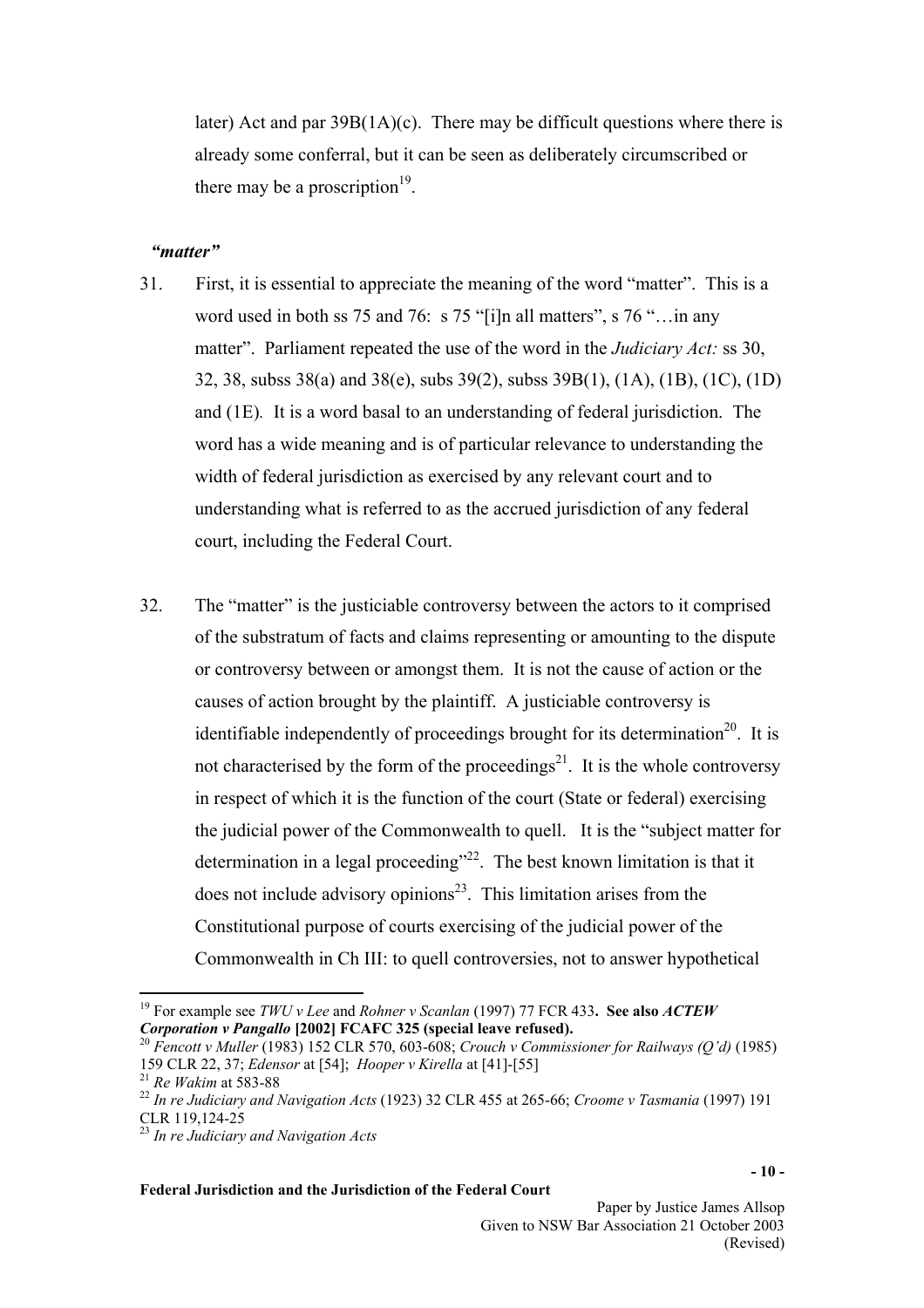questions or questions for advice put to them whether by private parties, the Parliament or the Executive. Accepting this limitation, it is essential to appreciate the width of the notion<sup>24</sup>.

- 33. *Re Wakim* is best remembered for its decision forbidding conferral of State judicial authority on federal courts. But Gummow and Hayne JJ discussed the notion of matter in very broad terms:
	- *[139] The central task is to identify the justiciable controversy. In civil proceedings that will ordinarily require close attention to the pleadings (if any) and to the factual basis of each claim.*
	- *[140] In Fencott* [(1983) 152 CLR 570 at 608 per Mason, Murphy, Brennan and Deane JJ] *it was said that "in the end, it is a matter of impression and of practical judgment whether a non-federal claim and a federal claim joined in a proceeding are within the scope of one controversy and thus within the ambit of a matter." The references to "impression" and "practical judgment" cannot be understood, however, as stating a test that is to be applied. Considerations of impression and practical judgment are relevant because the question of jurisdiction usually arises before evidence is adduced and often before the pleadings are complete. Necessarily, then, the question will have to be decided on limited information. But the question is not at large. What is a single controversy "depends on what the parties have done, the relationships between or among them and the laws which attach rights or liabilities to their conduct and relationships"* [Fencott (1983) 152 CLR 570 at 608 per Mason, Murphy, Brennan and Deane JJ]*. There is but a single matter if different claims arise out of "common transactions and facts" or "a common substratum of facts"* [Philip Morris (1981) 148 CLR 457 at 512 per Mason J]*, notwithstanding that the facts upon which the claims depend "do not wholly coincide"*  [Fencott (1983) 152 CLR 570 at 607 per Mason J, Murphy, Brennan and Deane JJ]*. So, too, there is but one matter where different claims are so related that the determination of one is essential to the determination of the other* [Philip Morris (1981) 148 CLR 457 at 512 per Mason J]*, as, for example, in the case of third party proceedings or where there are alternative claims for the same damage and the determination of one will either render the other otiose or necessitate its determination. Conversely, claims which*

**Federal Jurisdiction and the Jurisdiction of the Federal Court** 

 $\overline{a}$ 

<span id="page-10-0"></span><sup>24</sup> See generally *Re Wakim* at [135], [139] to [142]; *Edensor* at [54] and [55]; *Fencott v Muller* at 591- 92 and 603-608; *Stack v Coast Securities (No 9) Pty Ltd; Bargal Pty Ltd v Force* (1983) 154 CLR 261, 290-91, 294; *Philip Morris Inc v Adam P Brown Male Fashions Pty Ltd* (1981) 148 CLR 457; *Burgundy Royale Investments Pty Ltd v Westpac Banking Corporation* (1987) 18 FCR 212, 219; *Moorgate Tobacco Co Ltd v Phillip Morris Ltd* (1980) 145 CLR 457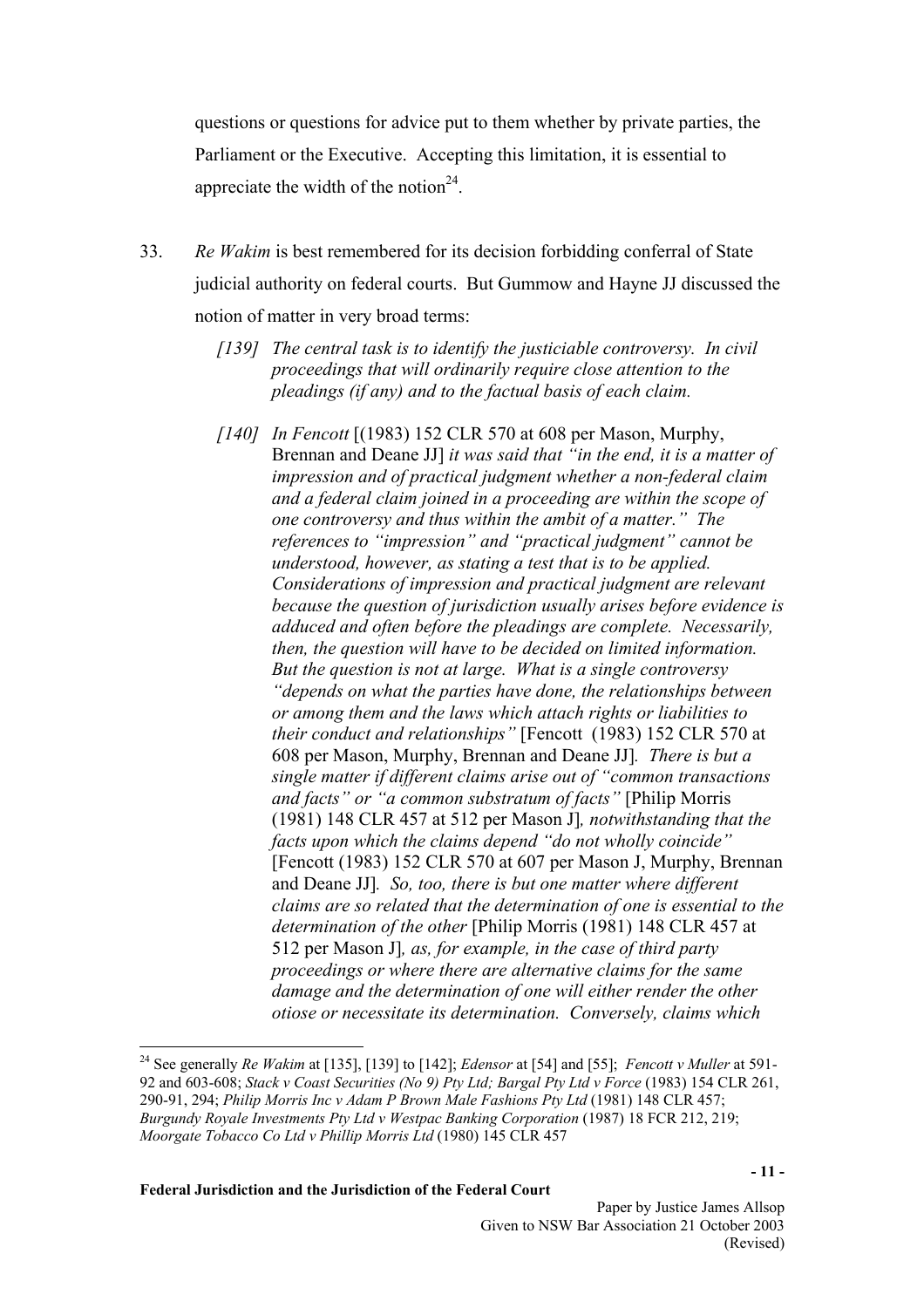*are "completely disparate"* [Felton v Mulligan (1971) 124 CLR 367 at 373 per Barwick CJ], *"completely separate and distinct"* [Philip Morris (1981) 148 CLR 457 at 521 per Murphy J] *or "distinct and unrelated"* [Moorgate Tobacco Co Ltd v Philip Morris Ltd (1980) 145 CLR 457 at 482 per Stephen, Mason, Aickin and Wilson JJ] *are not part of the same matter.* 

- *[141] Often, the conclusion that, if proceedings were tried in different courts, there could be conflicting findings made on one or more issues common to the two proceedings will indicate that there is a single matter. By contrast, if the several proceedings could not have been joined in one proceeding, it is difficult to see that they could be said to constitute a single matter.*
- *[142] Here, the three proceedings could have been joined in one. The fact that those advising Mr Wakim chose to issue separate proceedings at different times does not mean that the scope of the controversy is limited to the matters raised in the first proceeding. Had the Official Trustee brought a cross-claim against both the solicitors and Mr Darvall immediately after Mr Wakim commenced his proceeding against it and if Mr Wakim had then joined the crossrespondents as respondents to his principal claim, the existence of a single controversy involving several parties would be more apparent than it may be in the present circumstances. But neither the differences in the present procedural history nor the absence of any claim by the Official Trustee against the solicitors and Mr Darvall determines the question whether there is a single controversy.*
- 34. The history of the development of the notion through the phrase "accrued jurisdiction" is discussed by Zines in Opeskin and Wheeler at 290-95. As a general guide, the substantial commonality and interconnection of facts and legal issues is the basis for the identification of a matter. In any given case identifying the outer limit of the controversy may be a matter for judgment.
- **34A. There are some what might be termed "non-controversial matters" accepted to be within the notion of federal jurisdiction appropriate for the exercise of the judicial power of the Commonwealth. For example in**  *Hedge, as Administrator of Goldfields Medical Fund Inc* **[2002] FCA 1498 orders were sought giving effect to a proposed course of action by an administrator . There was no contradictor (as there often is not in uncontested company matters). French J discussed (see [41] to [46]) the**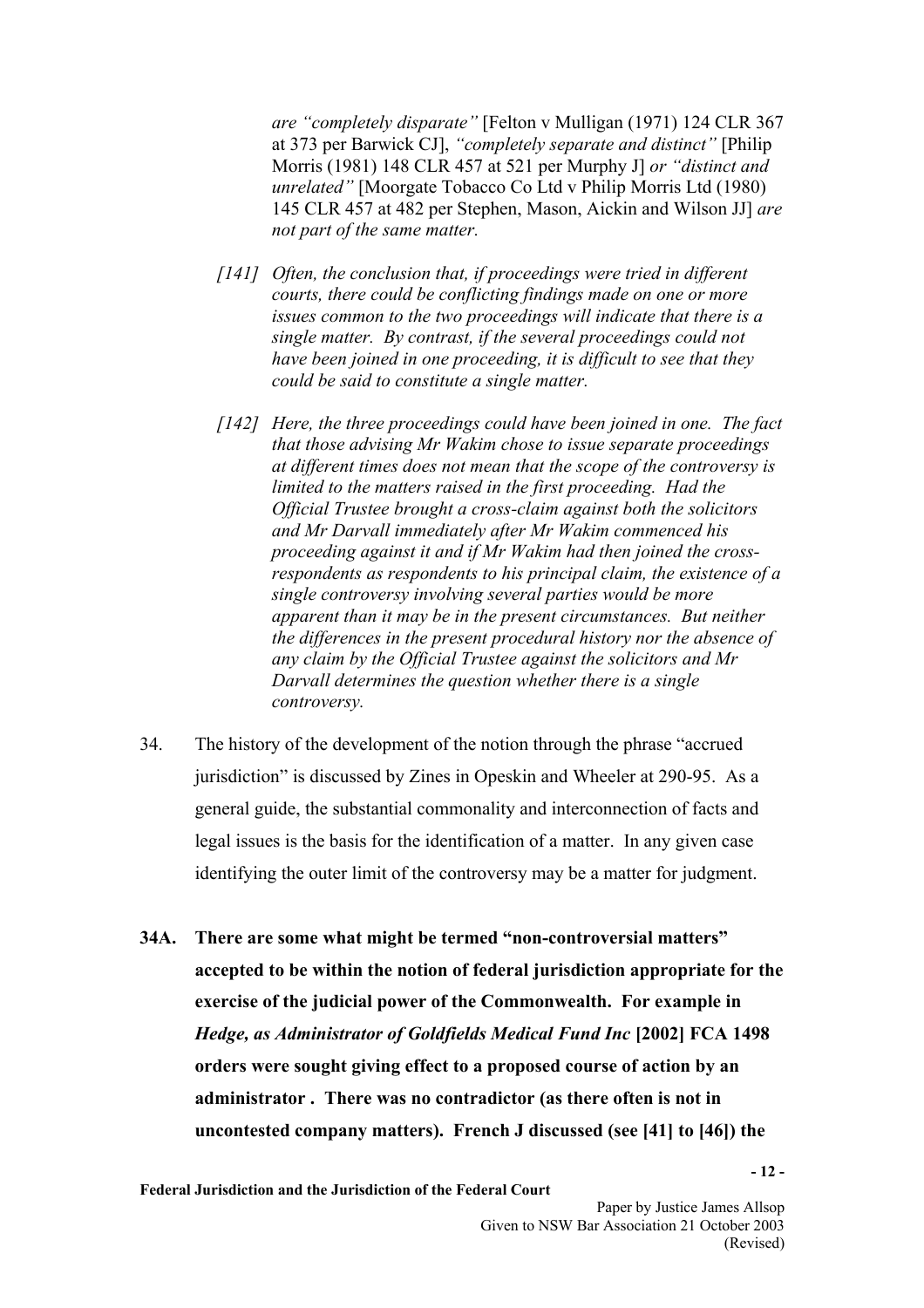**relationship of "matter" with the notion of judicial power. The character of statutory function was closely analogous with maters historically accepted as judicial in character.** 

- **34B. Also, for a discussion of whether non-judiciability denies the existence of a matter, see** *Petrotimor Companhia de Petroleos S.A.R.L. v Commonwealth of Australia* **[2003] FCAFC 3 and [2003] FCAFC 83.**
- **34C. As to "matter" generally see Zines (3rd Ed) pp 15-21 esp.**

### *"arising under"*

 $\overline{a}$ 

- 35. A matter indubitably "arises under" a law of the Parliament if a provision such as s 82 of the TPA creates a cause of action under a federal law. However, it must be understood that this is only the paradigm of "arising under".
- 36. It is *not* necessary for the form of relief or the cause of action to owe its nature or existence to a federal law. Even if the cause of action or form of relief is not created or provided for by federal law, if a federal statute is relied upon as giving a right sought to be vindicated or as the source of a defence asserted then the matter (that is the controversy) in which that right or defence arises is a matter *arising under* federal la[w25.](#page-12-0)
- 37. If a question under federal law is to be determined as a step along the way in one way of vindicating the position of someone involved in the controversy, that will create a matter arising under federal  $law<sup>26</sup>$ . In *Moorgate Tobacco v Philip Morris* at 476, Stephen, Mason, Aickin and Wilson JJ said:

<span id="page-12-0"></span><sup>25</sup> R v Commonwealth Court of Conciliation and Arbitration; Ex parte Barrett (1945) 70 CLR 141, 154; *Felton v Mulligan* (1971) 124 CLR 367, 374, 375, 388, 403, 408; *Fejo v Northern Territory* (1998) 195 CLR 96, 120; *Re McJannett; Ex parte Australian Workers' Union of Employees, Queensland* (1997) 189 CLR 654, 656-57; *Australian Solar Mesh Sales Pty Ltd v Anderson* (2000) 101 FCR 1, 7-8

<span id="page-12-1"></span><sup>26</sup> *Felton v Mulligan* at 374, 375; *Moorgate Tobacco v Philip Morris* at 476; *Australian Solar Mesh Sales* at 6-7 [11]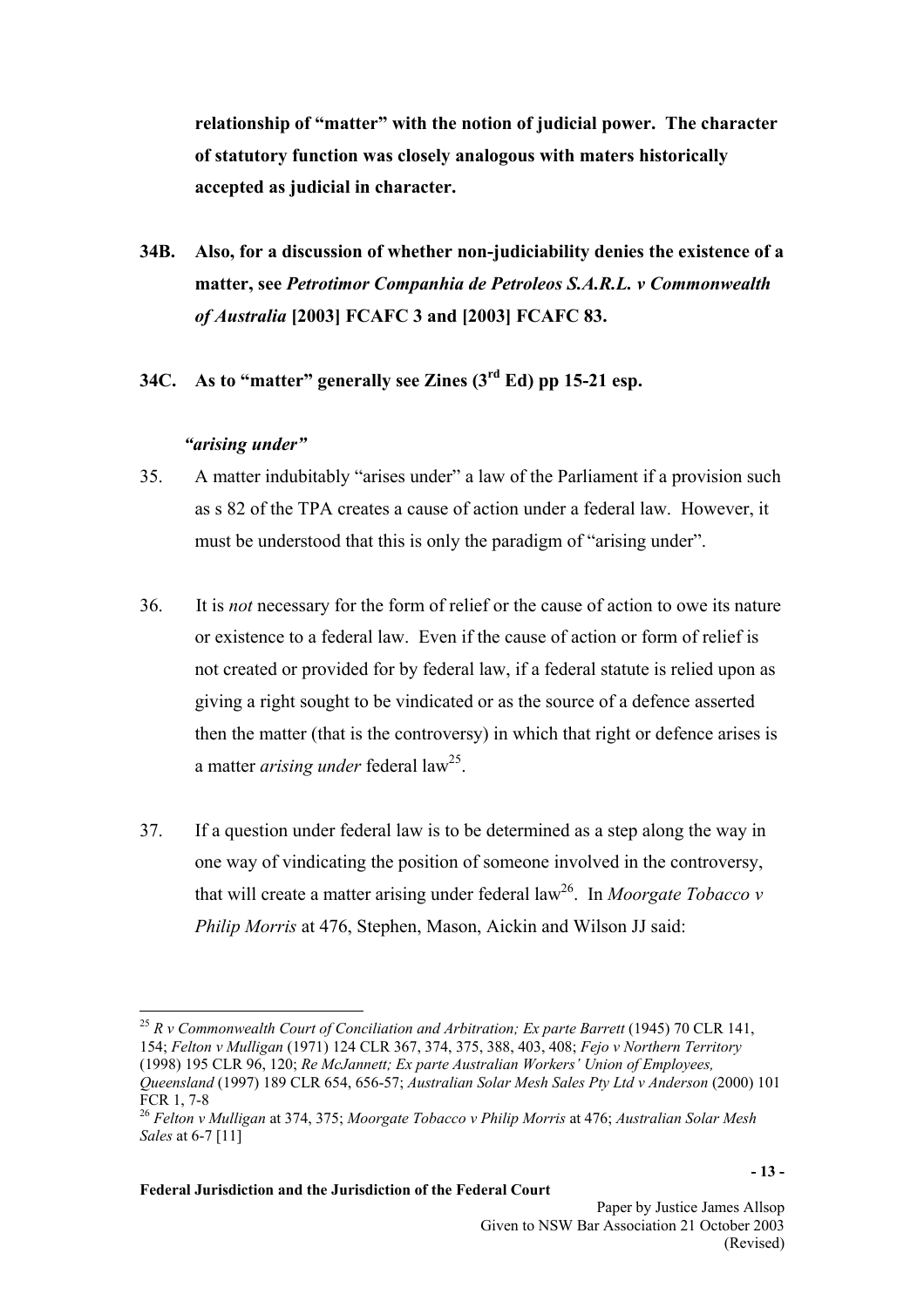*…The cases establish that federal jurisdiction is attracted if the right or duty based in a federal statute is directly asserted by the plaintiff or defendant, but not if the federal question arises only in some incidental fashion. So too federal jurisdiction is attracted if the court finds it necessary to decide whether or not a right or duty based in federal law exists, even if that matter has not been pleaded by the parties. But the converse is not true. If a federal matter is raised on the pleadings federal jurisdiction is exercised, notwithstanding that the court finds it unnecessary to decide the federal question because the case can be disposed of on other grounds.* 

38. It is important to appreciate the relationship between a controversy (which the court's job is to quell) and the question of arising under a Commonwealth law. A controversy may be evident between parties well before either party decides to go to court. An assessment may well be able to be made at that point about whether there is a federal matter. For example, an insured might make a claim upon its insurer, seeking vindication of its contractual rights. The insurer may deny liability and say nothing, or it may explain its position. It may say that there was a non-disclosure or misrepresentation, thereby raising in the controversy ss 21 and 28 of the *Insurance Contracts Act 1984* (Cth) (the ICA). It may say that the claim is fraudulent, making s 56 of the ICA relevant. It may say that a breach of condition occurred so as to make s 54 of the ICA relevant. In these circumstances the matter (the controversy) arises under a law of the Parliament because of the existence of the federal issue embedded within the matter. The federal nature of the controversy does not depend upon whether the federal issue is in the first or second pleading. It does not depend upon whether the insurer strikes first by seeking a declaration of right based on the ICA or the applicant strikes first with a claim under the policy. Difficult questions might arise if a defendant, before action, asserts a federal right, but before any assertion in court or before suit the defendant genuinely abandons the previously asserted federal right or immunity. However, it is plain that a "matter" or controversy may exist prior to the institution of proceedings and that it may, at that point, bear a federal character<sup>27</sup>. This was the foundation for the conclusion in *Hooper v Kirella* that the procedure for preliminary

 $\overline{a}$ 

<span id="page-13-0"></span><sup>27</sup> *Hooper v Kire*lla at [41] to [55]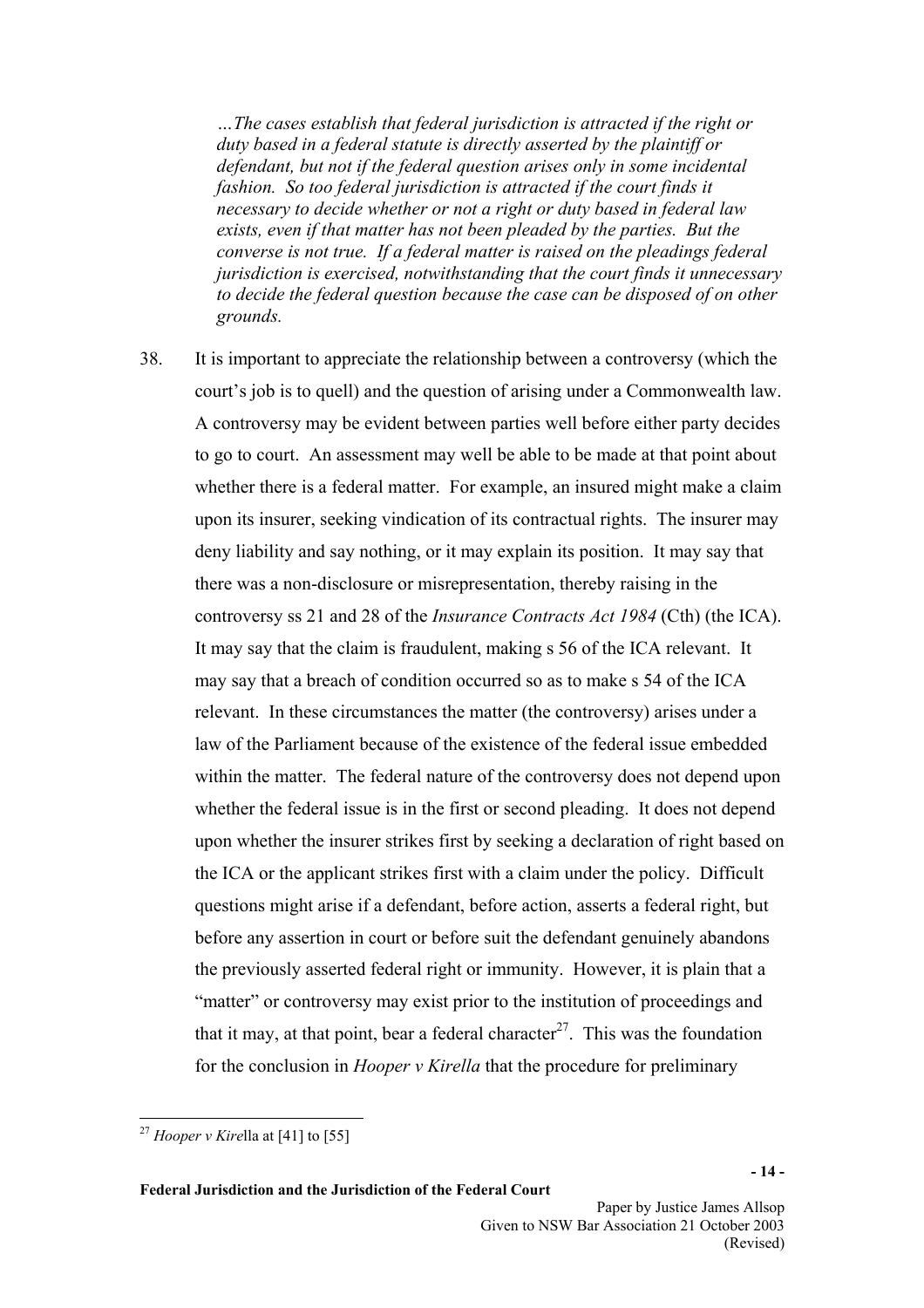discovery in the Federal Court was valid and could be supported by an existing matter under par 39B(1A)(c) before the suit was commenced. As Griffiths CJ said in *South Australia v Victori[a28](#page-14-0) :*

*The word "matters" was in 1900 in common use as the widest term to denote controversies which might come before a court of Justice.*  [emphasis added]

- 39. There need not even be a disputed federal issue in this way. The phrase "arising under" is wide enough to encompass a claim for common law or equitable relief in respect of, or over, a right which right owes its existence to federal law. This is a matter arising under federal  $law<sup>29</sup>$ . In *LNC Industries v BMW*[30](#page-14-2) the property over which the parties were fighting comprised import quotas. The fight was about contractual and equitable rights and obligations. The subject matter was a bundle of rights owing their existence to federal law.
- 40. The joint reasons of the High Court in *LNC Industries v BMW* also approved of what Dixon J had said in *Federal Capital Commission v Laristan Building and Investment Co Pty Ltd*<sup>31</sup>. Dixon J was dealing with Territory jurisdiction. but part of what he said related directly to the notion of "arising under" a law of the Parliament. Dixon J said:

*…It may well be that all claims of right arising under the law in force in the Territory come within this description, because they arise indirectly as the result of the* Seat of Government Acceptance Act 1909 *(see sec 6), and the* Seat of Government (Administration) Act 1910 *(see secs 4 to 7 and 12). But it is at least clear that a claim to a right conferred by or under ordinances made by the Governor-General in Council under sec 12 of the* **Seat of Government (Administration) Act** *is a matter arising under an enactment of the Parliament.*  [emphasis added]

41. So, there, Territory ordinances and claims to rights under Territory ordinances arose under the Commonwealth Act providing for those ordinances. Thus,

 $\overline{a}$ 

<span id="page-14-0"></span> $28$  (1911) 12 CLR 667 at 675

<span id="page-14-1"></span><sup>29</sup> *LNC Industries Ltd v BMW (Aust) Ltd* (1983) 151 CLR 575

<span id="page-14-2"></span><sup>30 (1983) 151</sup> CLR 575

<span id="page-14-3"></span> $31$  (1929) 42 CLR 582, 585-6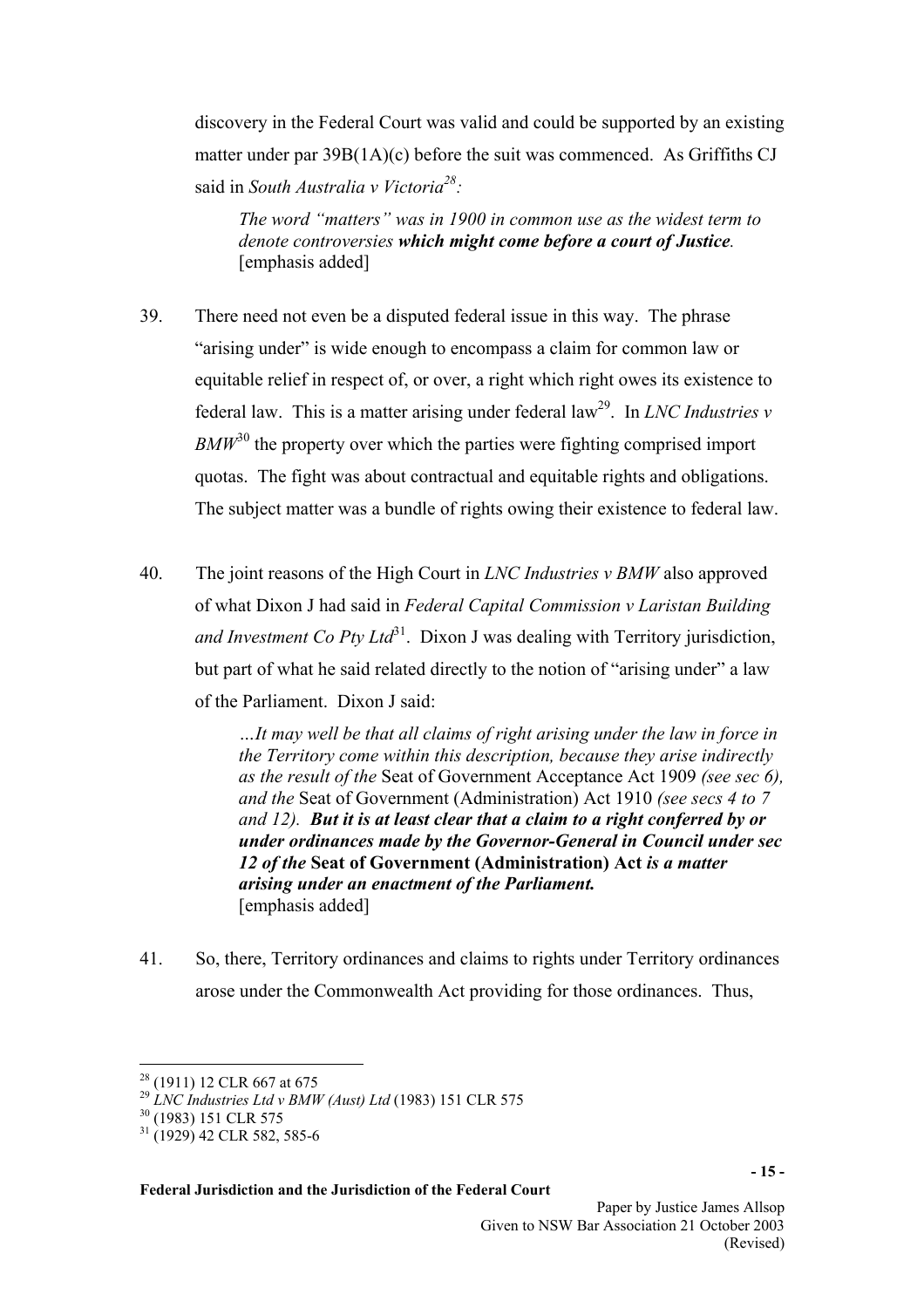where a liquidator was appointed by the Federal Court under the *Corporations Act 2001* (Cth) at the suit of ASIC, the claim instituted by the liquidator seeking to get in the assets of the trust to which he was appointed by the Court was within federal jurisdiction, notwithstanding that the third party raised only common law rights to justify its possession: *ASIC v Landy DFK Securities Ltd*<sup>32</sup>; cf *Avamure Pty Ltd (in lig) v Fletcher Jones & Staff Pty Ltd*<sup>[33](#page-15-1)</sup> which dealt with an action by a voluntary liquidator.

- 42. For examples of claims for debts whose existence was owed to Commonwealth legislation, see *Federal Airports Corporation v Aerolineas Argentinas*[34](#page-15-2) and *Coffey v Department of Social Security*[35.](#page-15-3)
- 43. So, "arising under" does not merely signify a federal cause of action or a disputed federal issue (by way of claim or defence), it also encompasses these wider notions where the subject matter is federal or the matter has its origins under a federal Act.
- 44. An example of the changes wrought by par 39B(1A)(c) can be seen in sale of goods cases. Paragraph 39B(1A)(c) means that sale of goods cases, insofar as a term imported into the contract by the TPA is relied on, will involve, or be, matters arising under a federal law. This is an important widening of the Federal Court's jurisdiction in respect of the TPA. It has long been accepted since Brennan J in *Arturi v Zupps Motors Pty Ltd*<sup>36</sup> followed the decision of Rogers J in *Zalai v Col Crawford (Retail) Pty Ltd[37](#page-15-5)*, that ss 82 and 86 of the TPA confer no jurisdiction on the Federal Court merely because damages are claimed for breach of terms implied by the TPA. This proposition is undoubtedly correct. Section 82 refers to damage by conduct done in contravention of a provision of Part IV or V of the TPA. The damages in this

 $\overline{a}$ 

<span id="page-15-0"></span><sup>&</sup>lt;sup>32</sup> [2002] FCA 1056

<span id="page-15-1"></span> $33$  (1996) 22 ACSR 256

<span id="page-15-2"></span><sup>&</sup>lt;sup>34</sup> (1997) 147 ALR 649

<span id="page-15-3"></span><sup>&</sup>lt;sup>35</sup> (1999) 86 FCR 434

<span id="page-15-4"></span><sup>&</sup>lt;sup>36</sup> (1980) 33 ALR 243

<span id="page-15-5"></span><sup>&</sup>lt;sup>37</sup> (1980) 32 ALR 187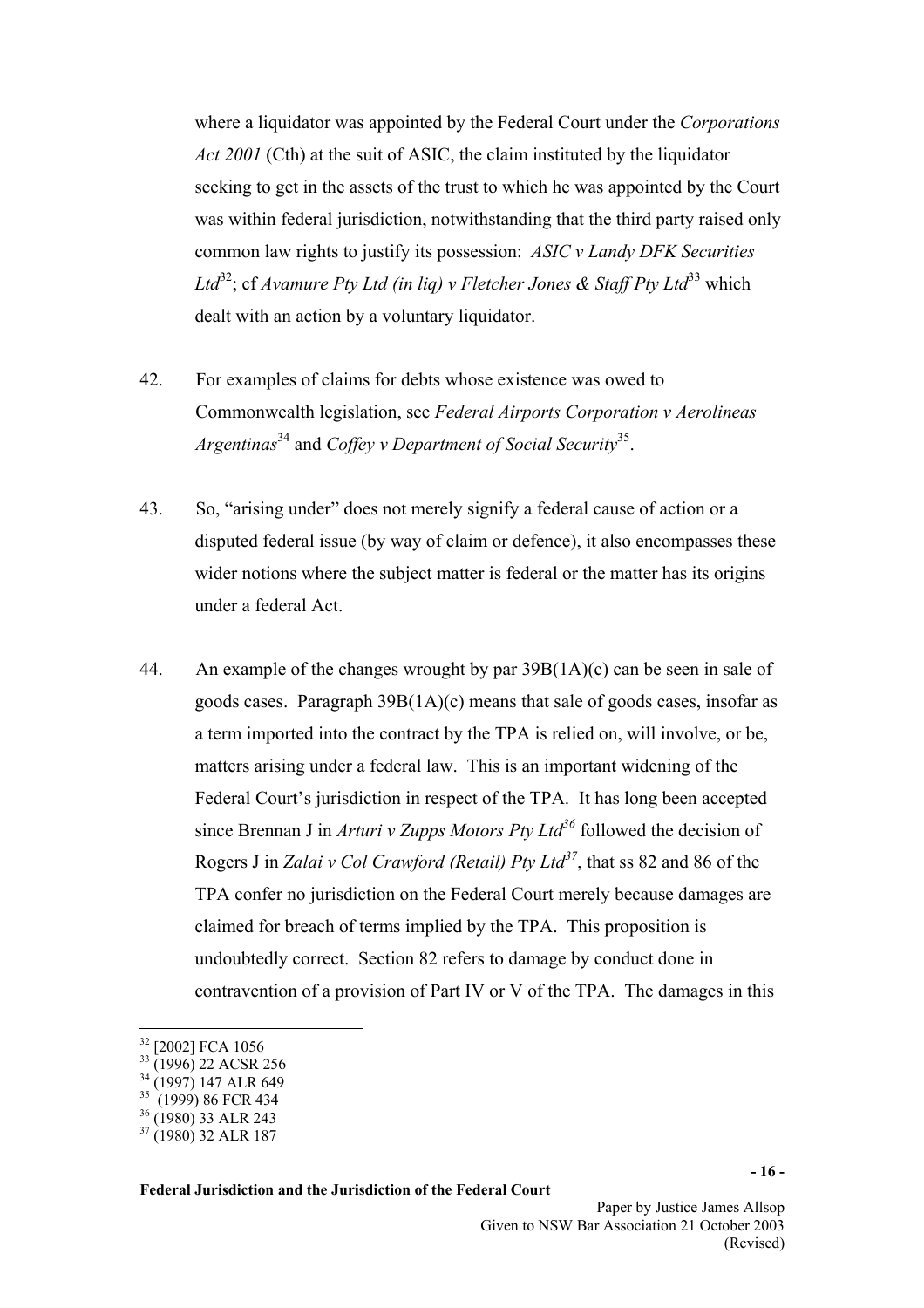kind of case are contractual for breach of a contractual term implied by the TPA. However, now, the right claimed (the implied term) owes its existence to a federal statute and so such a matter arises under a law of the Commonwealth.

45. Another example of the operation of par 39B(1A)(c) can be found in *von Arnim v Group 4 Correctional Services Pty Ltd[38](#page-16-0)*. There Kenny J discussed the effect of s 53 of the *Extradition Act 1988* (Cth) which was in the following terms:

*The laws of a State or Territory with respect to:* 

- *a. the conditions of imprisonment of persons imprisoned in that State or Territory to await trial for offences against the law of that State or Territory;*
- *b. the treatment of such persons during imprisonment; and*

*c. the transfer of such persons prison to prison; apply, so far as they are capable of application, in relation to persons who have been committed to prison in that State or Territory under this Act.* 

- 46. This made a State law, s 47 of the *Corrections Act 1986* (Vict), applicable to persons committed to prison under the *Extradition Act*. Thus, though the right sought to be vindicated arose from the *Corrections Act* it was picked up by s 53 of the *Extradition Act* and so the right was one arising under the federal law. The operation was similar to that of s 79 (see [85] below) in transforming the State law into a surrogate federal law.
- 47. There is a distinction drawn between merely interpreting a federal law, which is insufficient alone to attract federal jurisdiction, and arising under a federal law. The difference is not reliably placed into a universally valid test. In *Felton v Mulligan* the following was said:
	- (a) Barwick CJ at 374:

…*Further the matter arising under a law of the Parliament will have arisen if the suit could have been disposed of by deciding the matter, whether or not the suit was so disposed of: cf* Nelungaloo Pty Ltd v The Commonwealth *[(1952) 85 CLR 545];* The Commonwealth v Bank of New South Wales *[(1949) 79 CLR 497]. It is of course not* 

<span id="page-16-0"></span> $\overline{a}$ 38 [2002] FCA 310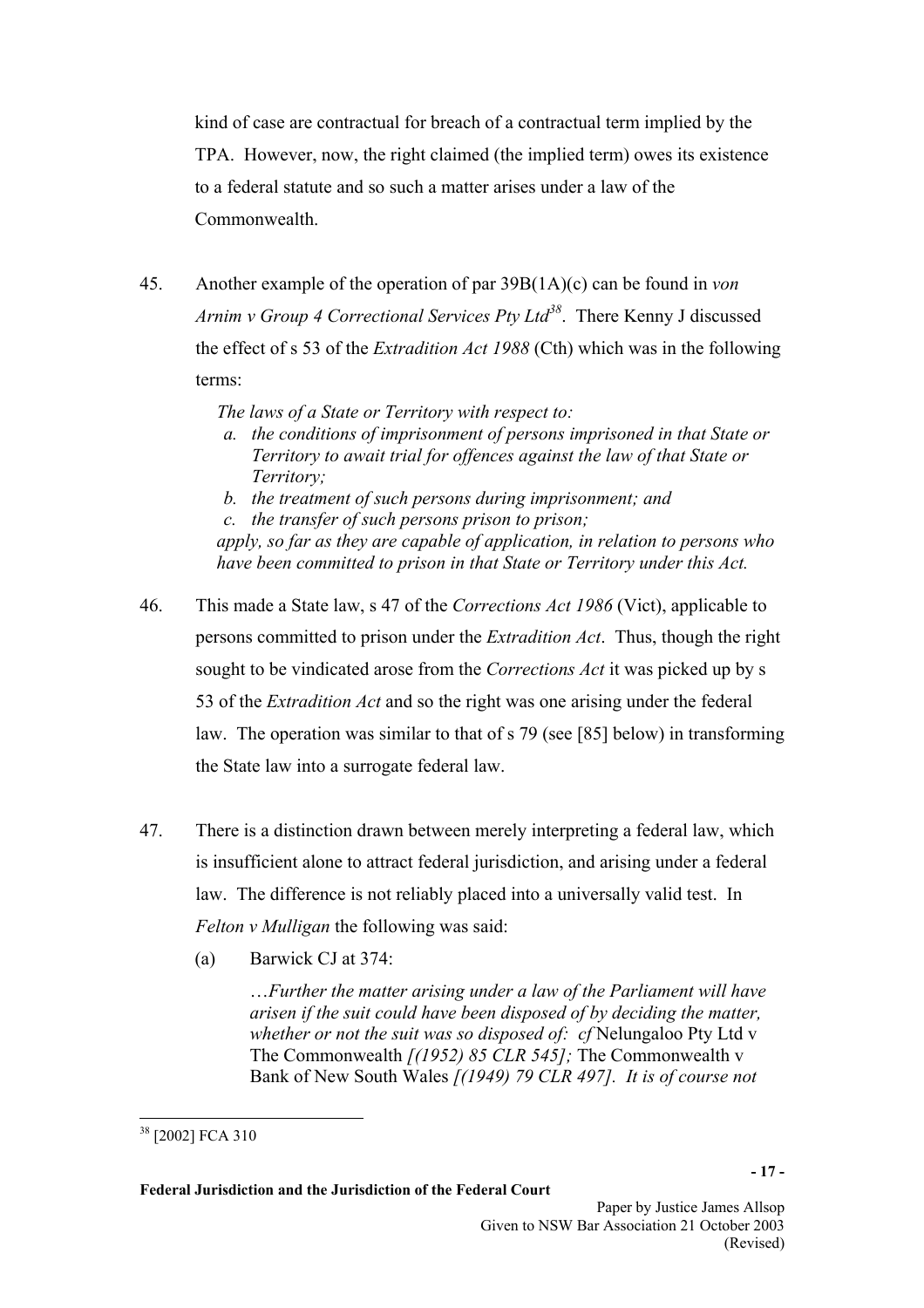*enough that a law made by the Parliament must be construed in the course of the decision of the case. There must be a matter arising under a law of the Parliament. The contrast between the language of s 76(i) and 76(ii) is relevant in this connexion. The point at which interpretation of the federal statute, prima facie an apparently incidental consideration, may give rise to a matter arising under the statute is not readily expressed in universally valid terms. But the distinction between the two situations must be maintained.* 

(b) Walsh J at 408-9:

*A comparison between the terms of s 76(i) and those of s 76(ii) of the Constitution indicates that a distinction is to be drawn between a matter "arising under" a law of the Parliament and a matter which involves the interpretation of such a law. The fact that the interpretation of a law is involved does not necessarily mean that there is a matter arising under the law. But, in my opinion, there is a matter arising under the law if the source of the right claimed by the plaintiff or applicant or the source of a defence which asserts that the defendant or respondent is immune from the liability or obligation alleged against him is a law of the Parliament. I think that that view of what constitutes a matter arising under a law of the Parliament is in conformity with the statements made in* R v Commonwealth Court of Conciliation and Arbitration; Ex parte Barrett *[(1945) 70 CLR 141] by Latham CJ and McTiernan J [(1945) 70 CLR at p 173]. There Latham CJ said: "If a right claimed is conferred by or under a federal statute, the claim arises under the statute" [(1945) 70 CLR at p 154]. Likewise, in my opinion, if the answer made to a claim is that the defendant is free from the obligation asserted against him and that this freedom is conferred by an Act of the Parliament, the defence arises under that Act and the result is that there is before the Court a "matter" which arises under that Act.* 

 $\text{(c)}$  Gibbs J at 416:

*…I regard it as now settled that a matter cannot be said to arise under a law made by the Parliament within s 76(ii) simply because to decide the matter it is necessary to consider or construe the law. To adapt some of the language used in* James v South Australia *[(1927) 40 CLR 1 at p 40] in relation to s 30 of the* Judiciary Act*, it may be said that a matter arises under a law made by the Parliament when a right, title, privilege or immunity is claimed under that law. A right, title privilege or immunity may be claimed under a law, either because the law is the source of the right, title, privilege or immunity or because the right, title, privilege or immunity can only be enforced by virtue of the law.* 

48. The occasional elusiveness of the distinction between "arising under" and "involving the interpretation of" can be seen in *Felton v Mulligan* itself. The

**Federal Jurisdiction and the Jurisdiction of the Federal Court** 

**- 18 -**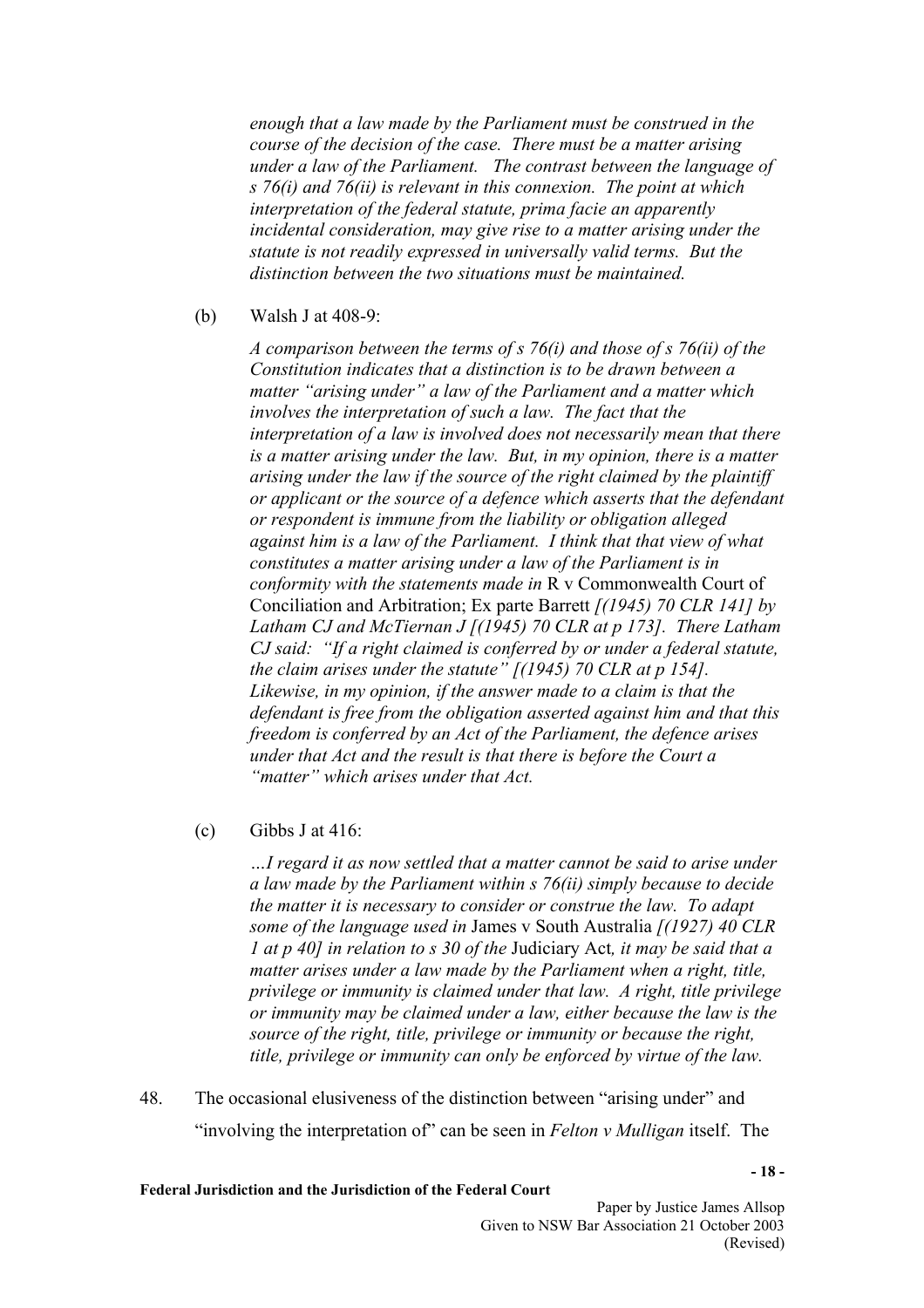plaintiff sought a declaration as to her rights under a covenant in a maintenance agreement against her former husband's executor. The defendant argued that the covenant was void as an attempt to oust the jurisdiction of the Court under the *Matrimonial Causes Act 1959* (Cth) to make a maintenance order. All seven justices agreed that in determining the matter and dealing with the defence the federal Act was relevant. The majority (Barwick CJ, McTiernan, Windeyer and Walsh JJ) were of the view that it arose under the Act. Menzies, Owen and Gibbs JJ disagreed.

- 49. Often the distinction will be clear. For example a State statute under which the rights of the parties are to be judged may have words similar to, or the same as, those appearing in a federal statute in respect of which there is a body of case law. The disposition of the case may turn on the interpretation of the relevant words (and so, in one sense, on the interpretation of the federal statute), but the case clearly would not arise under a law of the Commonwealth.
- 50. However, it should be noted that Gummow and Hayne JJ in *Abebe v Commonwealth[39](#page-18-0)* cited *LNC v BMW* as authority for the proposition that a controversy will be a matter arising under a federal law:

*…because the determination of the controversy involves the interpretation of the Act and the rights or duties in question in the matter owe their existence to that statute.* 

51. The width of the views of the Courts in construing the phrase "arising under of laws of the Parliament" was probably originally informed, in part, by the desire to limit appeals to the Privy Council (cf par 39(2)(a) of the *Judiciary Act* - [91] below). That is now history. However, subs 39B(1A) is a grant of jurisdiction. The High Court has consistently said that grants of jurisdiction

<span id="page-18-0"></span> $\overline{a}$ <sup>39</sup> (1999) 197 CLR 510 at 561 [140]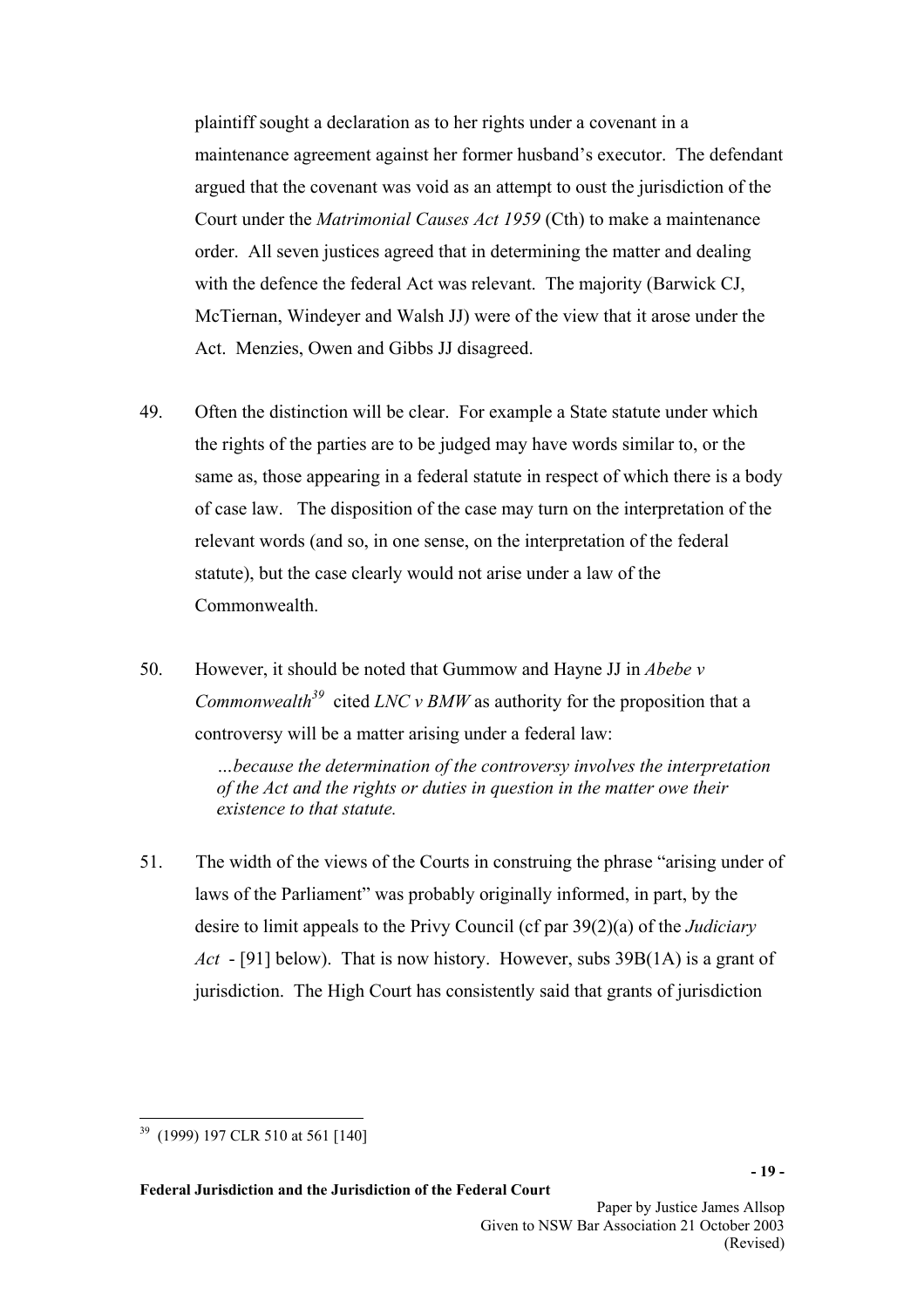and discretion to courts should be read liberally and without constriction from words and concepts not otherwise present<sup> $40$ </sup>.

52. It can be seen from the above that not all available jurisdiction under ss 75 and 76 have been conferred on the Federal Court under s 77(i). Nevertheless the conferral is wide.

# **once federal, only and ever federal**

- 53. Once a party involved in a controversy asserts its position and that amounts to the assertion of a matter arising under a federal law in the sense discussed above, the whole matter or controversy is federal $4<sup>1</sup>$ .
- 54. Once federal jurisdiction is attracted to a court, the jurisdiction which is exercised by that court throughout the case will be federal, save as to a completely disparate claim constituting in substance a separate matter<sup>42</sup>.
- 55. Once federal jurisdiction is attracted, the court is not exercising State jurisdiction. There is no notion of concurrent exercise of federal and State jurisdiction over the matter. It is federal. The notion that there could be two concurrent streams of federal and state jurisdiction (cf *Lorenzo v Care[y43](#page-19-3)*) was

<span id="page-19-0"></span> $\overline{a}$ 40 *CDJ v VAJ* (1998) 197 CLR 172 at 201; *The Owners of the Ship 'Shin Kobe Maru' v Empire Shipping Company Inc* (1994) 181 CLR 404 at 421; *PMT Partners Pty Ltd (in liq) v Australian National Parks and Wildlife Services* (1995) 184 CLR 301 at 313 and 316; *Knight v FP Special Assets Ltd* (1992) 174 CLR 178 at 205; *FAI General Insurance Co Ltd v Southern Cross Exploration NL* (1988) 165 CLR 268 at 290; *David Grant & Co Pty Ltd v Westpac Banking Corporation* (1995) 184 CLR 265 at 275-76; *Emanuele v ASC* (1997) 188 CLR 114 at 136-37; *Oshlack v Richmond River Council* (1998) 193 CLR 72 at 81; *Patrick Stevedores Operations No 2 Pty Ltd v Maritime Union of Australia* (1998) 195 CLR 1 at 56-7; *Abebe v Commonwealth* (1999) 197 CLR 510 at 586-87; *Re JJT; Ex parte Victoria Legal Aid* (1998) 195 CLR 184 at 201; *Commonwealth v SCI Operations Pty Ltd* (1998) 192 CLR 285 at 301; *Eastman v R* (2000) 203 CLR 1 at [81]; *Australasian Memory Pty Ltd v*  <sup>41</sup> Edensor at [7]<br><sup>42</sup> NEC Information Systems Australia Pty Ltd v Iveson (1992) 36 FCR 258 at 264; Fencott v Muller at

<span id="page-19-3"></span><span id="page-19-2"></span><span id="page-19-1"></span><sup>606-8;</sup> *Re Wakim* at [135]; *Felton v Mulligan* at 393; and *Moorgate Tobacco v Philip Morris* at 477 43 (1921) 29 CLR 243 at 251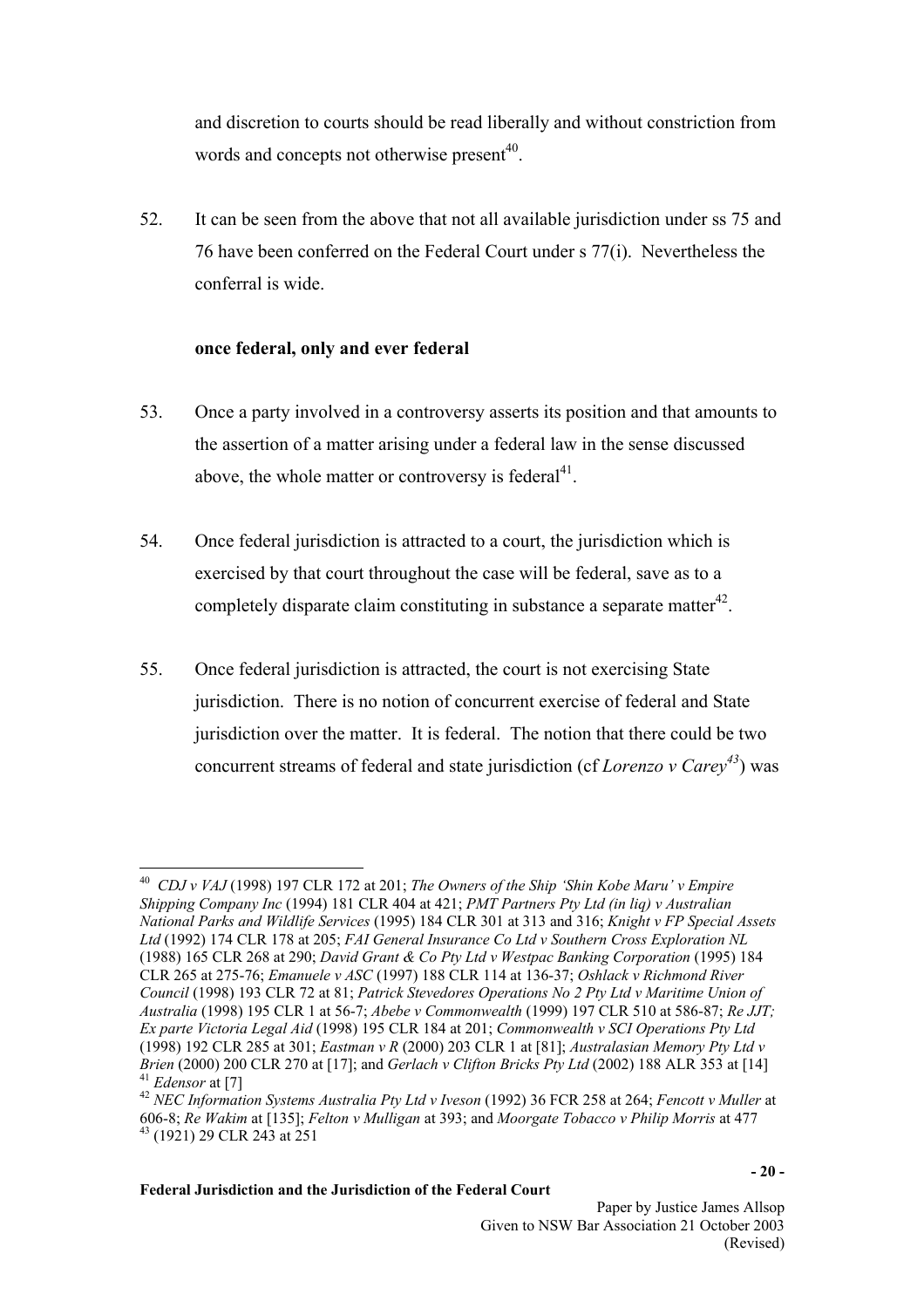doubted in *Ffrost v Stevenso[n44](#page-20-0)* and rejected in *Felton v Mulligan[45](#page-20-1)* and *Moorgate Tobacco*<sup>46</sup>.

- 56. When a right, as part of a claim or defence, which is said to arise under a law of the Parliament, is put forward by the party, the *assertion* of the federal issue, not its disposition, and not its merit, attracts the jurisdiction of the court to the relevant matter of which the federal issue forms part<sup>47</sup>, unless the claim or defence is made colourably, that is not genuinely or as a 'mere subterfuge' in order to fabricate jurisdiction<sup>48</sup>. Note that (especially in the context of the cross-vesting legislation) it is not colourable to bring proceedings in the Federal Court as a step in having the case moved to the Supreme Court so that all issues may be dealt with $49$ .
- 57. Hence, even if the federal issue is decided against the party raising it, or, it was, or became, unnecessary to deal with it, the matter of which it forms part does not cease to be federal jurisdiction<sup>50</sup>. This is so even if the federal claim is struck out<sup>51</sup>. There is a proposition in the ALRC DP 64 at  $[2.162]$  that the Federal Court's jurisdiction does not extend to the non-federal claim if the federal claim is colourable (which is correct) but also it if is "trivial, insubstantial or unarguable". This is too broad a statement in the light of the authorities. In *Unilan Holdings* the TPA claims were struck out as not disclosing a cause of action. A Minister had given a speech at a public conference. It was held that it was not arguable that it was *in* trade or

*Union of Workers v Davids Distribution* at [22]; *Felton v Mulligan* at 374; *Australian Solar Mesh* at 8-

<span id="page-20-4"></span><sup>48</sup> *Burgundy Royale v Westpac* at 219

<span id="page-20-0"></span> $\overline{a}$ 44 (1937) 58 CLR 528

<span id="page-20-1"></span><sup>45 (1971) 124</sup> CLR 367 at 412-3

<span id="page-20-2"></span><sup>46 (1980) 145</sup> CLR 457 at 471 and 479

<span id="page-20-3"></span><sup>47</sup> *Miller v Haweis* (1907) 5 CLR 89, 93; *Troy v Wrigglesworth* (1919) 26 CLR 305, 311; *National* 

<sup>9;</sup> *Westpac Banking Corporation v Paterson* (1999) 167 ALR 377; and *Hooper v Kirella* at [55]

<span id="page-20-5"></span><sup>49</sup> *Palm Springs Ltd v Darling* [2002] FCAFC 239

<span id="page-20-6"></span><sup>50</sup> See *Moorgate Tobacco v Philip Morris* at 472, 476; *Hooper v Kirella* at [55]; *Burgundy Royale v Westpac* at 219; *McIntosh v National Australia Bank Ltd* (1988) 17 FCR 482, 484; *Hopper v Egg and Egg Pulp Marketing Board (Vict)* (1939) 61 CLR 665, 673-74, 680-81; *Carter v Egg and Egg Pulp Marketing Board* (1942) 66 CLR 557, 580, 585-87, 602; *Parton v Milk Board (Vict)* (1949) 80 CLR 229, 249, 257-58

<span id="page-20-7"></span><sup>51</sup> *Unilan Holdings Pty Ltd v Kerin* (1993) 44 FCR 481, 481-82; *Hooper v Kirella* at [55]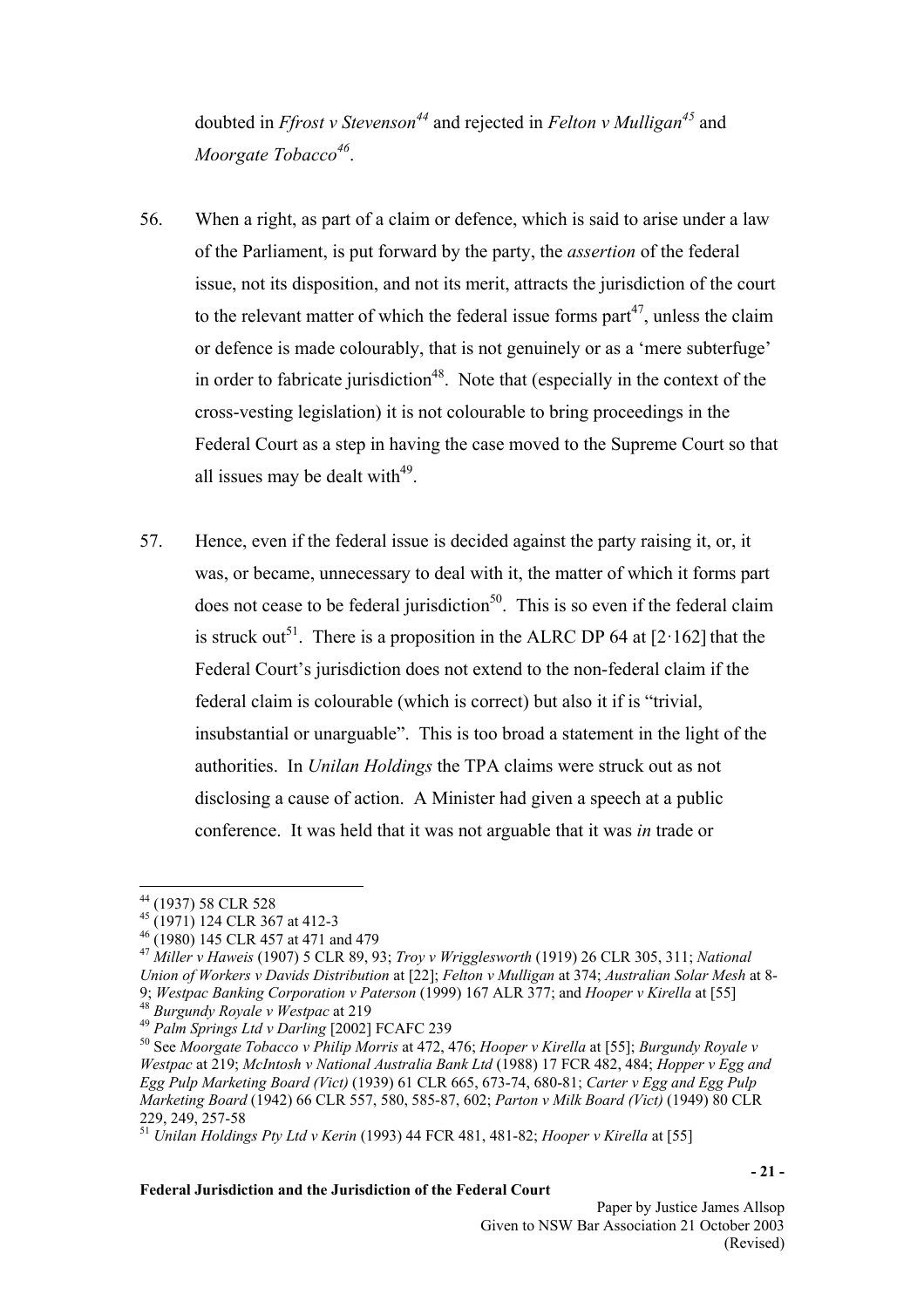commerce<sup>52</sup>. Nevertheless, the Full Court made it clear that the Court had jurisdiction to hear the negligent misrepresentation claims left on the pleadings[53.](#page-21-1) In *Moorgate Tobacco v Philip Morris* a trade mark count was pleaded but, though lying on the pleading, was not pressed. To all intents and purposes it was abandoned. All other matters were non-federal. The matter was federal jurisdiction.

58. There is reference by Professor Zines in Opeksin and Wheeler at 294-95 and by the ALRC in DP 64 at  $[2.164]$  to the question of the failure of the federal claim possibly leading to the absence of accrued jurisdiction. An example given is a finding that an act complained of was not administrative (but was legislative) for the AD(JR) Act, and so an AD(JR) Act claim failing and bringing down with it the accrued jurisdiction. However, the failure of the federal issue does not deny the consequences of its assertion. If noncolourable, the assertion clothes the court with jurisdiction to hear the federal and non-federal parts of the matter – the whole matter. It is the request to the court by a litigant to deal with a matter in which the litigant seeks the aid of the court to decide whether it has a valid right or defence arising under Commonwealth law in the sense described above which is crucial. Jurisdiction is attracted by non-colourable claim or assertion within the matter by one of the parties to it. The Full Court in *Westpac v Paterson* at 381 put the matter squarely:

> *As a matter of principle, there is no reason why the court cannot acquire jurisdiction in a matter arising under a law of the Commonwealth by the filing of a cross-claim which asserts a claim founded on the Commonwealth legislation. The filing of the cross-claim asserts the right and makes the claim to enforce the right part of the justiciable controversy between the parties. Provided the cross-claim is not "colourable", it attracts federal jurisdiction. This was the view of French J in* Cambridge Gulf Investments Pty Ltd (in liq) v Dandoe Pty Ltd *(1999) 32 ACSR 422 at [16], although his Honour considered that the crossclaim actually filed in that case did not properly raise such an issue.*  [emphasis added]

<span id="page-21-0"></span> $\overline{a}$ 52 See 35 FCR 272

<span id="page-21-1"></span><sup>53</sup> See 44 FCR 481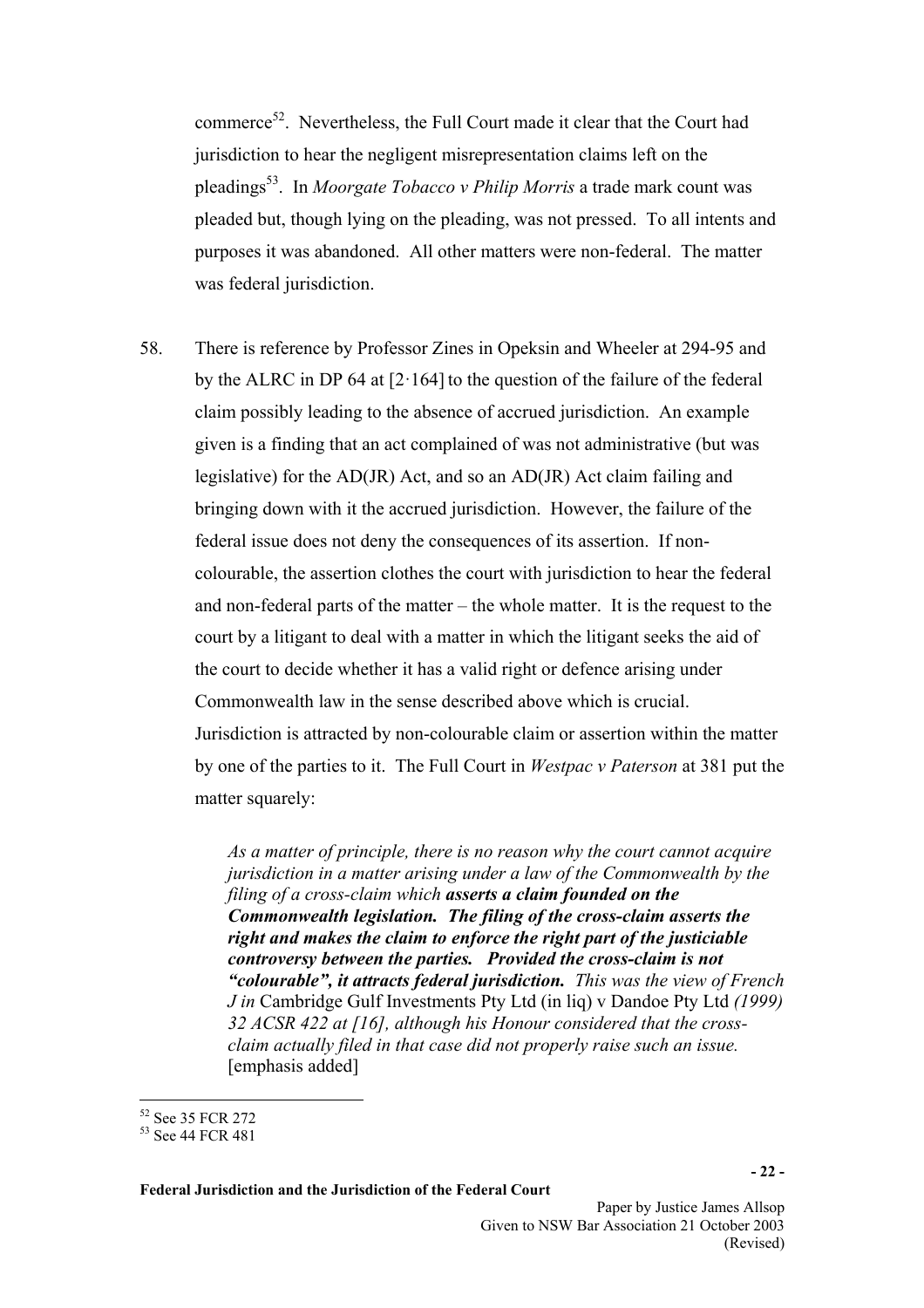- **58A. Since September 2002, I have had the advantage of discussion of this issue with Professor Zines. As originally drafted, [58] perhaps glossed over an issue which is better exposed more crisply. There was a dispute in the authorities as to whether the absence of an "administrative" act under the**  *AD(JR) Act* **led to the conclusion of an absence of jurisdiction (and thus denying the possibility of accrued or associated jurisdiction), or to the conclusion that the action failed, but within jurisdiction. (See generally**  *Vietnam Veterans' Affairs Association of Australia New South Wales Branch Inc v Cohen* **(1996) 70 FCR 419 (the former view) and** *Post Office Agents Assoc. Ltd v Australian Postal Commission* **(1958) 84 ALR 563, 565 (the latter view); and see also** *Johnson Tiles v Esso Aust* **(2000) 104 FCR 564, 598 [87]. The High Court has stated that unless there is federal jurisdiction properly invoked there can be no accrued jurisdiction:**  *Carlton & United Breweries Ltd v Castlemaine Tooheys Ltd* **(1986) 161 CLR 543, 553. But that proposition does not answer the question, which is one of statutory construction whether the limitations on the exercise of power (relevantly here whether the act in question was "administrative") will be regarded as going to the existence of jurisdiction or its exercise.**
- **58B. In** *Parisienne Basket Shoes Pty Ltd v Whyte* **(1938) 59 CLR 369, 391 Dixon J made clear that ordinarily limitations relevant to the jurisdiction of a superior court will be regarded as going to the exercise of jurisdiction, rather than its existence, unless a contrary intention is clearly expressed. Thus, generally, the non-colourable assertion of the elements of a cause of action, in respect of the resolution of which a Court has been given authority to hear, is sufficient for the existence of jurisdiction. For instance, if it is alleged that the respondent has engaged in misleading or deceptive conduct under s 52 of the** *Trade Practices Act 1974* **(Cth) and the case fails because the court finds there was no such conduct, that does not mean the court lacked jurisdiction to hear the case, rather, the issue of misleading or deceptive conduct went to the exercise of jurisdiction, not**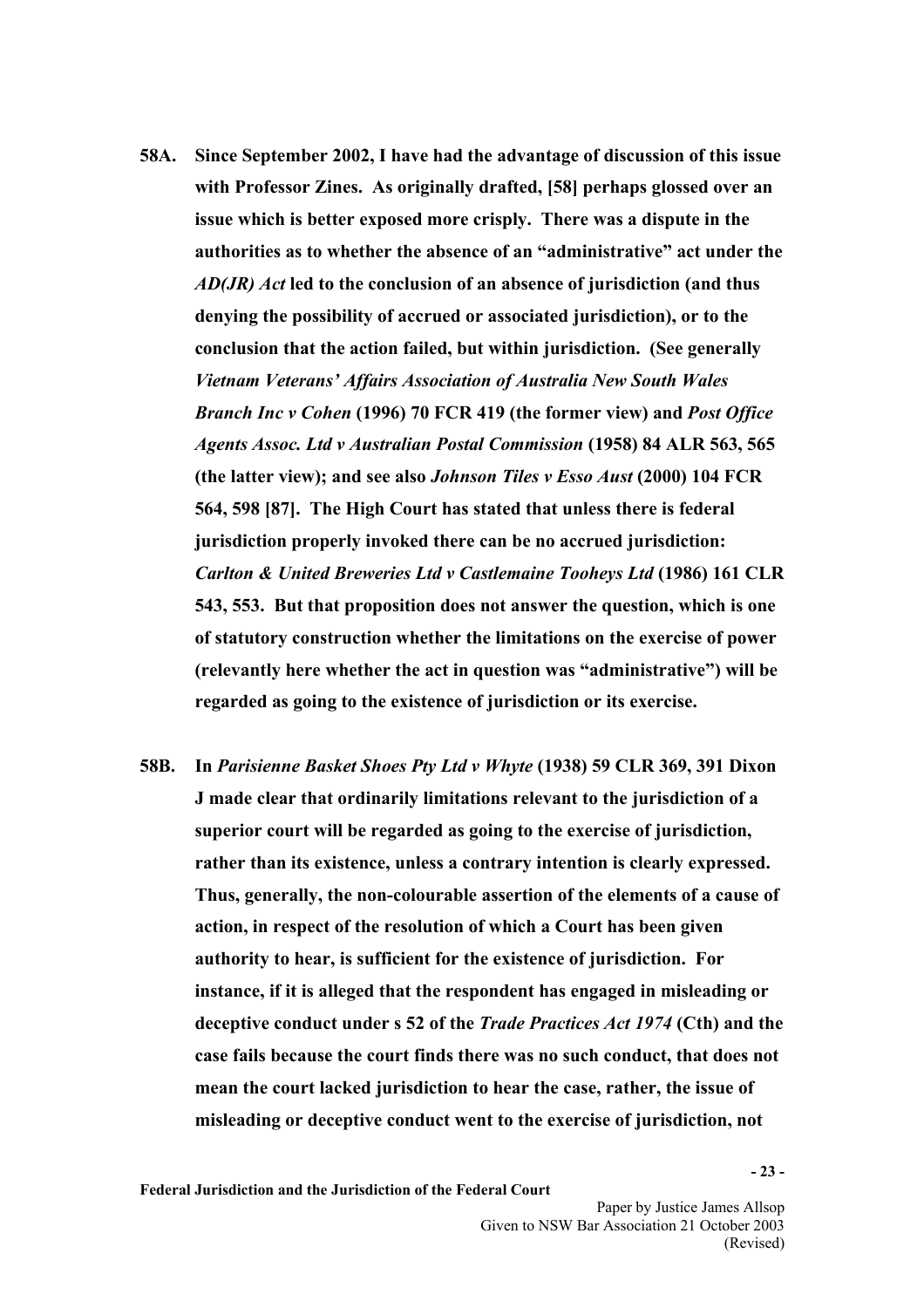**its existence. See also Sir Anthony Mason in the Hong Kong Final Court of Appeal in** *The Tian Sheng No 8* **[2002] 2 Lloyd's Rep 430, 443.** 

- **58C An example of the legislature intending the limitation to be jurisdictional can be found in the factual preconditions in ss 17, 18 and 19 of the**  *Admiralty Act (1988)* **(Cth):** *The Shin Kobe Maru* **(1984) 181 CLR 404, 426.**
- **58D The matter can perhaps best be left by referring to what French J said in**  *Johnson Tiles v Esso* **at [87]** 
	- *87. If there be no federal jurisdiction properly invoked then there can be no accrued jurisdiction – Carlton & United Breweries Ltd v Castlemaine Tooheys Ltd (1986) 161 CLR 543 at 553 and see the discussion by Professor Zines, "Federal Associated and Accrued Jurisdiction", in B Opeskin and F Wheeler (eds) – The Australian Federal Judicial System (2000), pp 294-295 and the apparent tension between Vietnam Veterans' Affairs Association of Australia New South Wales Branch Inc v Cohen (1996) 70 FCR 419 on the one hand and Post Office Agents Association Ltd v Australian Postal Commission (1988) 84 ALR 563 at 565 (Davies J) and Buck v Comcare (1996) 66 FCR 359 at 370 (Finn J). The Court in such a case of course does have a limited jurisdiction to determine whether its jurisdiction is properly invoked – Mercator Property Consultants Pty Ltd v Christmas Island Resort Pty Ltd (1999) 94 FCR 384; Khatri v Price (1999) 95 FCR 287.*
- **58E To the extent that there is or may be debate about the AD(JR) Act (see [58A] above) that is one of statutory construction, and not principle. Further, as Alan Robertson has shown in his article referred to at [24] above this particular point concerning the AD(JR) Act is now largely moot in the light of par 39B(1A)(c).**
- 59. The legitimacy of the court disposing of the non-federal issues even after the failure of the federal issue arises from the clothing of the court with an authority essential for the complete adjudication of the matter. The jurisdiction, the authority to decide, arises once the claim is made, once it is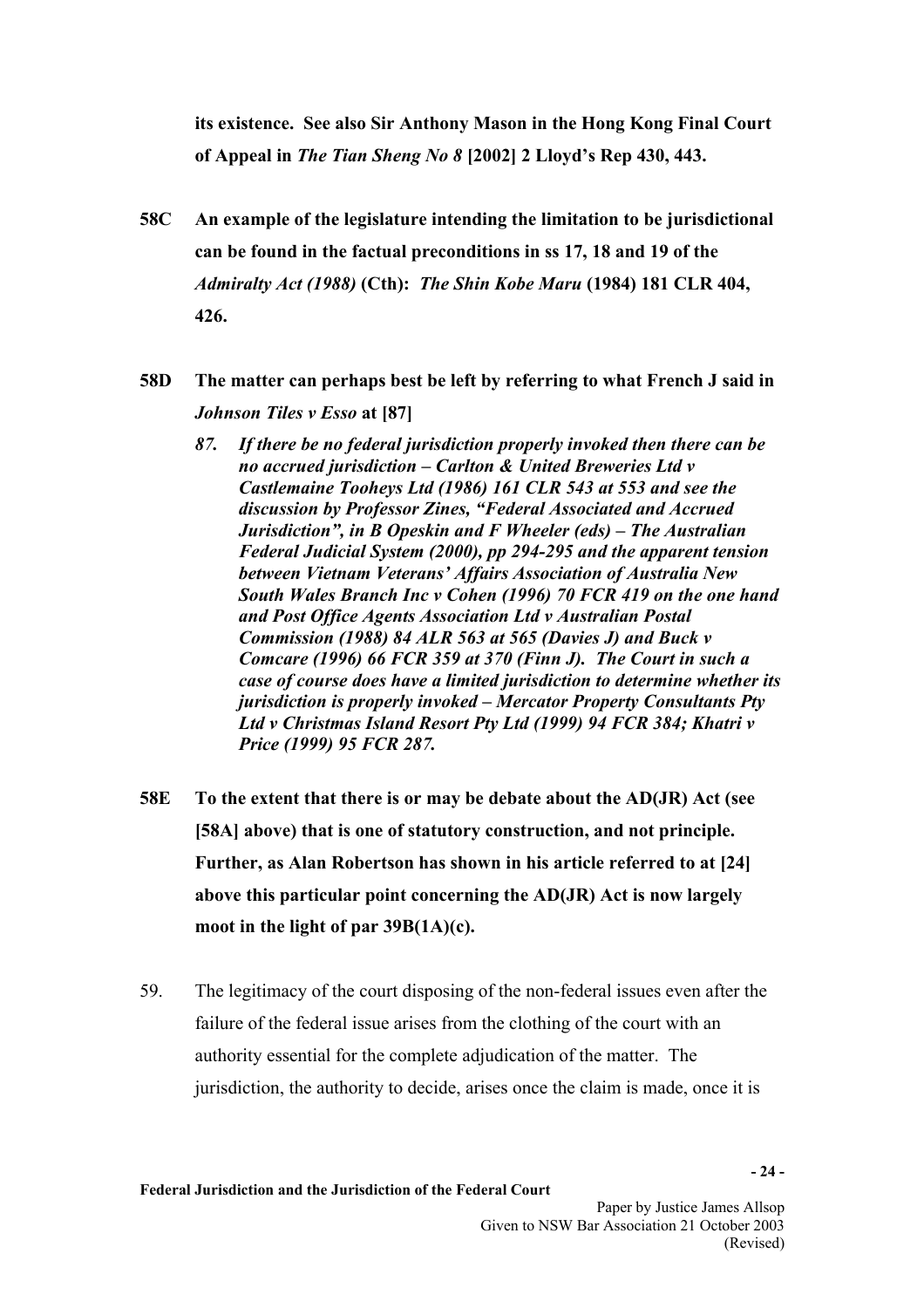asserted. As Latham CJ said in *Hopper v Egg and Egg Pulp Marketing Board* at 673:

*The fact that the constitutional objection has failed does not deprive the court of jurisdiction if "the facts relied on were bona fide raised, and were such as to raise" the question (Troy v Wrigglesworth... at 311).* 

- 60. For the accrued jurisdiction to fail or lapse by reason of the unsuccessful invocation of a federal right, the non-federal part of the matter would have to have remained State jurisdiction or would have to have been transmogrified back into State jurisdiction. The former is a species of *Lorenzo v Carey*  heresy<sup>54</sup>. The latter has no foundation.
- 61. In *Unilan Holdings Pty Ltd v Kerin* the Full Court said<sup>55</sup>:

*This is an appeal from the judgment of a judge of this Court (Lockhart J) dismissing an application in which the present appellants sought damages for negligent misstatement.* 

*Earlier, another judge of the Court had struck out those portions of the statement of claim which propounded a cause of action seeking damages under s 82 of the* Trade Practices Act 1974 *(Cth) (the TP Act) in respect of alleged contravention of s 52 of that statute. The judgment is reported:*  Unilan Holdings v Kerin *(1992) 35 FCR 272. An application for leave to appeal was heard and refused by us on 27 May 1993, immediately before we proceeded with the hearing of the appeal from the decision of Lockhart J.* 

*Accordingly, these reasons are confined to the disposition of that appeal. The jurisdiction of the Court initially was attracted by that element of the matter comprising the claim of contravention of the TP Act. That claim could not be described as colourable. The striking out of the relevant portions of the appellant's pleading did not thereby deprive the Court of the jurisdiction in respect of the balance of the matter:* Burgundy Royale Investments Pty Ltd v Westpac Banking Corporation (1987) *18 FCR 212. It is unnecessary, therefore, to determine whether there was any other basis of jurisdiction.* 

62. In *Burgundy Royale Investments Pty Ltd v Wespac* the Full Court dealt with a claim under the TPA. Two respondents successfully argued, in an early separate hearing, that the TPA had no application to them (they being

 $\overline{a}$  $54$  See [55] above.

<span id="page-24-1"></span><span id="page-24-0"></span><sup>55</sup> At 481-82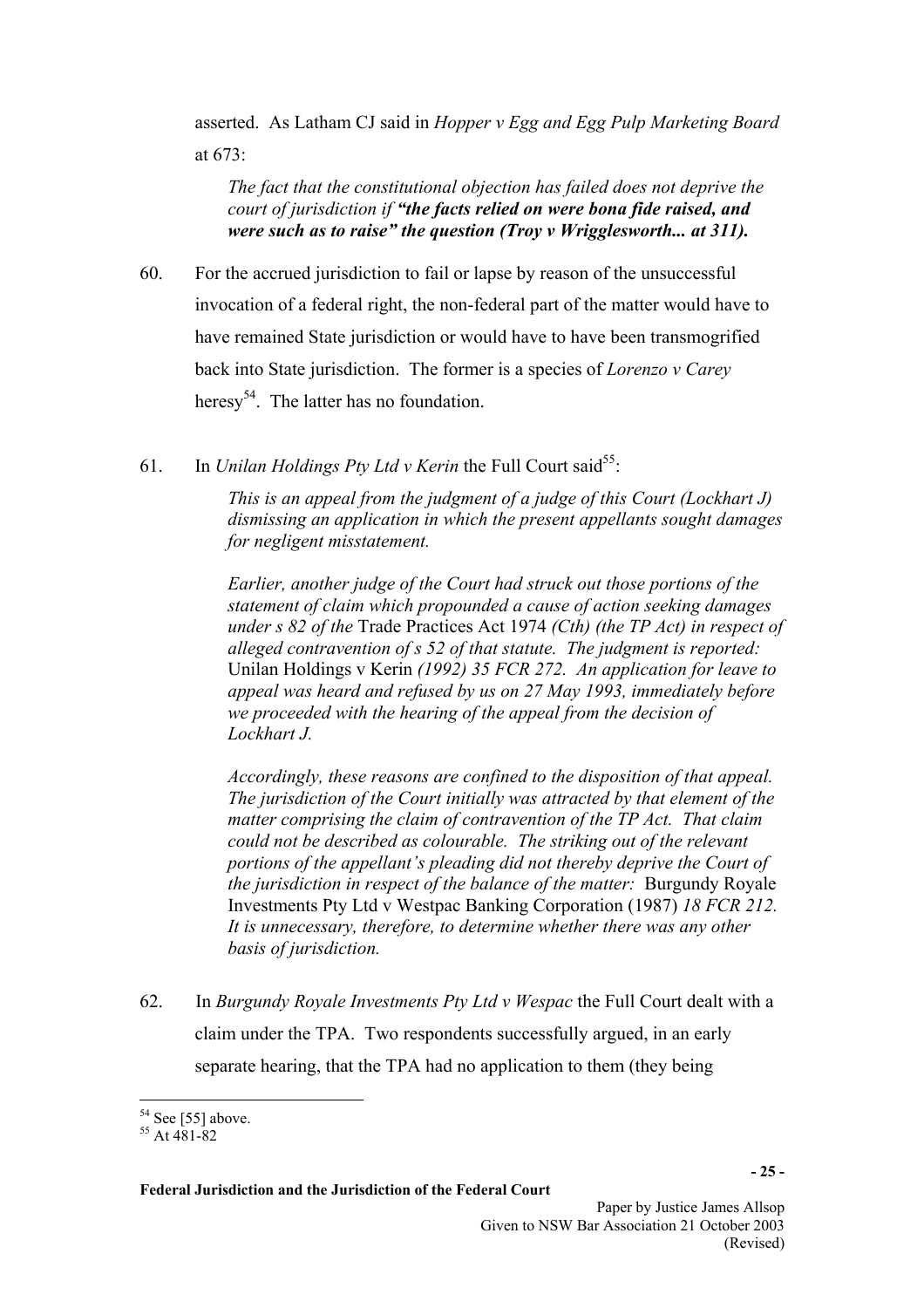governmental in character). However, they were unsuccessful in their contention that this meant that there was no accrued jurisdiction over them. The Full Court said the following<sup>56</sup>:

*The Court's jurisdiction is to determine each of the claims which together constitute a federal "matter". That jurisdiction cannot be limited, as the argument of the second and third respondents would suggest, to the determination of only those claims, federal or attached, which are successfully maintained. On the contrary, the jurisdiction is to entertain, and determine, all claims constituting a "matter", whatever their ultimate fate. Any other approach would involve the extremely inconvenient result that the existence or absence of jurisdiction to deal with a particular claim would depend upon the substantive result of that claim: cf*  Parisienne Basket Shoes Pty Ltd v Whyte *(1938) 59 CLR 369 per Dixon J at 391.* 

*…* 

*It is true that in answering questions 1 and 2 in the negative, we have determined preliminary points of law in the claims under the Act brought against the second and third respondents; and that, in consequence, there will be no further trial of those issues. But it does not follow that the Court ever lacked jurisdiction to deal with such claims. Nor does it follow that the Court now loses its jurisdiction to deal with the attached common law claims: see* Moorgate Tobacco Co Ltd v Philip Morris Ltd *(1980) 145 CLR 457 at 469, 472, 477;* Elna Australia Pty Ltd v International Computers (Australia) Pty Ltd *(1987) ATPR 40-795; 75 ALR 271, and* Dorotea Pty Ltd v Vancleve Pty Ltd *(1987) ATPR 40-807; 75 ALR 629. In principle, the position is no different than it would have been if the claims under the Act had proceeded to trial and had been dismissed on the merits. In that situation, it could not seriously be suggested that the dismissal of the claims under the Act had the effect of depriving the Court of jurisdiction to deal with any attached non-federal claim.* 

*The position may have been different if the claims under the Act had been "colourable" in the sense that they were made for the improper purpose of "fabricating" jurisdiction: see P H Lane,* Lane's Commentary on the Australian Constitution *(1986), pp 367-368 and the cases there cited. There is no room for such a suggestion here. The applicants' case that the second and third respondents were bound by the Act cannot be said to be unarguable; and we think it was pursued bona fide: cf* R v Cook; Ex parte Twigg (*1980) 147 CLR 15 per Gibbs J at 26.* 

**Federal Jurisdiction and the Jurisdiction of the Federal Court** 

<span id="page-25-0"></span> $\overline{a}$ 56 At 219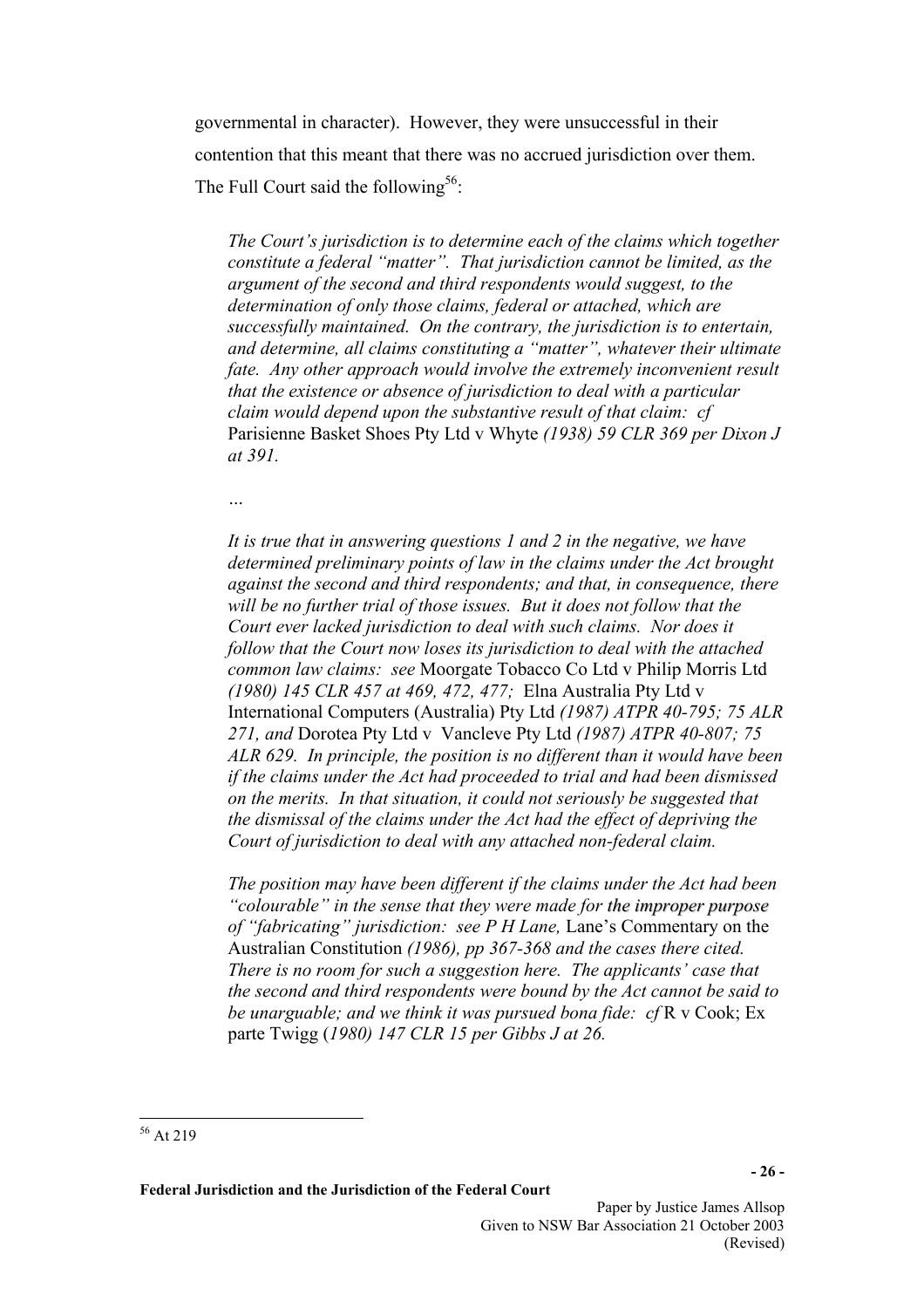63. Once a non-colourable assertion is made, that clothes the court with federal jurisdiction, which, once gained, is never lost. Owen Dixon KC's testimony to the Royal Commission on the Constitution in 1927 put the matter in pungent practical terms:

> *So, if a tramp about to cross the bridge at Swan Hill is arrested for vagrancy and is intelligent enough to object that he is engaged in interstate commerce and cannot be obstructed, a matter arises under the Constitution. His objection may be constitutional nonsense, but his case is at once one of Federal jurisdiction.*

- 64. "Colourable" imports improper purpose[57,](#page-26-0) or a lack of *bona fides*[58.](#page-26-1) It is not judged by reference to the strength and weakness of the case alone. Improper purpose or lack of *bona fides* carries with it the notion of an abuse of process.
- 65. The Full Court decision of *Elders Ltd v Swinbank*[59](#page-26-2) that, there being no federal matter in an original pleading, the Full Court on appeal had no power to amend the application to include a federal matter (a claim for interest under the ICA), was reversed on appeal to the High Court, without argument at the

hearing of the appeal. The Chief Justice made it plain that the Full Court had jurisdiction to hear the application to amend and if it granted the application it would then have jurisdiction to hear the whole matter. The Chief Justice said $60$ .

*The Court is of the opinion that the Federal Court of Australia had jurisdiction to hear and determine the application for leave to amend made by notice of motion dated 17 November 1999 and that if the amendment was granted, the Federal Court would have jurisdiction to hear and determine the whole matter, including the application for leave to appeal against the decision of Justice Mansfield. Because the respondent insurers do not now oppose the making of the amendment sought and will consent to its making, it is unnecessary to consider* 

 $\overline{a}$ 

<span id="page-26-0"></span><sup>57</sup> *Burgundy Royale* at 219

<span id="page-26-1"></span><sup>58</sup> *Hopper* at 673

<span id="page-26-2"></span><sup>59 (2000) 96</sup> FCR 303

<span id="page-26-3"></span><sup>60</sup> See High Court transcript 13 August 2001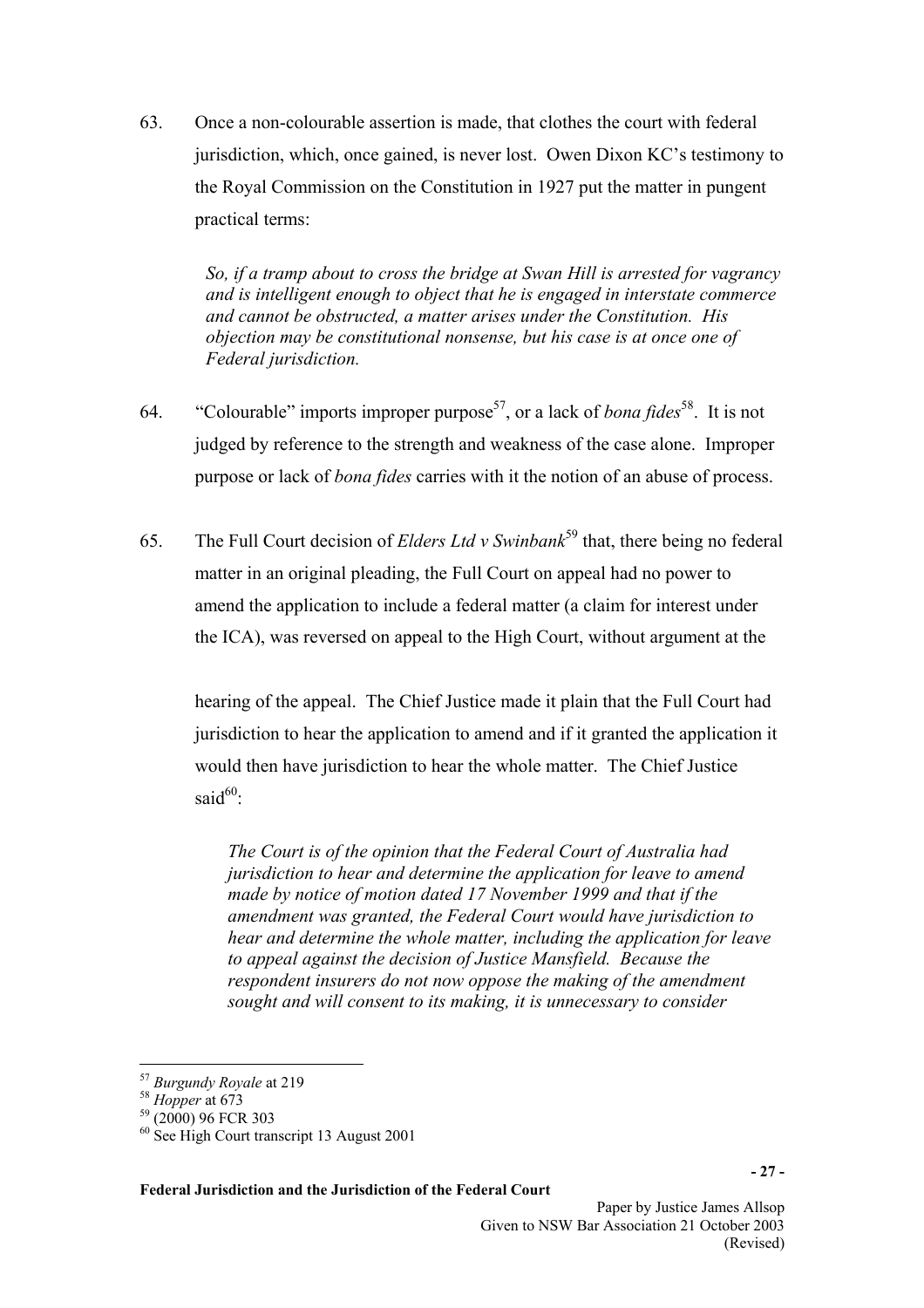*whether, as is contended in this Court, the Federal Court otherwise had jurisdiction.* 

- 66. As to the final fate of *Swinbank v Elders Ltd,* see the Full Court judgment on the application for leave to discontinue $61$ .
- 67. Federal jurisdiction is often invoked by the pleading in the statement of claim of a matter arising under a law of the Commonwealth Parliament. It may be invoked by the pleading of such a matter in a defence  $62$ . It may also be invoked by the pleading of such a matter in a cross-claim, where, for the first time in the pleadings a federal issue is raised $^{63}$ . If the issues raised by those pleadings have already been ventilated by the parties in their discussion of the controversy the matter will already be federal<sup>64</sup>.
- 68. At first sight, it may seem odd that the characterisation of the "matter" as federal can arise from the defence or cross-claim. If the initiating process has no reference to any provision of a Commonwealth statute how can the matter be federal? At least at that point? It may not be. But it may be. What is essential is to think in terms of a "matter", a "controversy", which is there to be "quelled". Parties sometimes engage in debate about their rights before going to court. A letter is sent. A response is received. Further delineation of the issues takes place. If within that exchange a party asserts in the sense described above (see Owen Dixon KC's evidence at [63]) a right or claim under a federal law, (whether by way of claim to be asserted or defence to be vindicated) there is a controversy in which one party is asserting a question arising under a federal law. If thereafter one party wishes to seek the aid of the Court to quell the controversy, it will be bringing a matter forward which has within it a question under a federal statute, even if the enunciation of the

 $\overline{a}$ 

<span id="page-27-0"></span><sup>61 [2002]</sup> FCAFC 270

<span id="page-27-1"></span><sup>62</sup> *Felton v Mulligan* at 382-83; *Moorgate Tobacco v Philip Morris* at 476; *NEC Information v Iveson*  at 264; *Westpac v Paterson* at [12]

<span id="page-27-2"></span><sup>63</sup> *Westpac v Paterson* at [9]–[13]; *Cambridge Gulf Investments Pty Ltd (in liq) v Dandoe Pty Ltd*

<span id="page-27-3"></span><sup>(1999) 32</sup> ACSR 422 at [16]; and *Bell Group Ltd v Westpac Banking Corporation* (2000) 104 FCR 305  $64$  *Hooper v Kirella* at [41] to [55]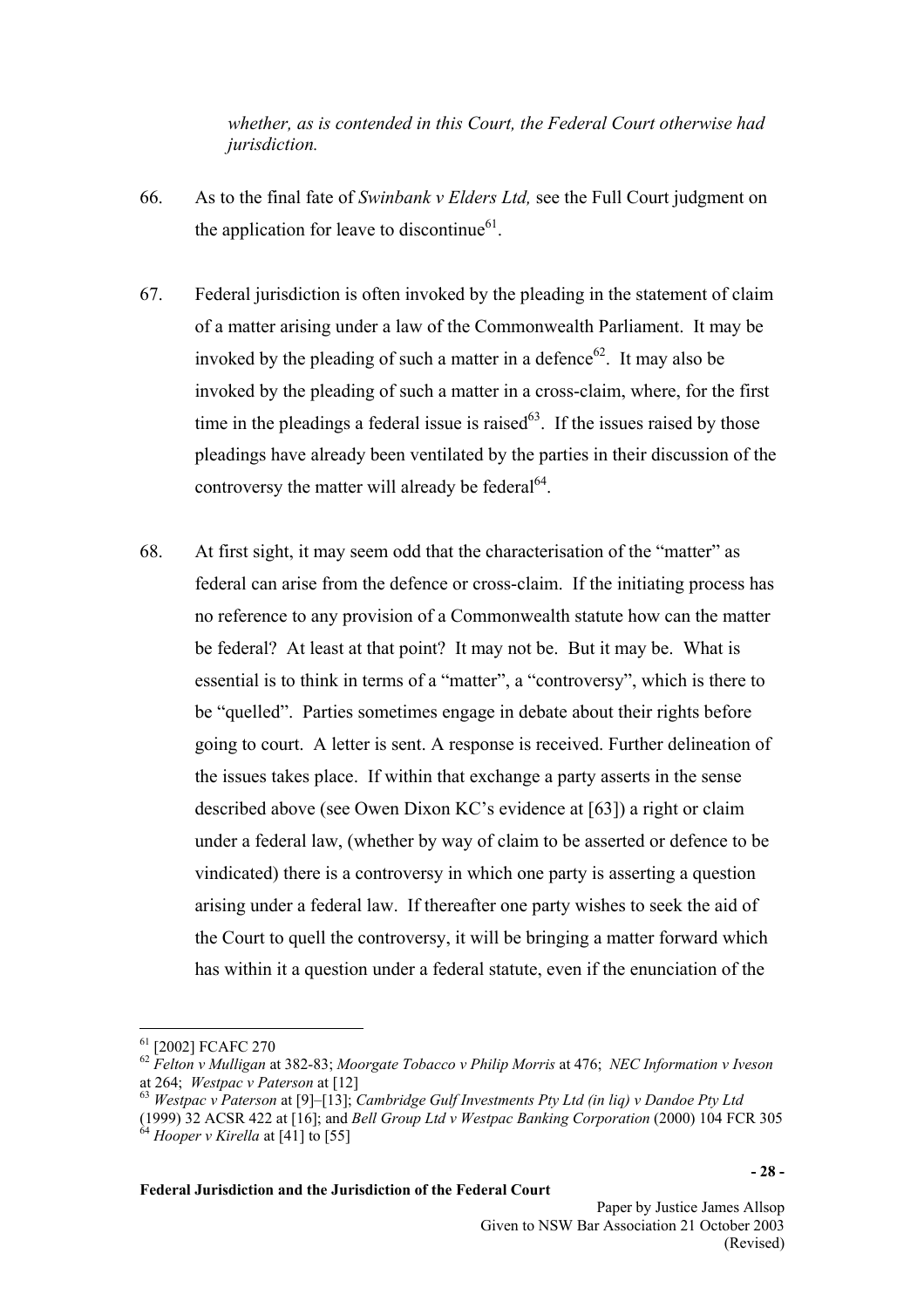claim in the originating process contains no explicit foundation upon a federal statute. The justiciable controversy will be federal.

- 69. A few examples of reasonably commonplace circumstances illustrate the above. *Westpac v Paterson* is a good example. Westpac sought possession of the mortgaged premises. The debt was owed and in default. Mrs Paterson sought to set aside the mortgage, by a cross-claim, relying on *Commercial Bank of Australia Ltd v Amadio[65,](#page-28-0)* the *Contracts Review Act 1980* (NSW) and a claim under s 52 of the TPA. The s 52 claim was to set aside or vary the mortgage. The controversy was federal because of her claims under a federal law. An insurance claim may contain a claim for interest under s 57 of the ICA in the originating process; or in the pre-existing correspondence a controversy may be seen to exist as to defences or claims under the ICA, cf ss 21, 28, 54, 56. In a cheque claim alleging the wrongful debit of a bank account, say in respect of a fraudulently altered cheque, the bank's defence may involve reliance on a provision of *Cheques and Payment Orders Act 1986*  (Cth) (CPOA). Any case raising banker's protections will be a matter arising under the CPOA. The *Corporations Act* is now Commonwealth legislation pursuant to the referral of power by the States. Claims by Commonwealth authorities such as ASIC or APRA for injunctions or declarations are claims contemplated by par 39B(1A)(a).
- 70. A list of specific conferrals of jurisdiction on the Federal Court in respect of banking, finance and insurance is set out in appendix 2 hereto.

### **basic approach required**

- <span id="page-28-0"></span>71. To assess with some reliability whether the Federal Court has jurisdiction, the following steps should be taken:
	- (a) First, the controversy and its limits should be identified.
	- (b) Secondly, the federal element or connection should be identified.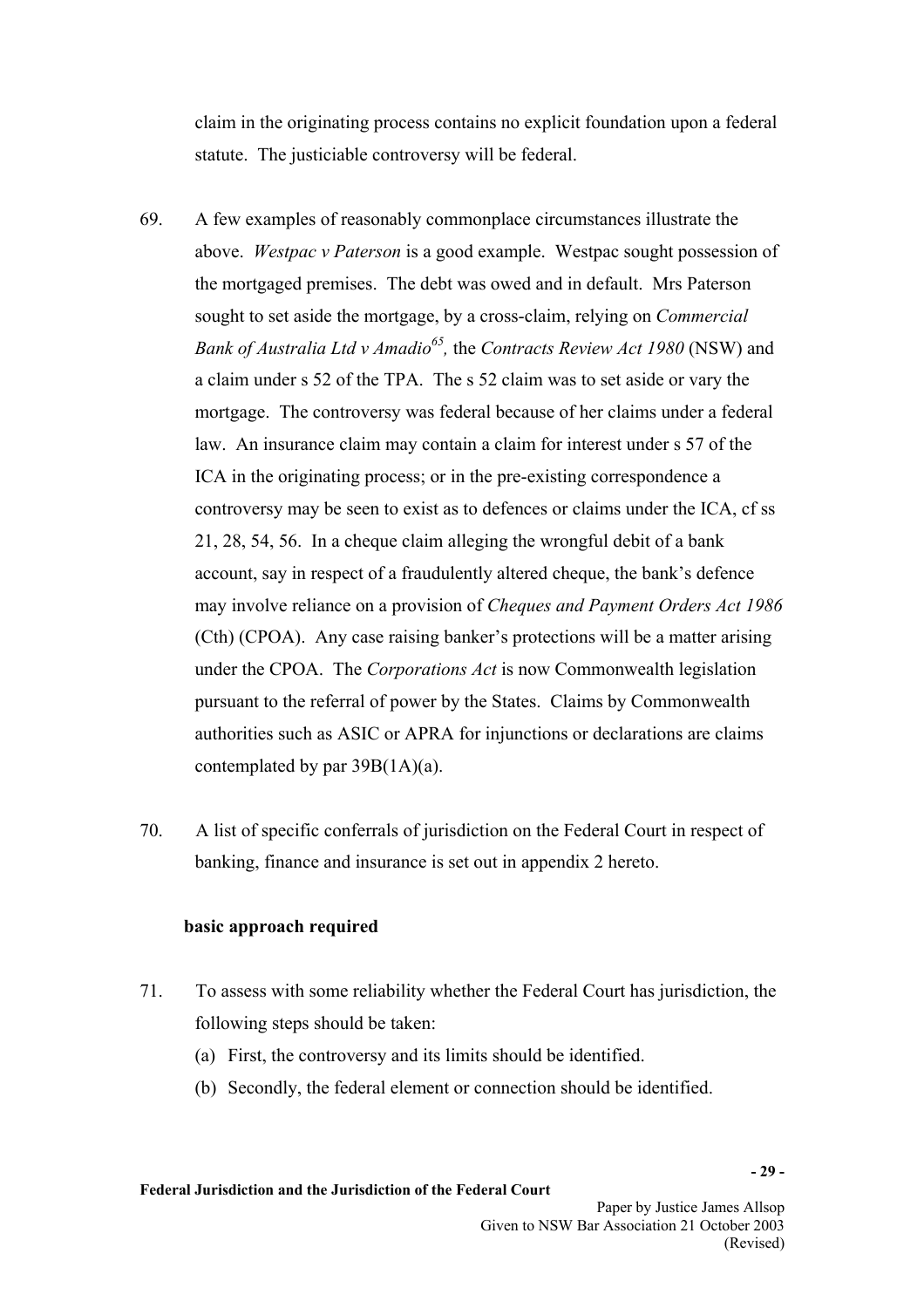- (c) Thirdly, having identified the federal element or connection, assess whether there is a question arising under a federal law in the sense discussed earlier or whether for some other reason the Court has jurisdiction. According to Gummow and Hayne JJ (with whom Gleeson CJ agreed) in *Re Wakim* at [139], the "central task" is the identification of the controversy.
- 72. Of course, the task in (a) is not necessarily able to be confidently concluded prior to suit. If, prior to filing originating process, no federal element can be seen as part of the controversy, federal jurisdiction may not be present, in which case the Federal Court may not have jurisdiction.
- 73. If, later, the defendant asserts a claim in the defence or cross-claim raising a question under federal law, the matter arises under federal law. See for example *Bell Group Ltd v Westpac* where the issue arose in a pre-*Wakim*  context with a statement of claim and defence not disclosing a federal issue, but the cross-claim sought relief under s 52 of the TPA.

# **accrued and associated jurisdiction**

- 74. These terms denote different concepts, which it is important not to confuse. "Accrued jurisdiction" is that part of the matter which is not specifically federal. It is probably a term best avoided. The whole matter is federal if it arises under a federal law. It is apt to mislead if one thinks of State or common law jurisdiction clamping on to federal jurisdiction. It is all federal jurisdiction, if it is one controversy. The old notion of there perhaps being some "discretion" as to whether the Court will accept this "accrued" jurisdiction may well be wrong (or at the very least, unreliable) in the light of recent statements in the High Court in *Re Wakim, Edensor* and *Austral Pacific*.
- 75. The separateness of the notion of accrued jurisdiction arose because of the context of some of the early debates. In its early form, s 86 of the TPA

 $\overline{a}$ 

<sup>65 (1983) 151</sup> CLR 447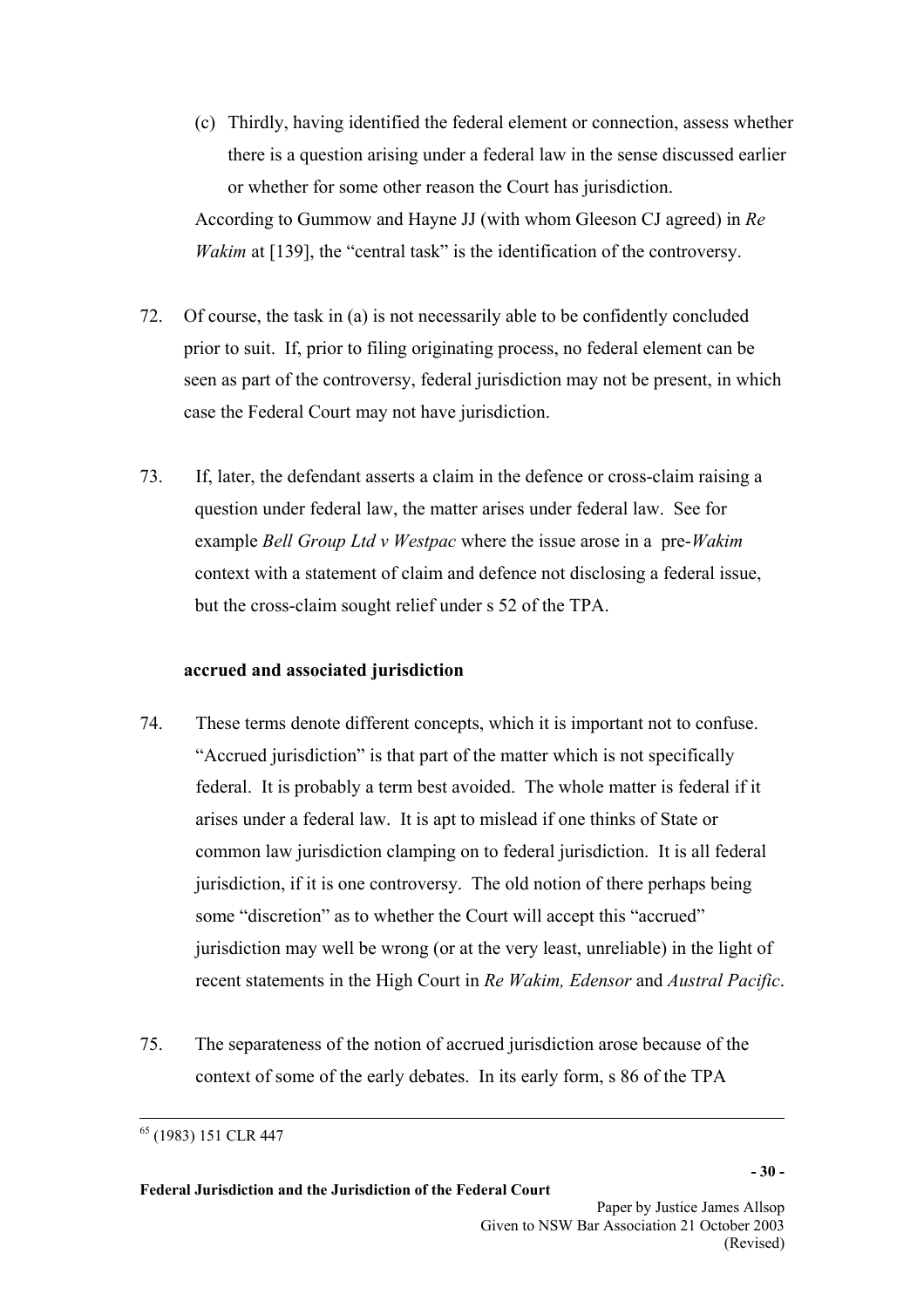conferred *exclusive* jurisdiction on the Federal Court to hear and determine "actions, prosecutions and other proceedings" under Part VI of the TPA. If common law questions were part of the matter, the problem arose that these common law questions may also have been conferred exclusively on the Federal Court. This led to the two elements being viewed separately and also to the notion (latterly the subject of adverse comment in the High Court) that the assumption of this accrued jurisdiction was discretionary.

- 76. "Associated" jurisdiction is dealt with in s 32 of the FCAA. Section 32 is in the following terms:
	- *(1) To the extent that the Constitution permits, jurisdiction is conferred on the Court in respect of matters not otherwise within its jurisdiction that are associated with matters in which the jurisdiction of the Court is invoked.*
	- *(2) The jurisdiction conferred by subsection (1) extends to jurisdiction to hear and determine an appeal from a judgment of a court so far as it relates to a matter that is associated with a matter in respect of which an appeal from that judgment, or another judgment of that court, is brought.*
- 77. Though related, in a sense, to the question of the extent of the controversy or "accrued" jurisdiction, s 32 provides for a conferral of jurisdiction in other federal matters not otherwise conferred, but available to be conferred, if there is conferral of some jurisdiction. Thus, if there is conferral by Commonwealth statute X of some federal jurisdiction, and jurisdiction under topic Y could be conferred on the Federal Court (by reference to ss 75 and 76 of the Constitution) but has not been so conferred *and* it is associated with the matter conferred by statute X, s 32 confers jurisdiction on the Court in respect of topic Y for the disposition this controversy.
- 78. Thus, if there is a federal element in a controversy arising under a law of the Parliament (par  $39B(1A)(c)$ , from s  $76(ii)$  of the Constitution) and the Commonwealth is being sued, s 32 would confer jurisdiction on the Court, by, and in respect of, the fact that the Commonwealth is being sued, since it is a ground in s 75(iii) which could be, but otherwise has not been, conferred on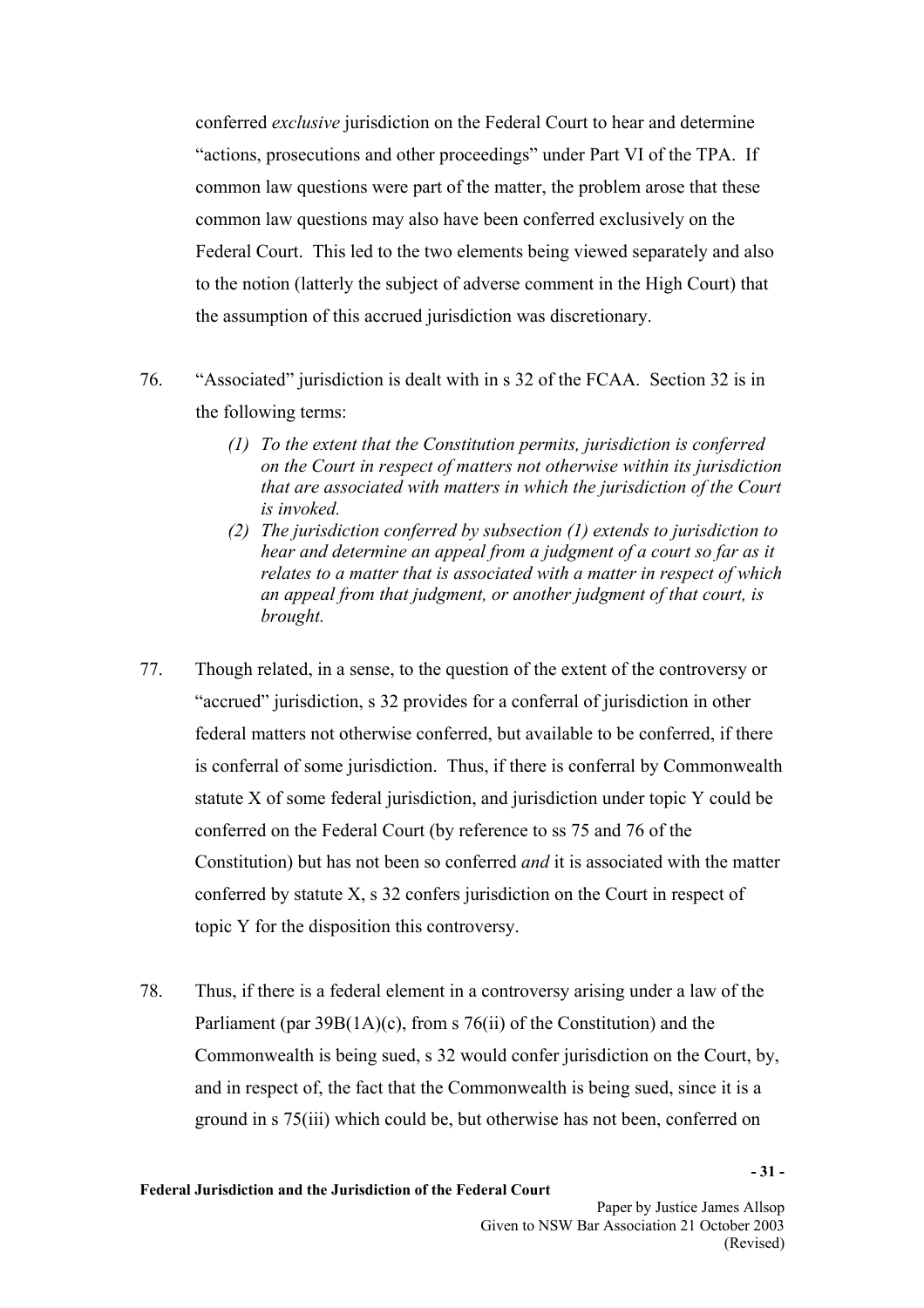the Federal Court (par 39B(1A)(a) only deals with the Commonwealth *seeking* certain relief). With the growth of jurisdiction by par  $39B(1A)(c)$  the scope for the operation of s 32 has lessened, but it could be useful in clarifying the existence of express federal jurisdiction, for example if the dispute involves the diversity jurisdiction under s 75(iv) or the Commonwealth is sued making s 75(iii) relevant.

- 79. The word "associated" is not a synonym for "accrued". Section 32 is not referring merely to the operation of accrued jurisdiction. There is a lack of authoritative exposition of the extent of "associated". In *Philip Morris Inc v Adam P Brown Male Fashions[66,](#page-31-0)* Barwick CJ at 476 indicated that "associated" embraced matters which may be disparate from each other, that is not within the "accrued" jurisdiction within the conferred federal matter. Gaudron J in *PCS Operations Pty Ltd v Maritime Union of Australia*[67](#page-31-1) was of the view that Barwick CJ's views were implicit in the other judgments in that case<sup>68</sup>. The High Court, apart from Gaudron J sitting at first instance in *PCS*  $\nu$ *MUA,* has not recently discussed "associated" and s 32. *Philip Morris v Adam P Brown Male Fashions* remains the main High Court source of discussion on s 32. See also the article by Gummow J in 1979 in 10 Fed LR 211 which outlines the history behind s 32 and which remains a fertile source of ideas as to the scope and extent of s 32.
- 80. An example of the impact of associated jurisdiction is provided by *Allied Mills Industries Pty Ltd v Trade Practices Commission (No 1)*[69.](#page-31-3) There a crossclaim was brought by a company to the litigation against the Trade Practices Commission. Leaving aside the question of whether this fell within the whole controversy anyway, s 32 gave the Federal Court jurisdiction which it otherwise may not have had (the cross-claim being founded on common law

 $\overline{a}$ 

<span id="page-31-0"></span><sup>66 (1981) 148</sup> CLR 457

<span id="page-31-1"></span> $^{67}$  (1998) 153 ALR 520, 521

<span id="page-31-2"></span><sup>68</sup> See *Philip Morris* at 494-95, 518, 521-22

<span id="page-31-3"></span><sup>69 (1981) 34</sup> ALR 105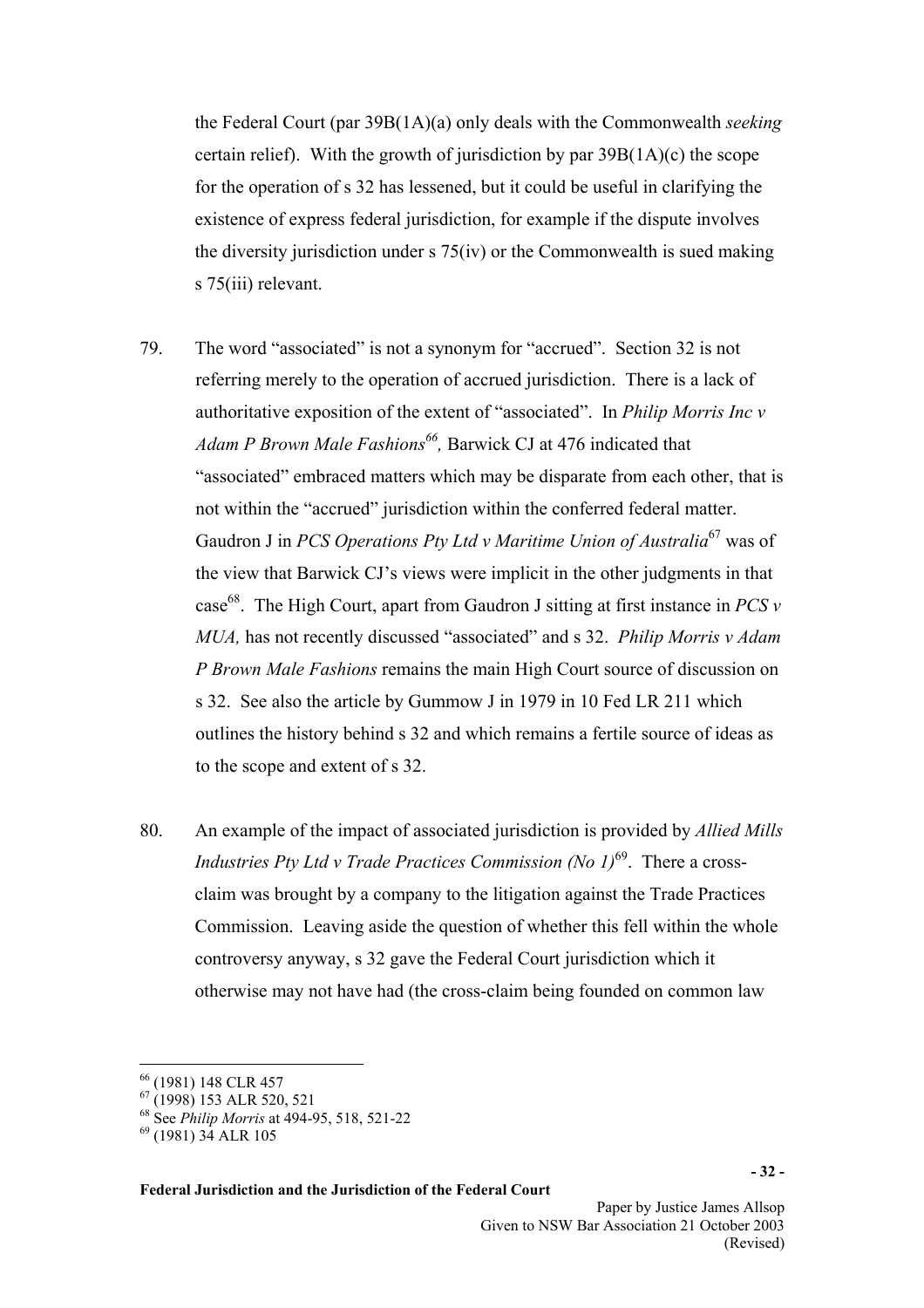and equitable causes of action) because the Trade Practices Commission was the Commonwealth for the purposes of s 75(iii).

- 81. Another example of the use of s 32 can be seen in the Patrick's dispute in *PCS v MUA*. There the applicants claimed breach of an award and an enterprise agreement, contravention of the *Workplace Relations Act 1996* (Cth) and of the *Corporations Law* against certain companies in the Patrick Group. The applicants also alleged two common law causes of action for conspiracy against the "Patrick parties", the National Farmers Federation and the Commonwealth. The claim against the Commonwealth fell within s 75(iii) and jurisdiction to hear it was not otherwise conferred on the Federal Court. Section 32 brought it within the Federal Court's jurisdiction. Gaudron J rejected the proposition that s 32 was limited to "matters which arise under other laws made by Parliament". This was how Gibbs J put it in *Philip Morris v Adam P Brown Male Fashions.* Her Honour said that it was at odds with the words of s 32 and the views expressed by Aickin J and Wilson J in *Philip Morris v Adam P Brown Male Fashions[70](#page-32-0)* that s 32 extends jurisdiction to associated matters falling within ss 75 and 76 and was contrary to *Turner v Owen[71](#page-32-1)* and *Businessworld Computers Pty Ltd v Australian Telecommunications Commission[72](#page-32-2)*.
- 82. There is room for some further exposition of the scope of s 32, and, in particular, the meaning of "associated".
- 83. The possible role of s 32 was alluded to at [28] above. The availability of conferral under s 76(i) would mean if the jurisdiction conferred by an Act was otherwise apparently attracted, any attendant constitutional question (such as the validity of the conferring Act) could be dealt with.

### **State Courts Exercising Federal Jurisdiction**

 $\overline{a}$  $70$  At 535 and 547

<span id="page-32-2"></span><span id="page-32-1"></span><span id="page-32-0"></span> $71$  (1990) 26 FCR 366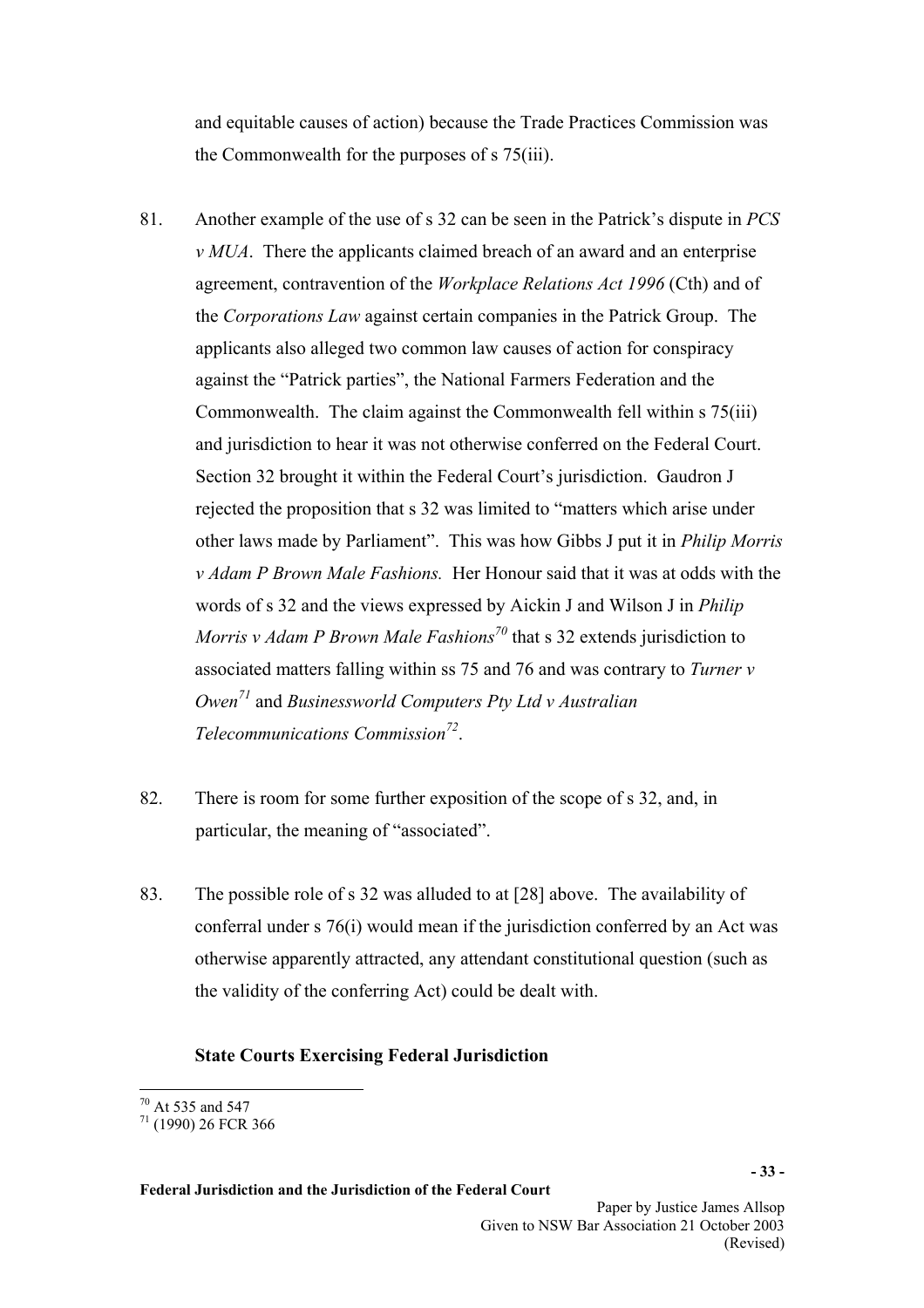- 84. So far attention has been given to the exercise by the Federal Court of federal jurisdiction. State courts, of course, exercise federal jurisdiction also, unless a federal statute confers jurisdiction exclusively in the Federal Court. The reason why attention is required to be addressed to the jurisdiction of the Federal Court is that, as a statutory Court, its jurisdiction is defined and bounded by federal statutes. But no court in Australia has unlimited jurisdiction. It is always necessary to understand what jurisdiction any court is exercising.
- 85. Sections 79 and 80 of the *Judiciary Act* deal with the application of laws, not just when a federal court or the Federal Court is exercising jurisdiction, but when *any* court is exercising federal jurisdiction. They are in the following terms:

 *s 79 State or Territory laws to govern where applicable The laws of each State or Territory, including the laws relating to procedure, evidence, and the competency of witnesses, shall, except as otherwise provided by the Constitution or the laws of the Commonwealth, be binding on all Courts exercising federal jurisdiction in that State or Territory in all cases to which they are applicable.*  [emphasis added]

### *s 80 Common law to govern*

*So far as the laws of the Commonwealth are not applicable or so far as their provisions are insufficient to carry them into effect, or to provide adequate remedies or punishment, the common law in Australia as modified by the Constitution and by the statute law in force in the State or Territory in which the Court in which the jurisdiction is exercised is held shall, so far as it is applicable and not inconsistent with the Constitution and the laws of the Commonwealth, govern all Courts exercising federal jurisdiction in the exercise of their jurisdiction in civil and criminal matters.*  [emphasis added]

86. These are important provisions, especially the words "except as otherwise provided by… the laws of the Commonwealth" in s 79, and "not inconsistent with... the laws of the Commonwealth" in s 80. If the court in question is

 $\overline{a}$ 72 (1988) 82 ALR 499, 500-1 (Gummow J)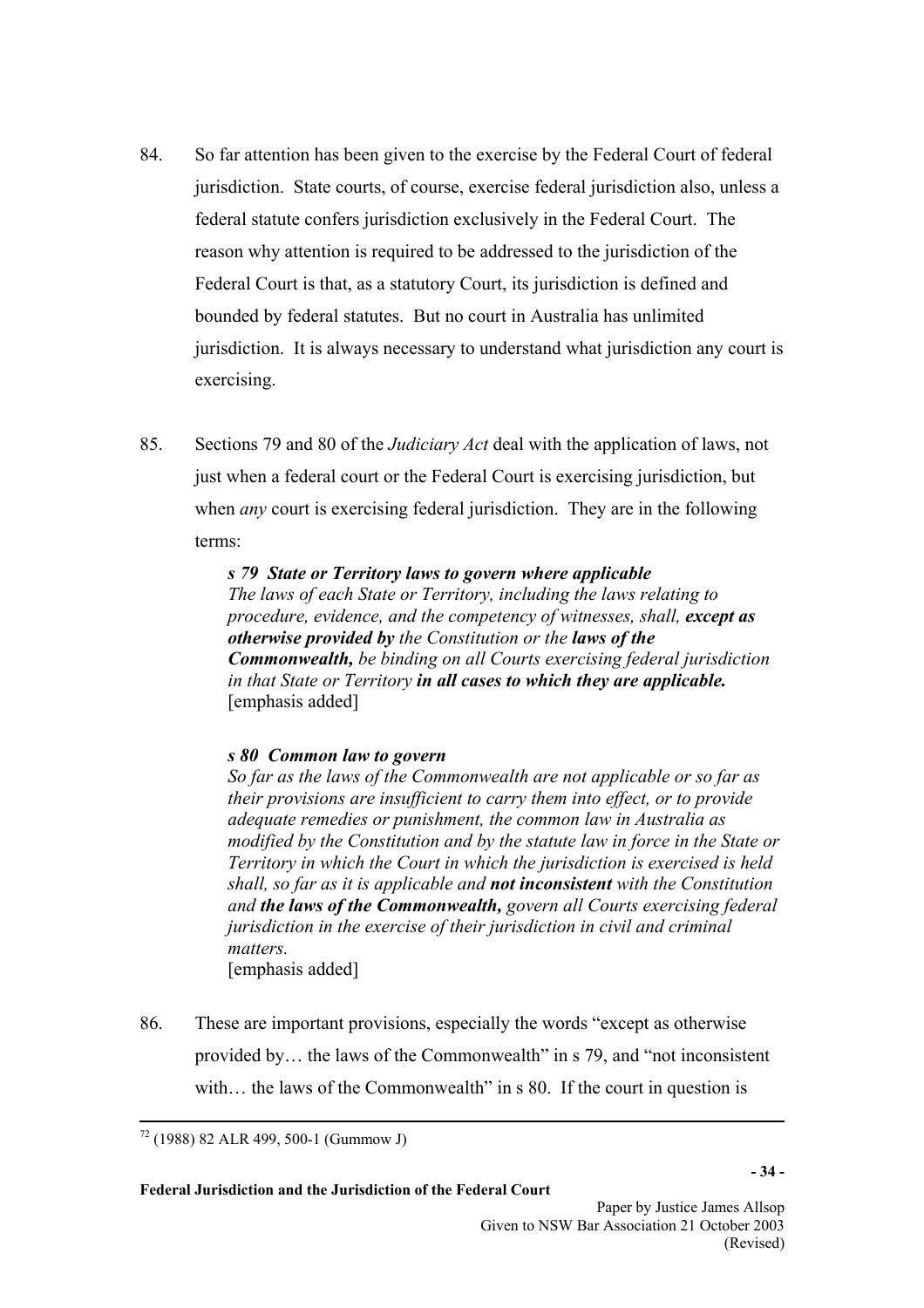exercising federal jurisdiction and if it is a State court, it is necessary to ascertain whether any law (State statute or common law) is inapplicable to the resolution of the controversy because there is an otherwise applicable law of the Commonwealth. This task is *always* present when the court is exercising federal jurisdiction, whether the court is the Supreme Court or the Federal Court or any other court. A recent decision explaining the operation of s 79 is *Northern Territory v GPAO[73](#page-34-0)*.

87. It is beyond this paper to examine s 79 and s 80 exhaustively. There are a number of issues attending their application. Of some importance is the question of the degree to which the wording of the State Act (through the choice of words by the State Parliament) can make the State Act inapplicable. To read the State statute too literally might permit control over the constitutional conception of a "matter" to be exercised by State Parliaments. In *John Robertson & Co Ltd (in liq) v Ferguson Transformers Pty Lt[d74](#page-34-1)* Mason J (as he then was) said:

> *To ensure that State laws dealing with the particular topics mentioned in the section are applied in the exercise of federal jurisdiction by courts other than State courts, it is necessary that State laws be applied according to the hypothesis that federal courts do not necessarily lie outside their field of application. Section 79 requires the assumption to be made that federal courts lie within the field of application of State laws on the topics to which it refers, at least in those cases in which the State laws are expressed to apply to courts generally.*

- 88. When a State statute is expressed to apply to courts generally, it will pick up the Federal Court. Also, even when the State statute refers to State courts by name it may be read as encompassing the Federal Court<sup>75</sup>.
- 89. So, when do State courts exercise federal jurisdiction? It is first necessary to recall the terms of s 77(iii) of the Constitution:

 $\overline{a}$ 

<span id="page-34-0"></span><sup>&</sup>lt;sup>73</sup> especially [79] and [81] (per Gleeson CJ and Gummow J, with whom Gaudron J at [135] and Hayne J at [254] agreed); and see also *Mcleod v ASIC* [2002] HCA 37 at [10]

<span id="page-34-1"></span>

<span id="page-34-2"></span><sup>74</sup> (1973) 129 CLR 65, 95 75 See *Edensor* at 588-89, 593-4 [59]-[60], [72]-[75]; *Macleod v ASIC* at [10]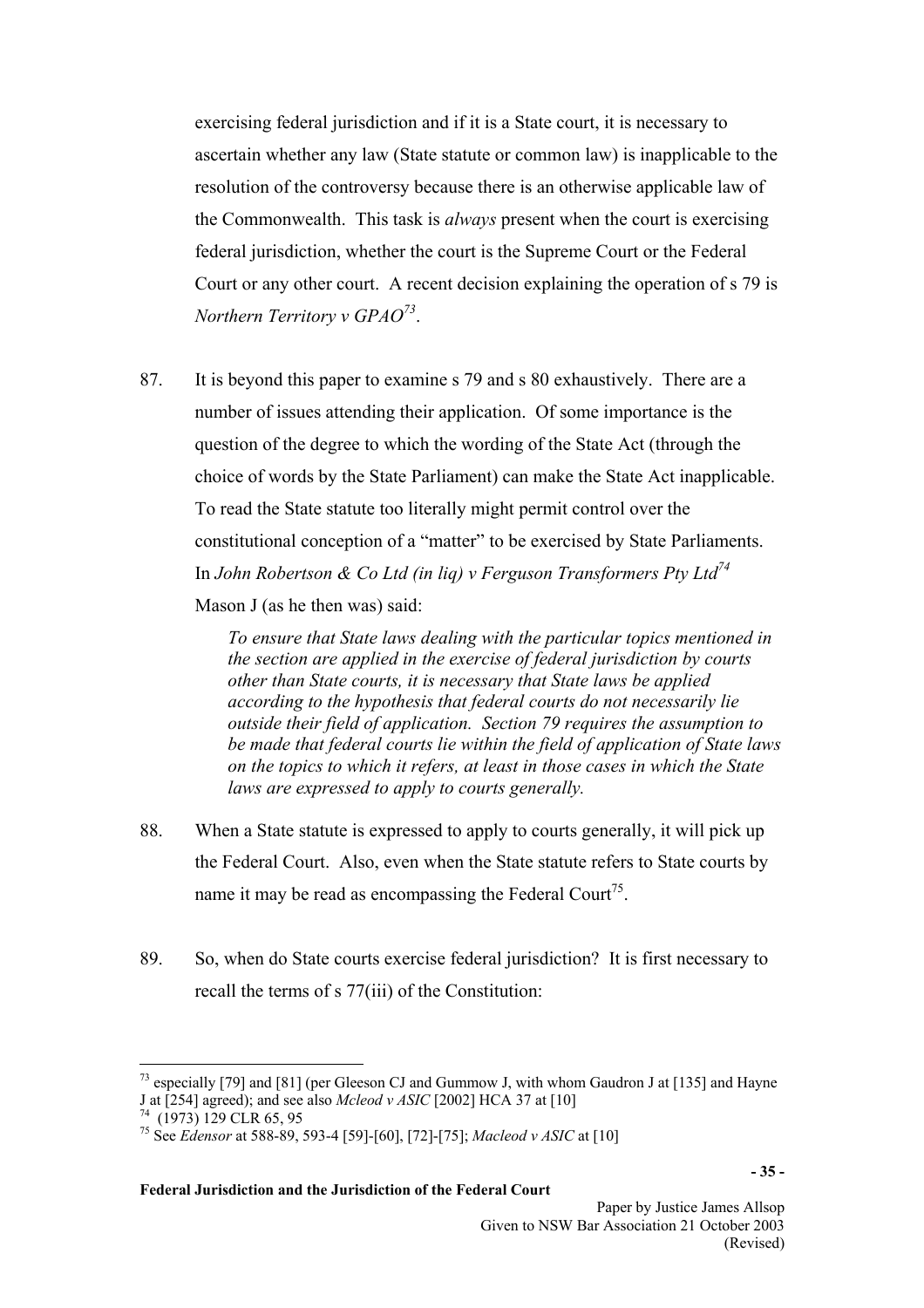*With respect to any of the matters in* [ss 75 and 76] *the* [Commonwealth] *Parliament may make laws:* 

*… (iii) investing any court of a State with federal jurisdiction.* 

- 90. Section 77(iii) gave the Commonwealth Parliament the opportunity to use the existing State judicial structures without the need to set up separate federal courts. It was termed the "autochthonous [ie native] expedient". The Americans had set up an entirely separate federal judicial (civil and criminal) court structure because of a lack of faith in the State courts, generally populated by locally elected judges. In Australia, there was not this level of distrust. However, as time passed the Commonwealth set up federal courts in areas of perceived specialty, for example bankruptcy and industrial law. But, by and large, until the creation of the Family Court and the Federal Court in the mid-1970s, the Commonwealth relied upon State courts to exercise federal jurisdiction. It still predominantly relies on State courts to deal with breaches of Commonwealth criminal law.
- 91. As stated above, early on in the life of the Federation, the Commonwealth Parliament passed the *Judiciary Act* which, in ss 38 and 39, provided for the vesting of federal jurisdiction in State courts. In their current form these sections are, relevantly, as follows:

 *s 38 Matters in which jurisdiction of High Court exclusive* 

*Subject to sections 39B and 44, the jurisdiction of the High Court shall be exclusive of the jurisdiction of the several Courts of the States in the following matters:* 

- *(a) matters arising directly under any treaty;*
- *(b) suits between States, or between persons suing or being sued on behalf of different States, or between a State and a person suing or being sued on behalf of another State;*
- *(c) suits by the Commonwealth, or any person suing on behalf of the Commonwealth, against a State, or any person being sued on behalf of a State;*
- *(d) suits by a State, or any person suing on behalf of a State, against the Commonwealth or any person being sued on behalf of the Commonwealth;*
- *(e) matters in which a writ of mandamus or prohibition is sought against an officer of the Commonwealth or a federal court.*

**- 36 -**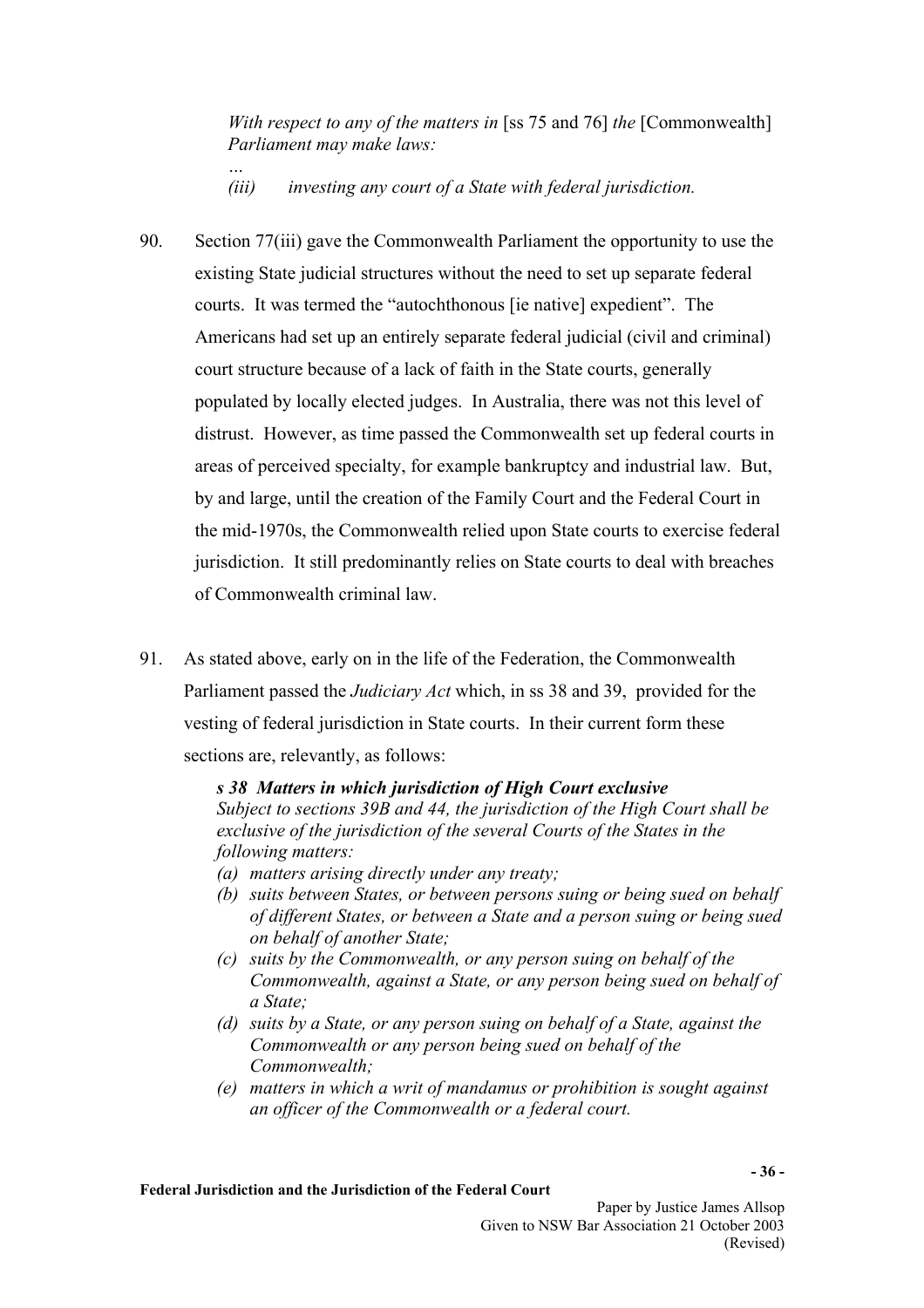## *s 39 Federal jurisdiction of State Courts in other matters*

- *(1) The jurisdiction of the High Court, so far as it is not exclusive of the jurisdiction of any Court of a State by virtue of section 38, shall be exclusive of the jurisdiction of the several Courts of the States, except as provided in this section.*
- *(2) The several Courts of the States shall within the limits of their several jurisdictions, whether such limits are as to locality, subjectmatter, or otherwise, be invested with federal jurisdiction, in all matters in which the High Court has original jurisdiction or in which original jurisdiction can be conferred upon it, except as provided in section 38, and subject to the following conditions and restrictions:* 
	- *(a) A decision of a Court of a State, whether in original or in appellate jurisdiction, shall not be subject to appeal to Her Majesty in Council, whether by special leave or otherwise.*
- 92. For present purposes, the immediately relevant provision is subs 39(2) which invests State courts with all jurisdiction provided for under ss 75 and 76 of the Constitution, except insofar as s 38 makes that the exclusive jurisdiction of the High Court (which itself is subject to the Federal Court's concurrent jurisdiction in s 39B and the power of remitter in s 44 to any federal or State court). Other provisions of Commonwealth Acts may expressly and individually vest jurisdiction in State courts as is recognised by s 39A of the *Judiciary Act.*

*…* 

- 93. Thus, for instance, if proceedings in a State Supreme Court raise a question arising under federal law within the meaning of s 76(ii) of the Constitution, as explained earlier, the "matter" is federal jurisdiction. It no longer is (if it ever was) State jurisdiction. There are not two concurrent streams of jurisdiction. The matter is federal. It always remains federal jurisdiction; and thereupon and thereafter must be dealt with as such. In particular it is subject to ss 79 and 80 of the *Judiciary Act.*
- 94. The potential importance of ss 79 and 80 is seen in *Austral Pacific.* The plaintiff, an employee of the Civil Aviation Authority, sued Austral in respect of personal injuries. Austral issued a claim for contribution against the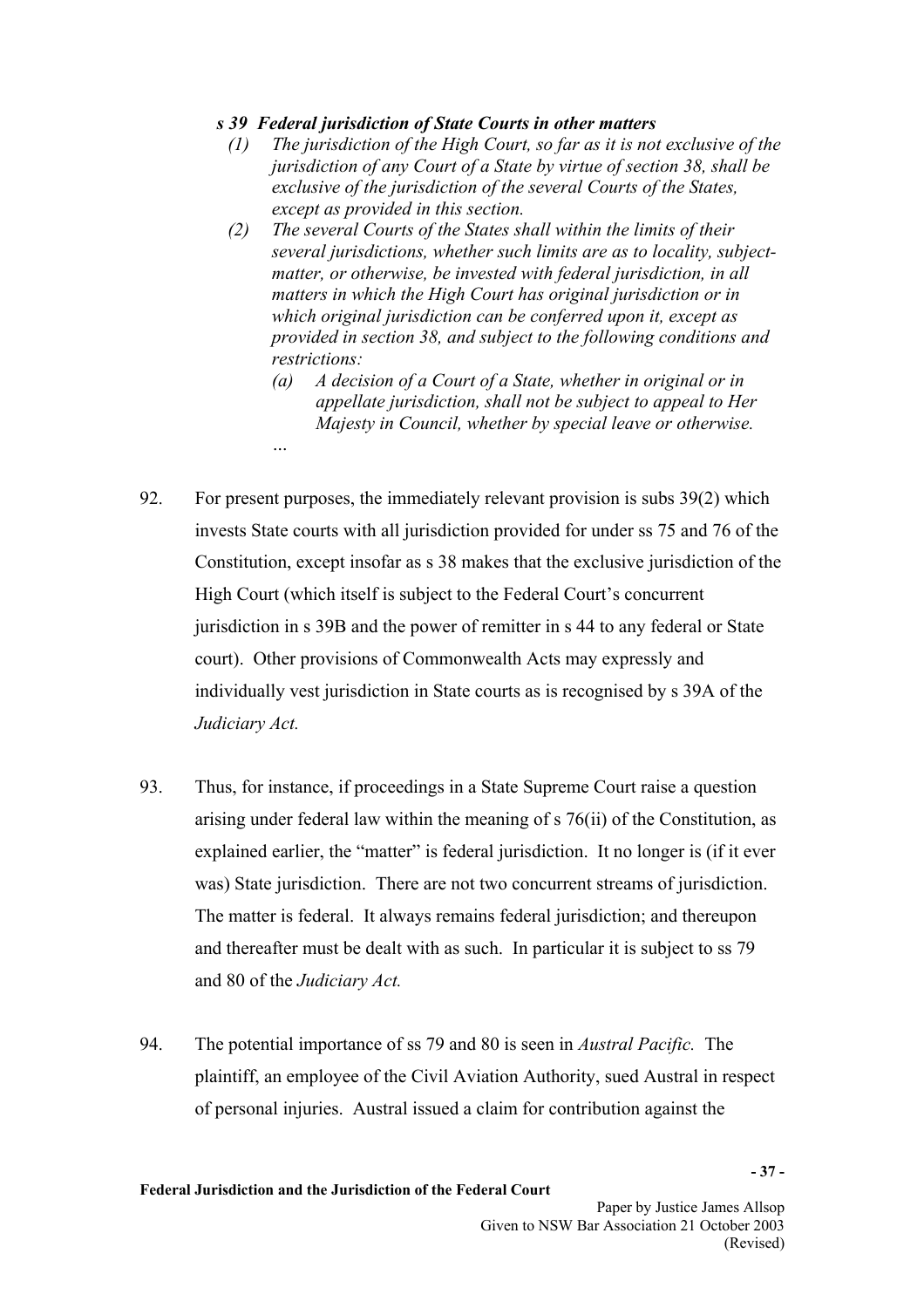authority under a State Act. The difficulty was that there was a regime as between the plaintiff and the Authority dealing with compensation rights and damages. Thus, the State Act, providing for contribution, had to be read (as a surrogate Commonwealth law picked up by s 79) subject to the Commonwealth legislation which limited the rights against the Authority through the words "otherwise provided".

95. The test of inconsistency in ss 79 and 80 is a narrower test than s 109 inconsistency. It is based on "irreconcilability" or repugnancy<sup>76</sup>.

# **Conclusion**

96. No litigator in Australia can practise in ignorance of the above issues. However, the essentials are not overly difficult to grasp. Whether suing in the Federal Court or any other court, it is necessary to understand whether the jurisdiction being granted is federal or State.

<span id="page-37-0"></span> $\overline{a}$ <sup>76</sup> *Austral Pacific* at 625; *Northern Territory v GPAO* at 588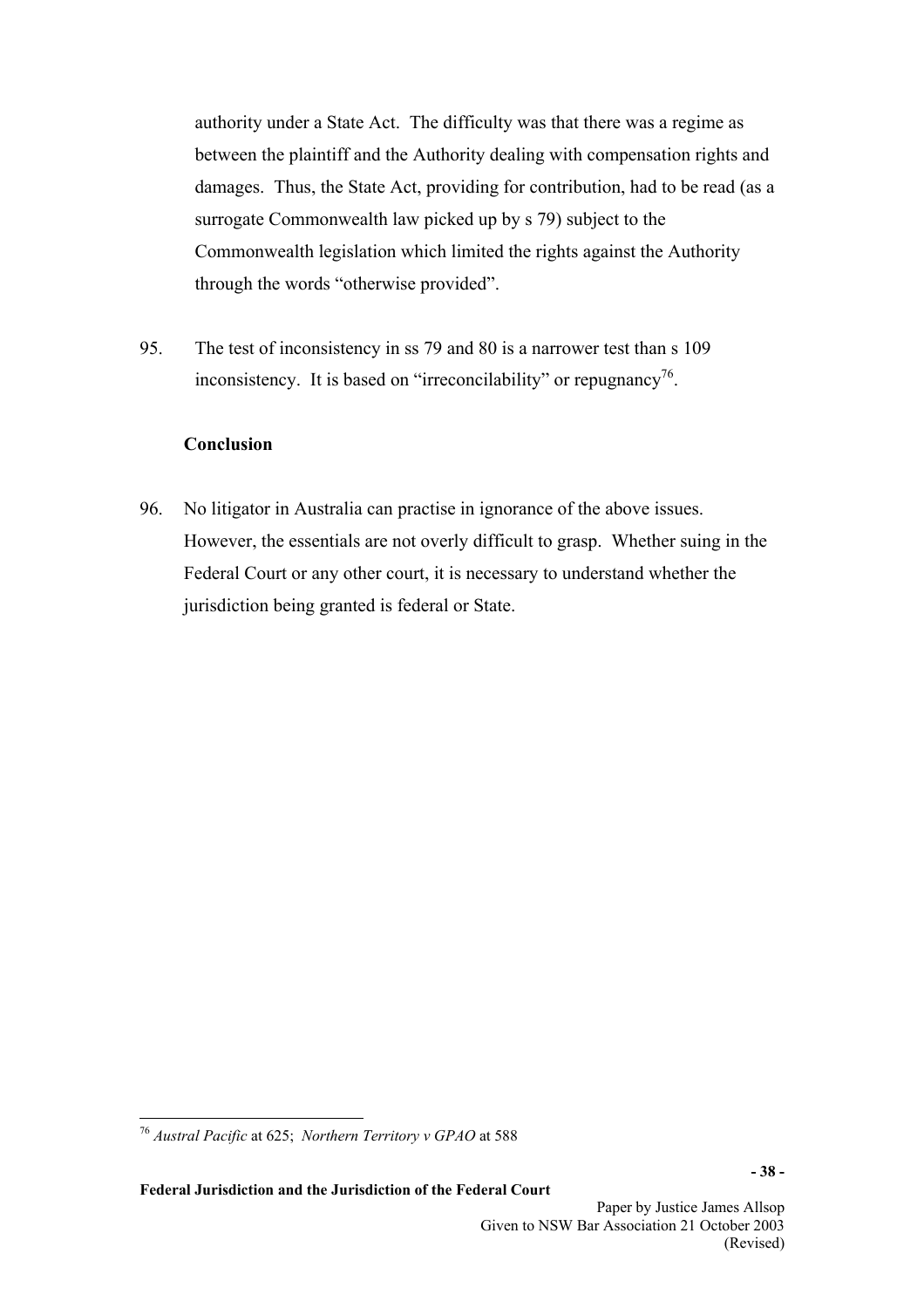# **Appendix 1**

- 1. Australian Law Reform Commission Rep 92 *The judicial power of the Commonwealth,* especially chs 2, 3 and 4.
- 2. Australian Law Reform Commission Discussion Paper 64 *The judicial power of the Commonwealth,* especially chs 2 and 6.
- *3.* Sackville "The Re-Emergence of Federal Jurisdiction in Australia" (2001) 21 *Aust Bar Rev* 133*.*
- 4. French "Federal Courts Created by Parliament" in Opeskin **and** Wheeler *The Australian Federal Judicial System* (Melb. Uni Press 2000).
- 5. Zines "Federal, Associated and Accrued Jurisdiction" in Opeskin & Wheeler *op. cit*.
- 6. Cowen and Zines *Federal Jurisdiction in Australia* (**3rd** Ed OUP **2002**)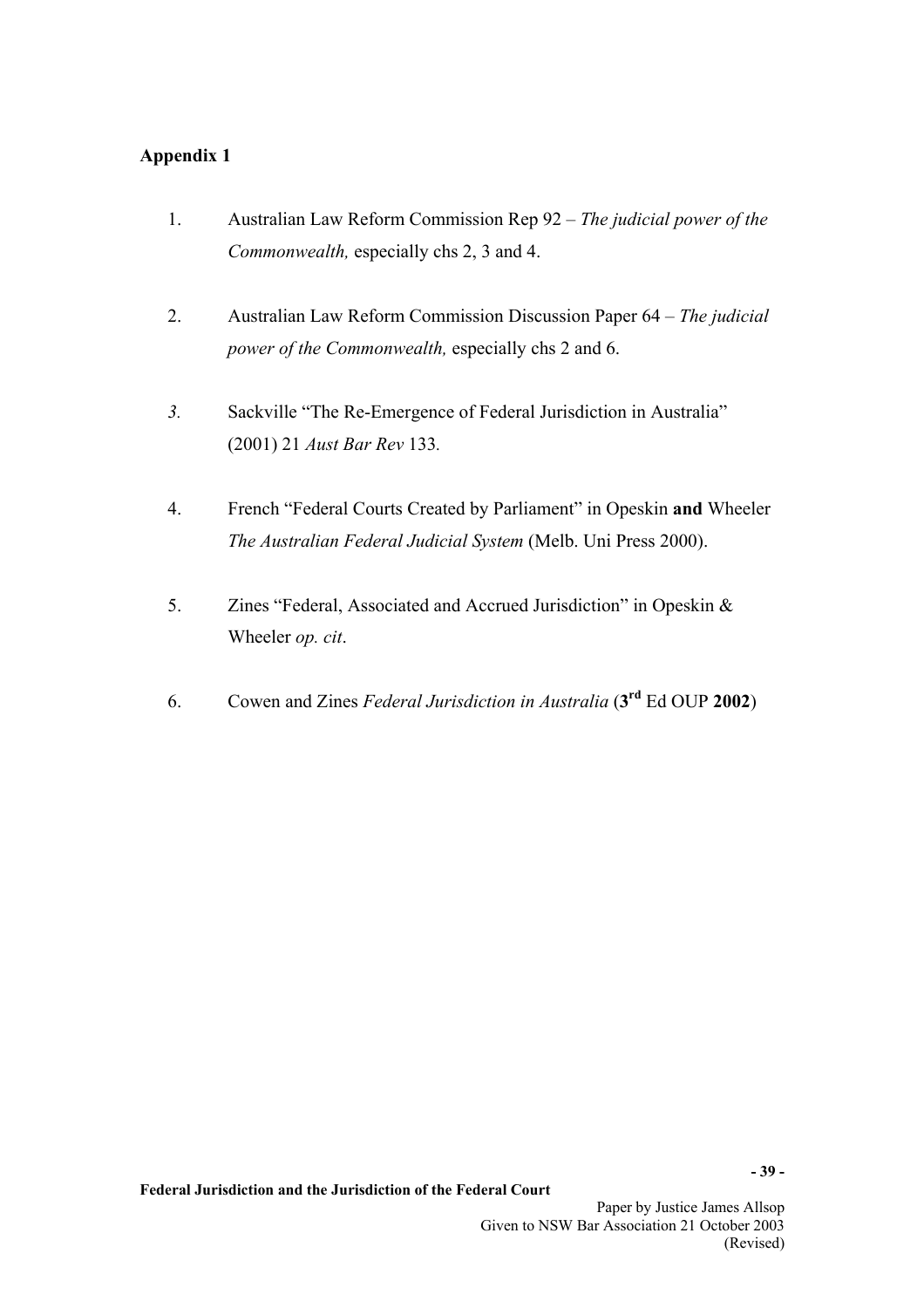### **Appendix 2**

### **Banking, Finance and Insurance Statutes**

# **1. List of Federal Statutes**

**Banking and Insurance Federal Statutes**  *Australian Prudential Regulation Authority Act 1998 Banking Act 1959 Bills of Exchange Act 1909 Cheques and Payment Orders Act 1986 Debits Tax Administration Act 1982 Financial Corporations Act 1974 Financial Institutions Supervisory Levies Collection Act 1998 Financial Sector (Collection of Data) Act 2001 Financial Sector (Shareholdings) Act 1998 Financial Transaction Reports Act 1988 Payments Systems (Regulation) Act 1998 Reserve Bank Act 1959 Superannuation (Resolution of Complaints) Act 1993 Superannuation Industry (Supervision) Act 1993* 

### **Insurance Statutes**

*Insurance Act 1973 Insurance (Agents and Brokers) Act 1984 Insurance Contracts Act 1984 Insurance Acquisitions and Takeovers Act 1991 Life Insurance Act 1995 Marine Insurance Act 1909* 

### **2. Statutes that specifically confer jurisdiction on the Federal Court**

**Federal Jurisdiction and the Jurisdiction of the Federal Court** 

Paper by Justice James Allsop Given to NSW Bar Association 21 October 2003 (Revised)

**- 40 -**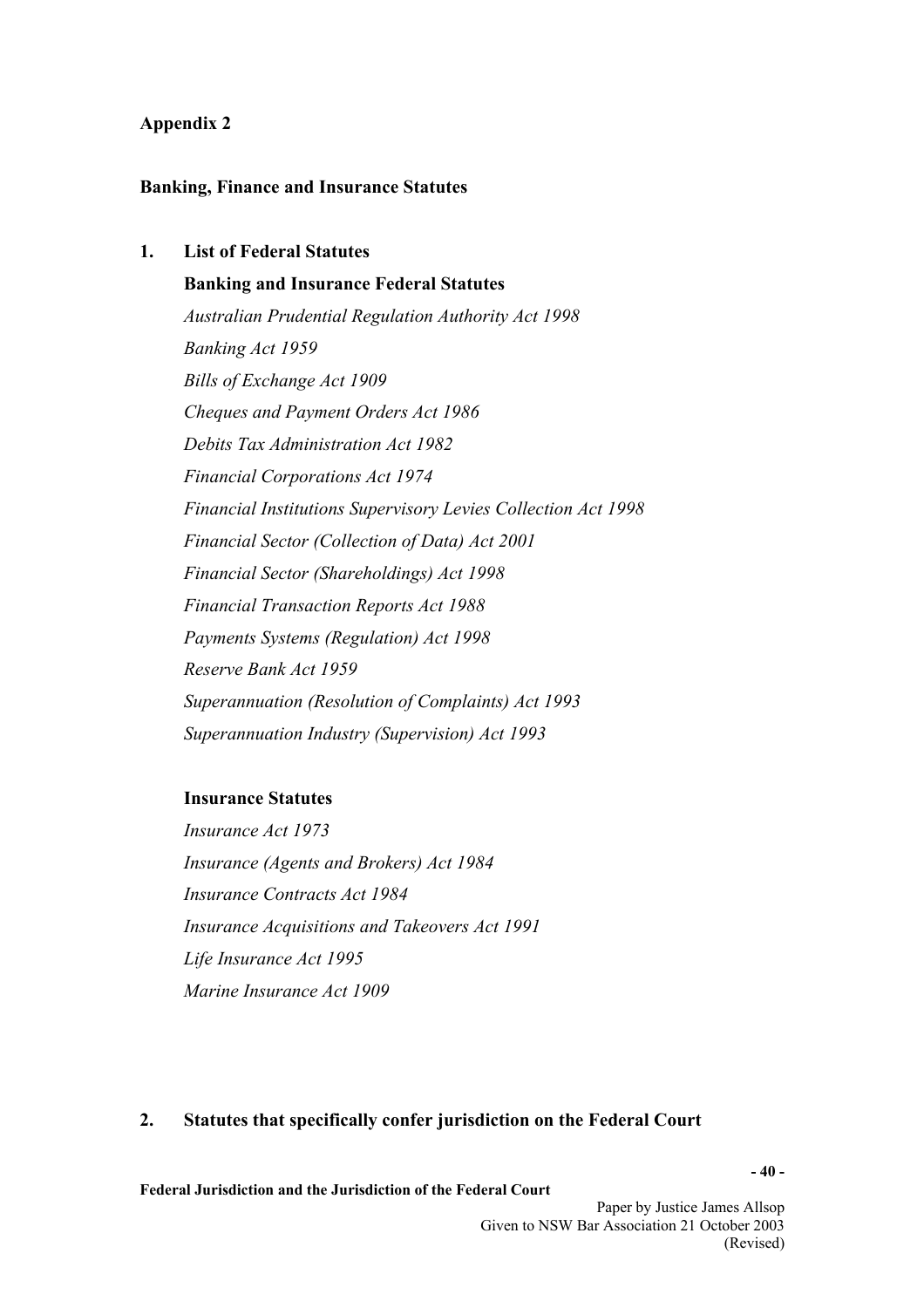- I. *Banking Act 1959* 
	- 11CD [Party to a contract can apply to the Federal Court for orders in relation to contractual obligations if subjected to a direction by APRA]
	- 14B & 14F [APRA can apply to Federal Court to wind up an ADI]
	- 65 [Full Court of the Federal Court may direct an ADI to comply with the Act and Federal Court may authorise APRA to assume control of ADI/NOHC's business]
	- 65A [Power of Federal Court to grant injunctions and types of injunctions]
	- 69E [Federal Court action for compensation for acquisition of property under the Constitution]
- II. *Financial Corporations Act 1974* 
	- 23 [Federal Court has jurisdiction to direct a corporation to comply with Act where convicted of an offence under Act]
- III. *Financial Sector (Shareholdings) Act 1998* 
	- 10-12 [Federal Court has powers to remedy an "unacceptable shareholding situation"]
	- 24 [Requirement of stakeholder to relinquish practical control, etc]
	- 25 [Federal Court has powers to reduce stake of certain persons]
	- $30$  [Federal Court not to make an order that contravenes  $51(xxxi)$ ] of the Constitution]
	- 32 [Federal Court may grant specified injunctions]
	- 33 [Power of Federal Court to grant interim injunctions]
	- 34 [Federal Court has power to vary or discharge injunctions]
	- 35 [Certain limits to grant injunctions do not apply]
	- 36 General power of the Federal Court]
- IV. *Financial Transaction Reports Act 1988* 
	- 19 [Federal Court's powers in relation to the unblocking or forfeiture of an account]
	- 32 [Federal Court has power to grant injunctions]
- V. *Insurance Acquisitions and Takeovers Act 1991* 
	- 63 [Federal Court has power to enforce Ministerial orders]
- VI. *Insurance Act 1973* 
	- 88 **IFEDERAL FR** [Federal Court can order that a designated security trust fund be placed under judicial trusteeship]
	- 89 [Grounds for an order of judicial trusteeship]
	- 92E [Federal Court may direct a judicial trustee not to deal with certain assets]
	- 92F [Federal Court may make an order for the judicial trustee to make provision for liabilities in the accounts of the designated security trust funds]

**- 41 -**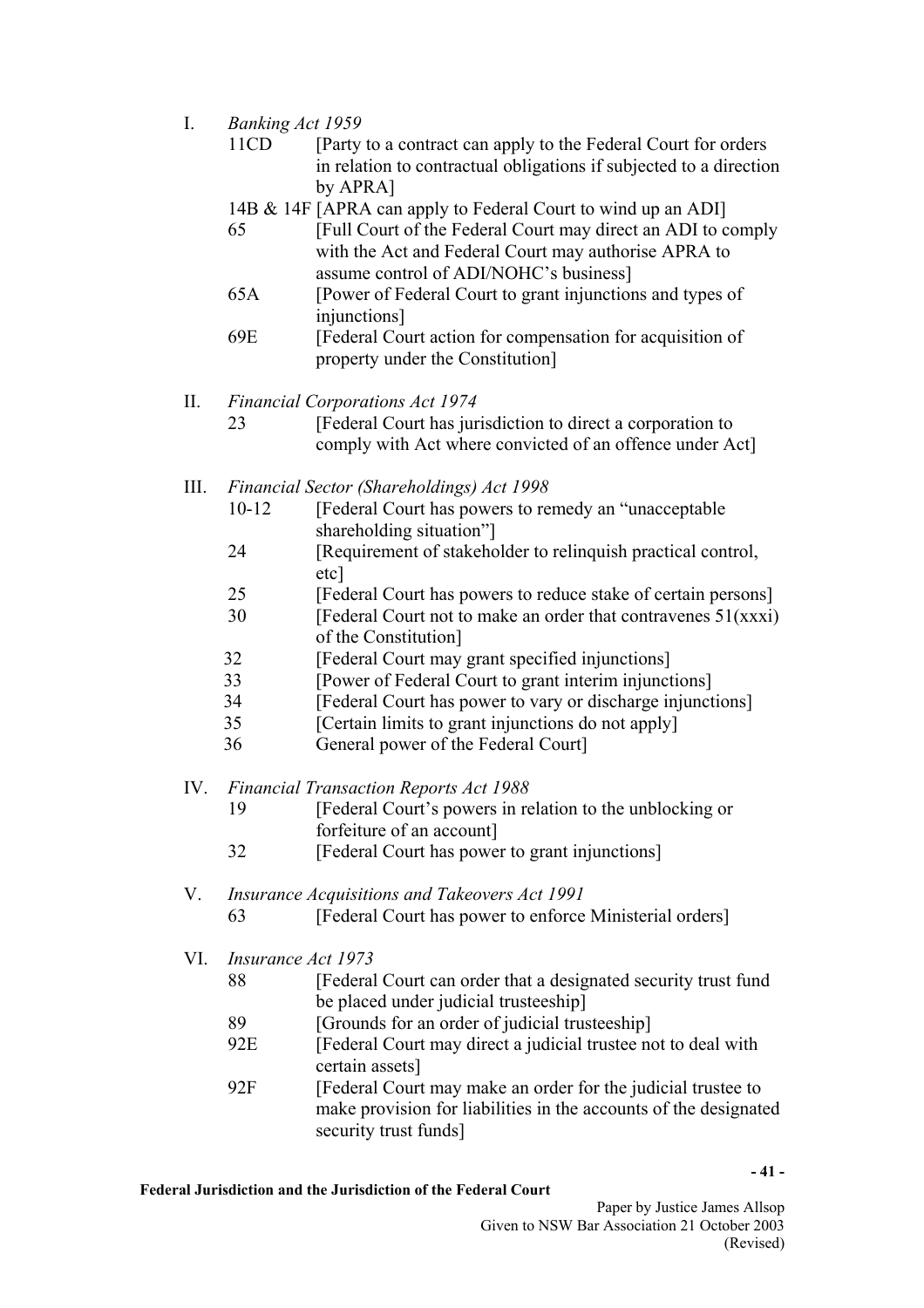- 92G [APRA may apply to the Federal Court for orders in relation to the judicial trustee]
- 92J [Duration of Federal Court's order for judicial trustee]
- 92K [Cancellation of judicial trusteeship, procedures and application to the Federal Court]
- 92L [Judicial trustee is to file with the Federal Court a report]
- 92M [Federal Court has power to review the determination of a judicial trustee to wind up or dissolve a designated security trust fund]
- 92N [Resignation of judicial trustee filed with Federal Court which appoints a new judicial trustee]
- 94A [Federal Court has power to grant injunctions]
- 124 [Evidence and judicial notice: Court under this section includes State and Territory Courts as well as the Federal Court]
- 129C [Jurisdiction of the Superannuation Complaints Tribunal]
- 129D [Federal Court may grant an injunction to in relation to s 129C]
- VII. *Debits Tax Administration Act 1982* 
	- 25A [Application to Federal Court or AAT for review of decision]
	- 25B [Federal Court or AAT may hear objections]
	- 25D [Procedure and limits on review by AAT or appeal to the Federal Court]
	- 26 [Federal Court may make orders on appeal]
	- 29A [Timeframe for the implementation of the decisions of Federal Court or AAT]
- VIII. *Life Insurance Act 1995* 
	- 41 [Federal Court has general powers in relation to noncompliance with s 38]
	- 41A [Federal Court has power to deal with certain classes of transactions under s 38]
	- 157 [Federal Court has powers to order that a life company be placed under judicial management]
	- 158 [Federal Court's powers for order of judicial management]
	- 159-160 [Other grounds for the Federal Court to make judicial management orders]
	- 161 **IDO** [Power of the Federal Court to stay proceedings against a company under judicial management]
	- 162-166, 168, 170-171,173-174,
	- 178-179 [General powers and role of the Federal Court in relation to judicial management and manager]
	- 167 [Federal Court has power over the judicial manager]
	- 169 [APRA may apply to the Federal Court to give instructions to the judicial manager]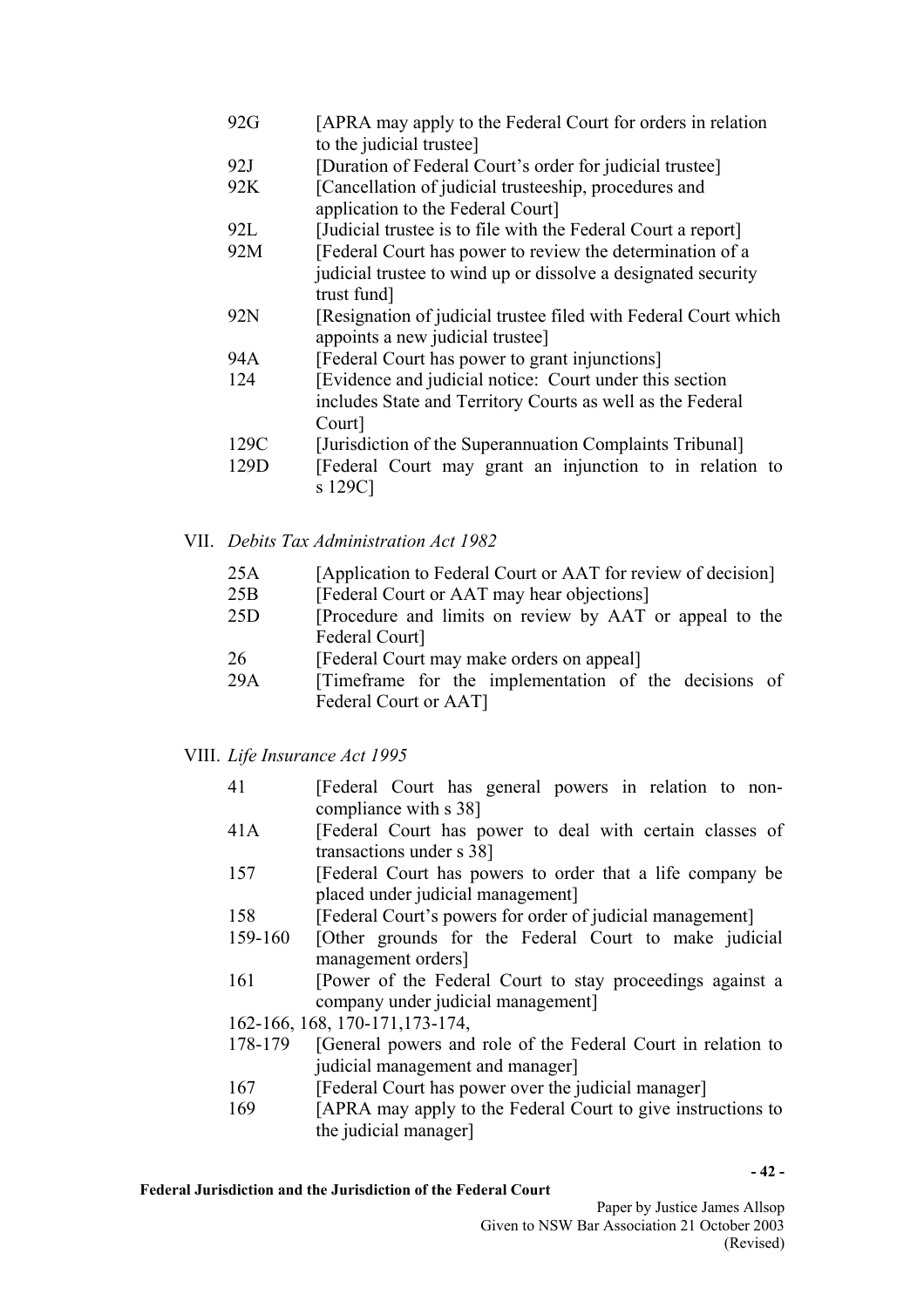- 172 [Federal Court has powers to cancel judicial management]
- 175-176 [Federal Court's powers in relation to the report of the judicial manager]
- 177 [Federal Court can order the transfer of business to another company]
- 180-187 [Federal Court's powers to order the winding up of life company]
- 188 [Liability of directors for loss to statutory fund and Federal Court's powers thereto]
- 233 [Operation of State and Territory laws]
- 235 [Federal Court's powers to grant injunctions]
- IX. *Payment Systems (Regulation) Act 1998* 
	- 17 [Rights of person denied access to a designated payment system to apply to the Federal Court and Court's powers thereto]
- X. *Superannuation Industry (Supervision) Act 1993*

|  | 193 |  |  | [Civil penalty provisions] |
|--|-----|--|--|----------------------------|
|--|-----|--|--|----------------------------|

- 196 [Federal Court may make civil penalty orders]
- 197-201 [General provisions in relation to civil penalty orders]
- 221 [Relief from liability for contravention of civil penalty]
- 222 [Punitive damages not excluded]
- 262A [Federal Court can enforce an undertaking]
- 289 [Powers of the Federal Court in relation to non-compliance with Act]
- 310 [Power of the Federal Court to grant relief against a superannuation official]
- 311-312 [Powers of the Federal Court in respect of meetings ordered by the Court]
- 313 [Power of the Federal Court to prohibit payment or transfer of money or property]
- 314 [Federal Court may order disclosure of information]
- 315 [Injunctions]
- 317 [Power of the Federal Court to punish contempt of court]
- 318 [Federal Court has power to resolve transitional difficulties]
- 319-325 [Sets out the rules about Court proceedings]
- 349A [Bankruptcy provisions]

# XI. *Superannuation (Resolution of Complaints) Act 1993*

- 46 [Federal Court can hear appeals from the Tribunal]
- 47 [Operation and implementation of determination subject to appeal to the Federal Court]
- 48 [Tribunal's provision of documents to the Federal Court]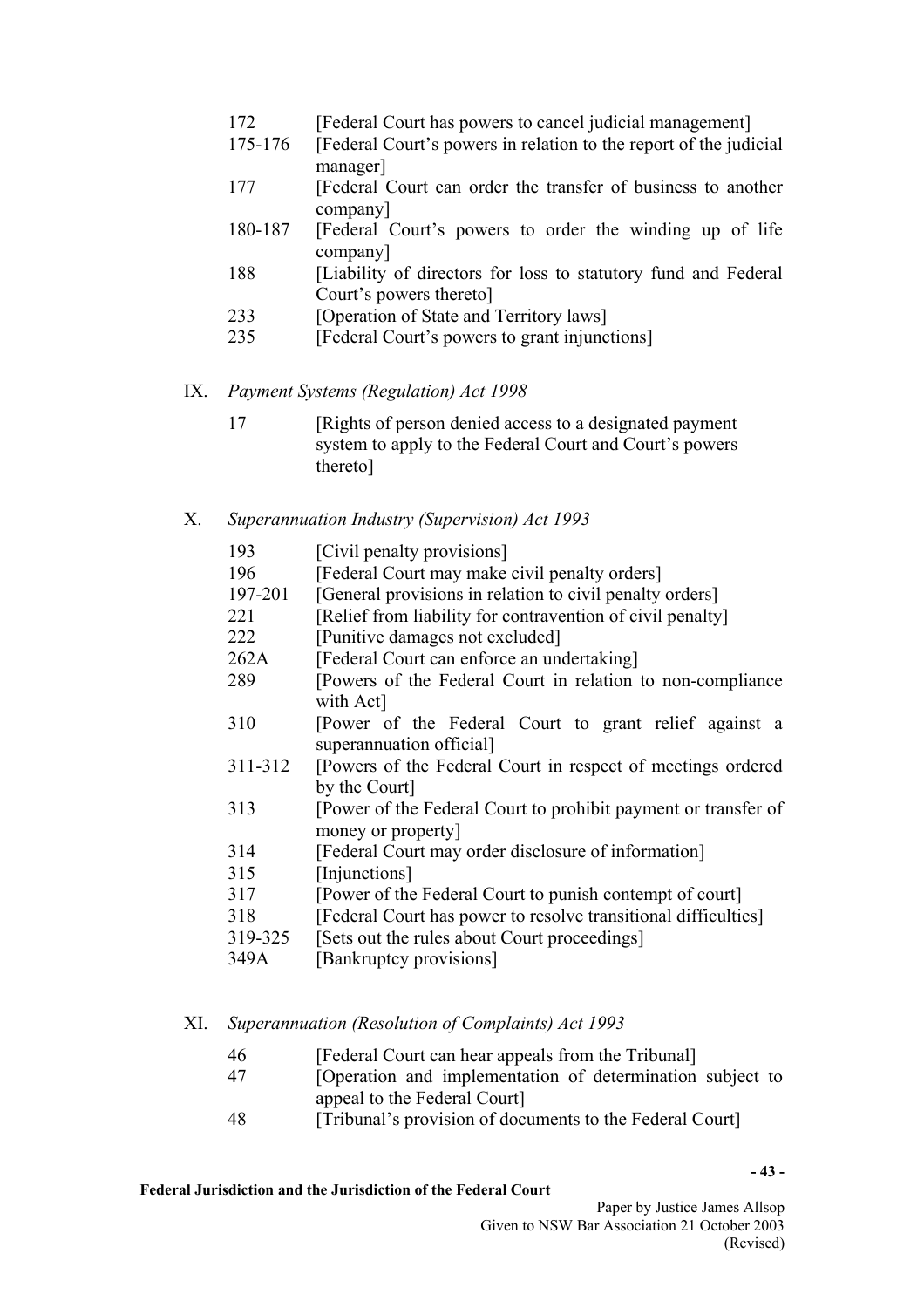### **3. Reviewable Administrative Decisions**

- I. *Debits Tax Administration Act 1982* 
	- 20-33 [Sets out the procedures for AAT review of decisions and applications to the Federal Court]
- II. *Financial Institutions Supervisory Levies Collection Act 1998* 
	- 27-28 [Review of decisions made under the Act by the AAT]

### III. *Financial Transaction Reports Act 1988*

- 17B & 19 [Director's decision subject to review by a court]
- 42 [*Administrative Decisions (Judicial Review) Act* does not apply to decisions made under Act other than the above]
- IV. *Insurance Acquisitions and Takeovers Act 1991*
	- 43-62 [Decisions that can be made by the Minister or APRA under s 69 and powers thereto]
	- 66-68 [Sets out review of decisions by the Minister and the jurisdiction and procedures of the AAT]
	- 69 [Delegation by the Minister of powers to APRA]

### V. *Insurance (Agents and Brokers) Act 1984*

41-41A, 43 [ASIC's decision making powers] 42 [Application for review to the AAT]

- VI.*Insurance Act 1973*
	- 63-64 [Review of certain decisions of the Treasurer or APRA by the AAT]
- VII.*Life Insurance Act 1995* 
	- 236 [Review by APRA and the AAT of certain decisions]
	- 237 [Constitution and procedure of AAT review]

### VIII. *Superannuation (Resolution of Complaints) Act 1993*

- 6 [Establishes the Superannuation Complaints Tribunal]
- 14AA- [Complaints may be made against trustees of funds and insurers 15C concerning sale of annuity policies]
- 15CA [Complaints may be made in respect of statements given to Commissioner of Taxation by superannuation provider]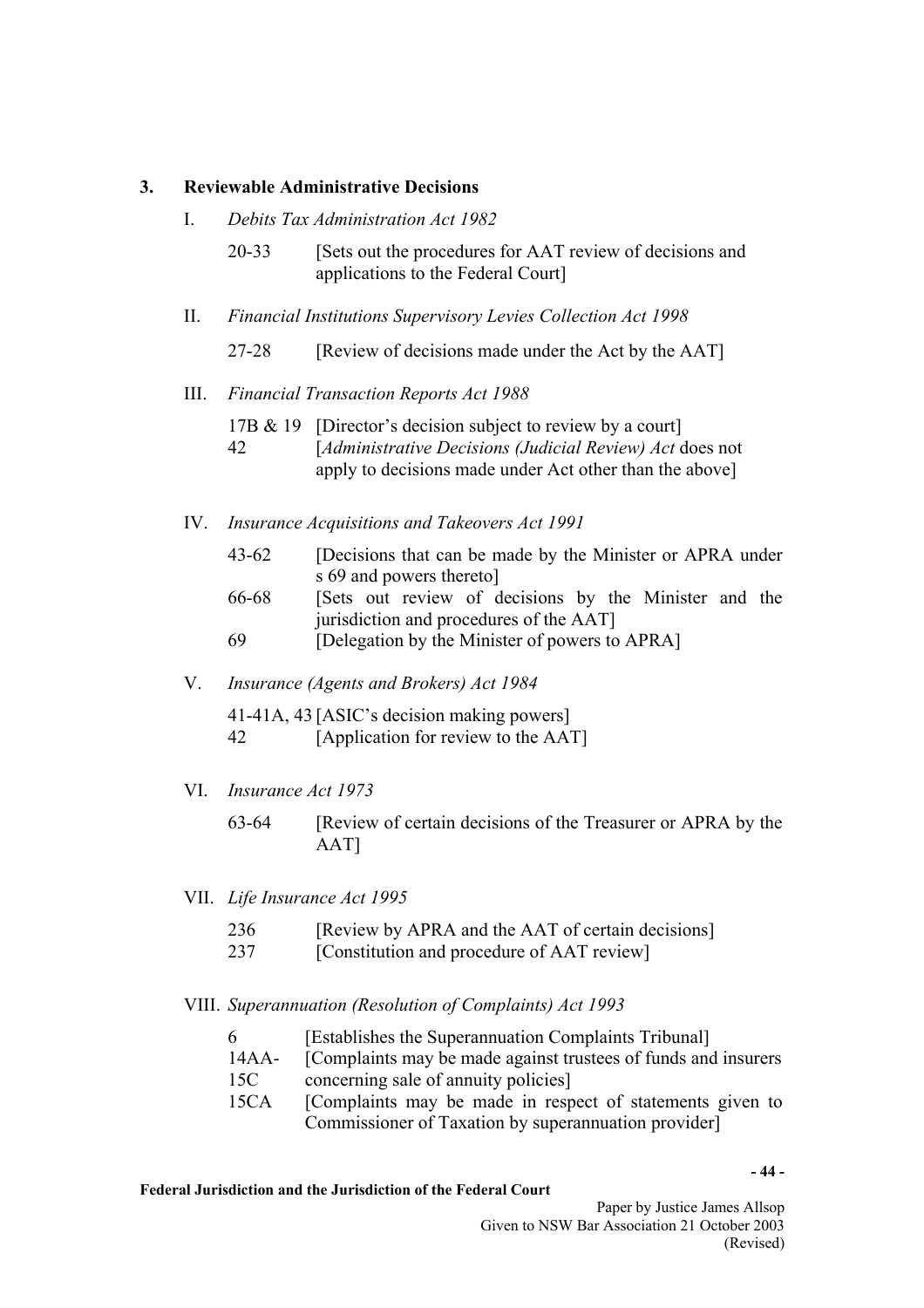- 15D [The complaints that the Superannuation Complaints Tribunal cannot deal with]
- 15E-15G [Complaints may be made about RSA providers]
- 15H-15K [Complaints may be made about insurers and sale of insurance benefits]
- 16-26 [General provisions in relation to Tribunal hearing]
- 27-31 [Conciliation of complaints by the Tribunal]

32-36, 38

- 40-43 [Procedures of the Tribunal]
- 37A-37G [Tribunal's powers in respect of specific complaints]
- 39 [Tribunal may refer questions of law to the Federal Court]
- 44-45 [Notification of determination and appeal rights]
- IX. *Superannuation Industry (Supervision) Act 1993*
	- 64A [Where Superannuation Complaints Tribunal joins person under *Superannuation (Resolution of Complaints) Act 1993*]

# **4. Australian Prudential Regulation Authority**

General information on APRA and a list of statutes that confer powers on APRA

- I. *Australian Prudential Regulation Authority Act 1998* 
	- 7-8 [Establishment and purpose of APRA]
	- 9A Conferral by State or Territory Laws of APRA functions]
	- 11 [APRA's powers]
	- 16-19 [Board's functions and powers in relation to APRA activities]
	- 20 [Delegation of functions and powers of board to APRA staff members]
	- 21-26 [Board meetings]
- II. *Banking Act 1959*

| $9-9B$  | [APRA's power to grant and revoke authority to carry on     |
|---------|-------------------------------------------------------------|
|         | banking business]                                           |
| 9C      | [APRA may from time-to-time publish a list of ADIs]         |
| 11      | [APRA may determine that provisions of the Act other than   |
|         | s 63 do not apply to a person                               |
| 11AA    | [APRA has power to grant and revoke authority to be a       |
| $-11AB$ | NOHC of an ADI]                                             |
| 11AD    | [APRA has power to publish list of NOHCs]                   |
| 11AF    | [APRA may make prudential standards for ADIs and            |
|         | NOHC <sub>s</sub> ]                                         |
| 11B     | [APRA's functions include monitoring of prudential matters] |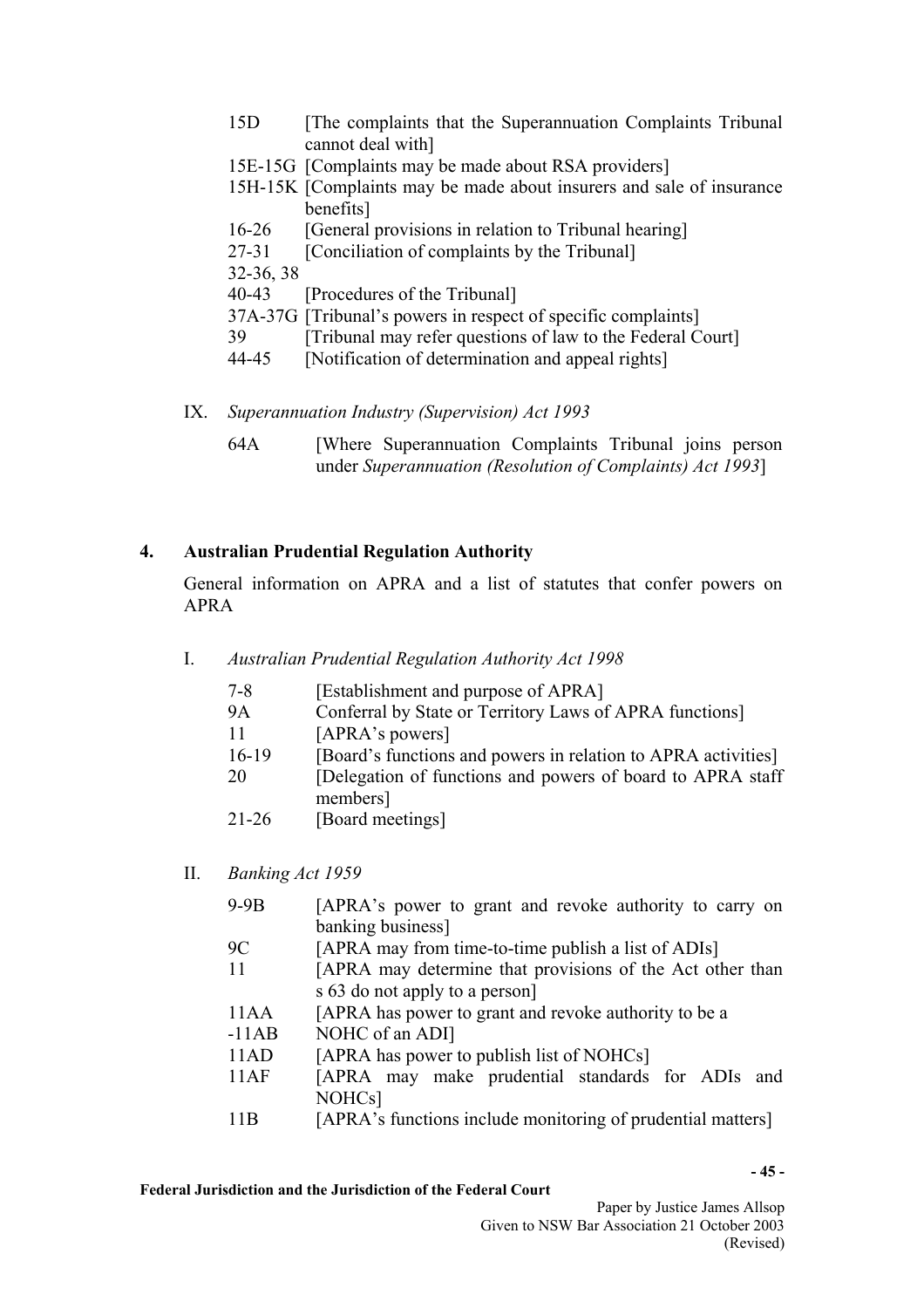- 11CA [APRA may give directions in certain circumstances]
- 11CB [APRA may certify an industry support contract]
- 11CC [APRA may direct parties to an industry support contract to comply with contract]
- 11CE [Requirements and powers of APRA to supply and disclose] certain information]
- 12 [APRA has a duty to exercise its powers in relation to depositors for the protection of depositors]
- 13 [APRA's powers and rights in relation to supply of information from an ADI]
- 13A [APRA's powers in relation to ADIs that cannot meet obligations]
- 13B [Powers of investigators in relation to ADIs]
- 13C [APRA's powers in relation to the assuming of control of a business or appointment of an administrator to an ADI]
- 14B-14E [APRA's role and powers in relation to statutory manager of ADI]
- 14F [APRA's powers to apply to Federal Court for ADI to be wound up]
- 16A [APRA's obligations to report to Treasurer and publish information about statutory management]
- 16B-16C [APRA's powers in relation to auditors of ADIs and authorised NOHCs]
- 61 [APRA's powers to conduct investigations]
- 62 [APRA can require persons to supply information]
- III. *Financial Sector (Collection of Data) Act 2001*
	- 3 [Object of Act to assist APRA in prudential regulation]
	- 13-17 [APRA's powers to determine reporting standards and require information]
	- 18-25 [APRA has power to issue administrative penalties in lieu of prosecution for certain offences]
- IV.*Insurance Act 1973*

| 8          | [APRA has general administration of Act subject to     |
|------------|--------------------------------------------------------|
|            | Treasurer's directions]                                |
| $12 - 17D$ | [APRA's powers in relation to authorisation for a body |
|            | corporate to carry on insurance business]              |
| 18-22      | [APRA's powers in relation to authorisation of NOHCs]  |
| 23         | [APRA may publish list of authorised NOHCs]            |
| $25A-26$   | [APRA's powers to disqualify a person]                 |
| 27         | [APRA's powers to remove a director or senior manager] |
| $32 - 35$  | [APRA's powers to determine prudential standards and   |
|            | powers thereto]                                        |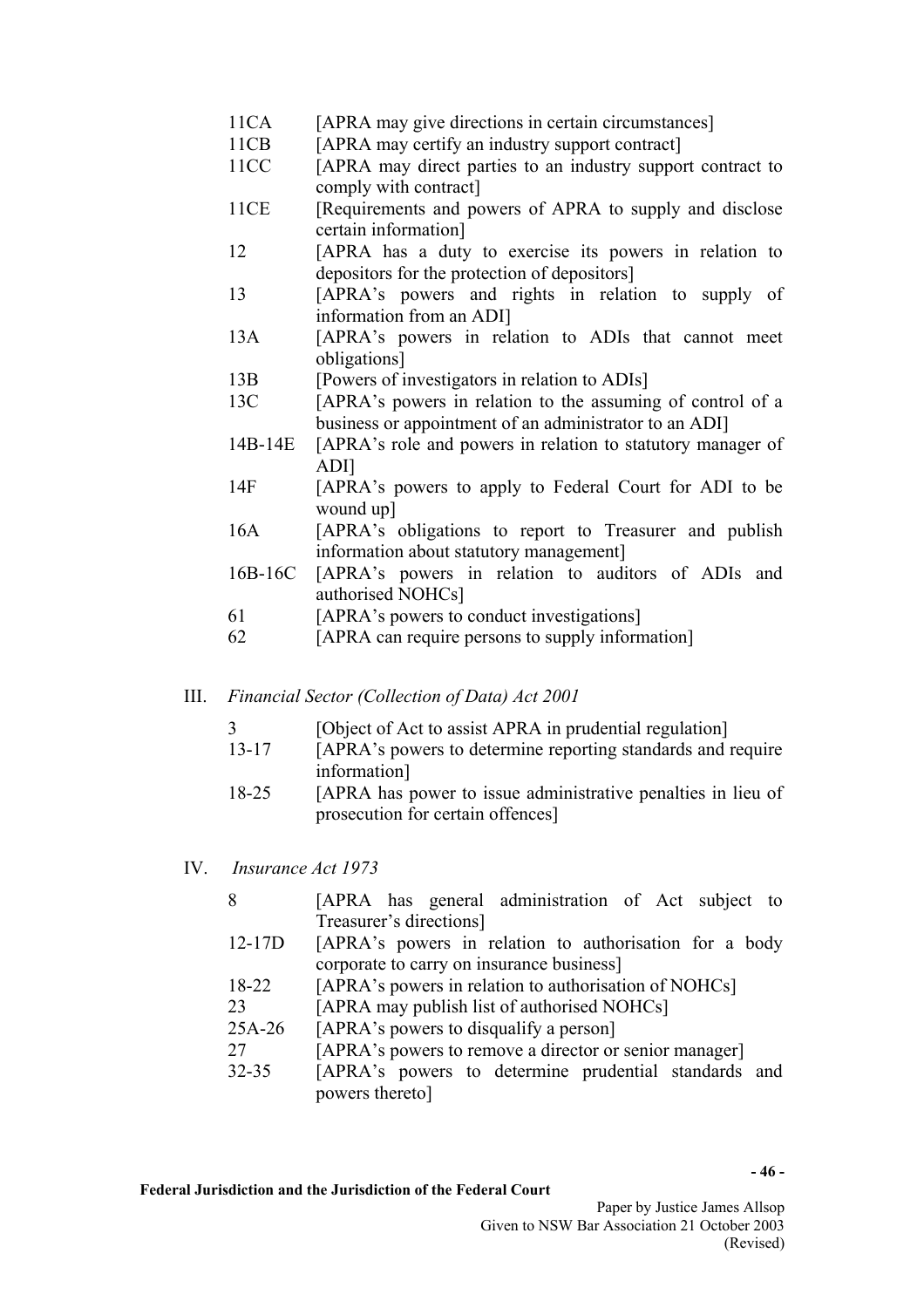- 36-37 [APRA's powers to issue direction to insurer, NOHC or subsidiary]
- 38 [APRA to monitor prudential matters]
- 40-48 [APRA to approve appointment of auditor or actuary and powers thereto]
- 49-49B [APRA to receive information from auditor]
- 49E [APRA may require actuarial investigation of liabilities]
- 49M-49N [APRA may direct a general insurer to provide its accounts for liabilities subject to Treasurer's agreement]
- 51 [APRA's powers to make directions in relation to certain assets]
- 52-62 [APRA's powers to investigate NOHCs and general insurers]
- 68-70 [APRA may require Lloyd's to have security trust fund arrangements in place]
- 74 [APRA may direct Lloyd's underwriters not to issue or renew policies]
- 75-76 [APRA can carry out investigations of Lloyd's and require provision for liabilities]
- 77-86 [APRA's powers in relation to inquiries and investigations of Lloyd's or specified designated security trust fund]
- 115-115A [APRA's powers to require production of certain information]
- V. *Life Insurance Act 1995*
	- 12A-12B [APRA's powers to declare that certain businesses are life insurance business]
	- 16C [APRA's powers over friendly societies]
	- 16L-16Y [APRA's powers to approve benefit fund rules and powers thereto]
	- 20-28 [APRA's powers over registration of companies under this Act]
	- 49 [APRA may give notice to company in contravention of Act]
	- 50-51 [APRA may sue in the name of a life company]
	- 52-53 [Powers in relation to statutory funds]
	- 54 [Prudential rules may deal with transitional matters]
- VI. *Superannuation Industry (Supervision) Act 1993*
	- 6 [Sets out comprehensively the sections within the Act that APRA has general administration of]
	- 23-28 [APRA to deal with applications for trusteeship under Act]
	- 29 [APRA must be notified of change in circumstances or breach of conditions]
	- 35-36A [APRA to receive annual return from trustee of superannuation fund]
	- 63 [APRA has powers to direct trustees of certain superannuation funds not to accept employer contributions]